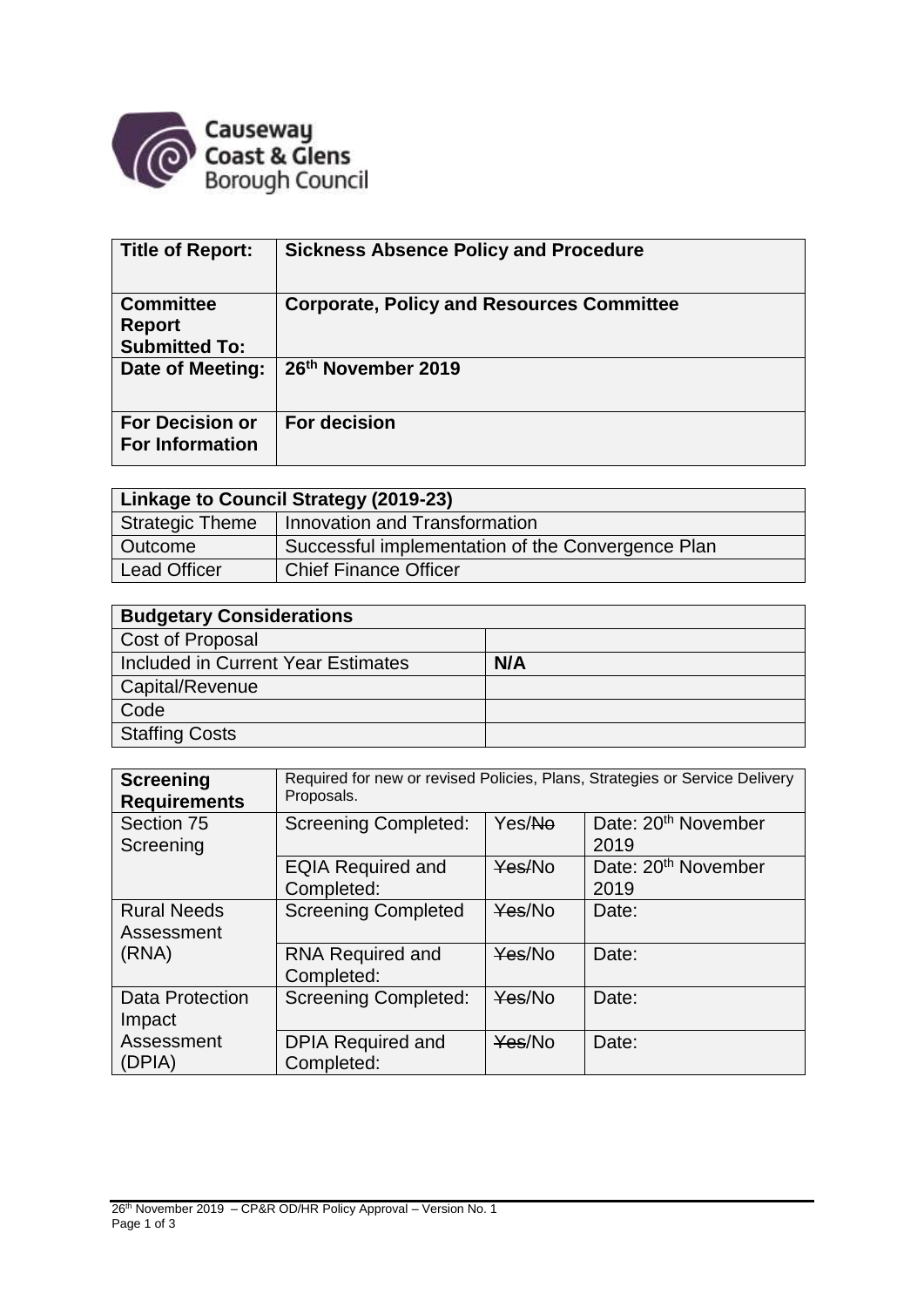### **1.0 Purpose of Report**

1.1 The purpose of this report is to present Council with a new draft policy for managing sickness absence for all employees of Causeway Coast and Glens Borough Council. This will ensure a consistent approach to managing absence across the Council.

### **2.0 Background**

- 2.1 Currently there are 5 legacy policies for managing attendance for employees in Causeway Coast and Glens Borough Council. These include
	- Ballymoney Attendance Improvement Programme
	- Coleraine Sickness Absence Policy
	- Limavady Sickness Absence Policy and Procedure
	- Moyle Attendance Improvement Programme
	- Civil Service Planning Inefficiency Sickness Absence Policy

For new employees, the Coleraine legacy policy is being used.

#### **3.0 Request**

3.1 Over the past number of months, the OD/HR team has designed and developed the following policy which will be used for all employees going forward, thus ensuring a consistent and equitable approach to managing attendance.

The draft policy has been approved both by the Senior Leadership Team and also the Trade Unions through the Joint Consultative and Negotiating Committee (JCNC).

In accordance with Council's duty under Section 75 Equality Legislation, the policies have been screened and the result is that they were screened "out".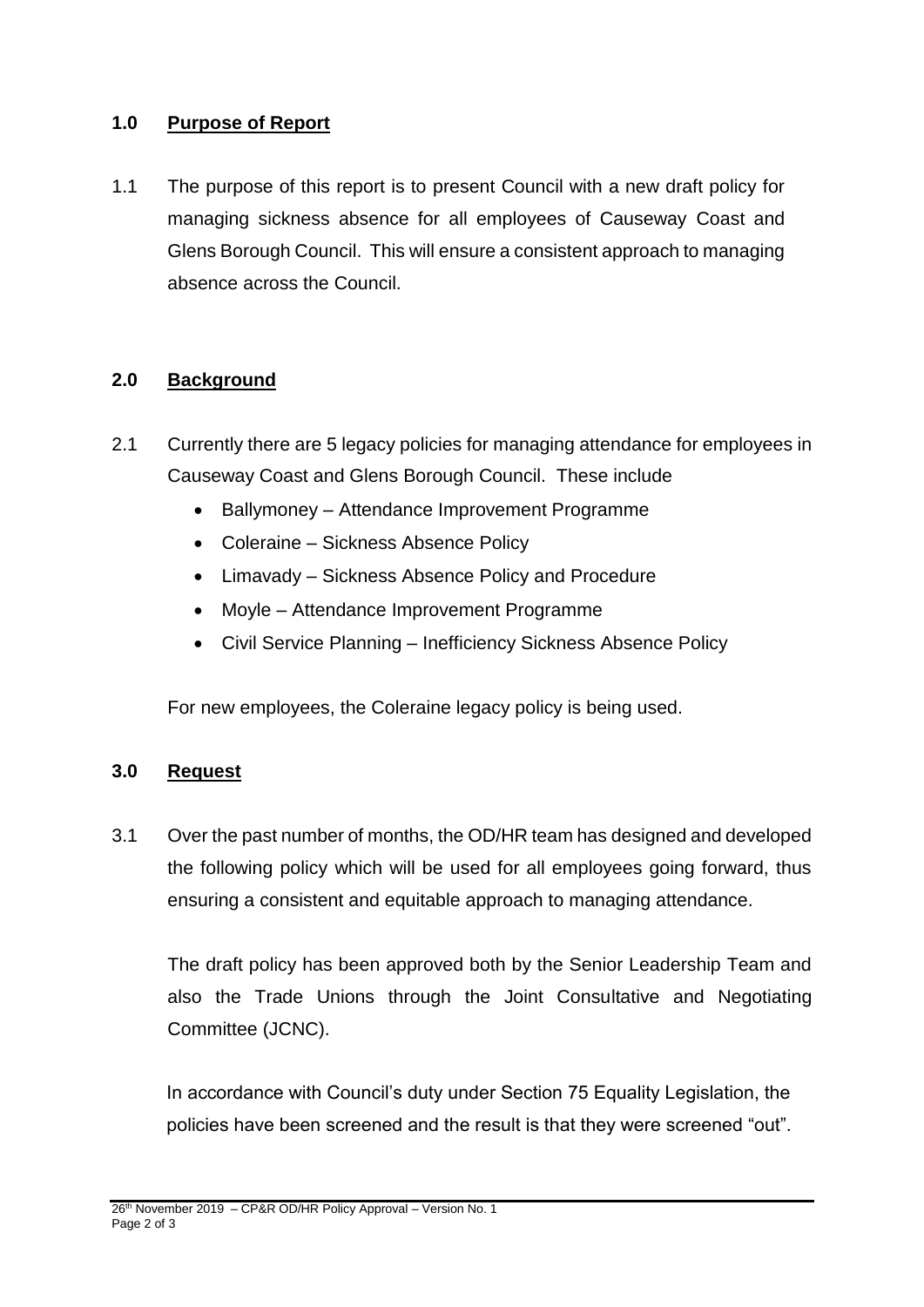Once the policy has been approved, a training programme is being planned for all Managers.

A copy of the policy is attached.

#### **4.0 Recommendations**

**It is recommended** that the Corporate, Policy and Resources Committee approves the Sickness Absence Policy and Procedure.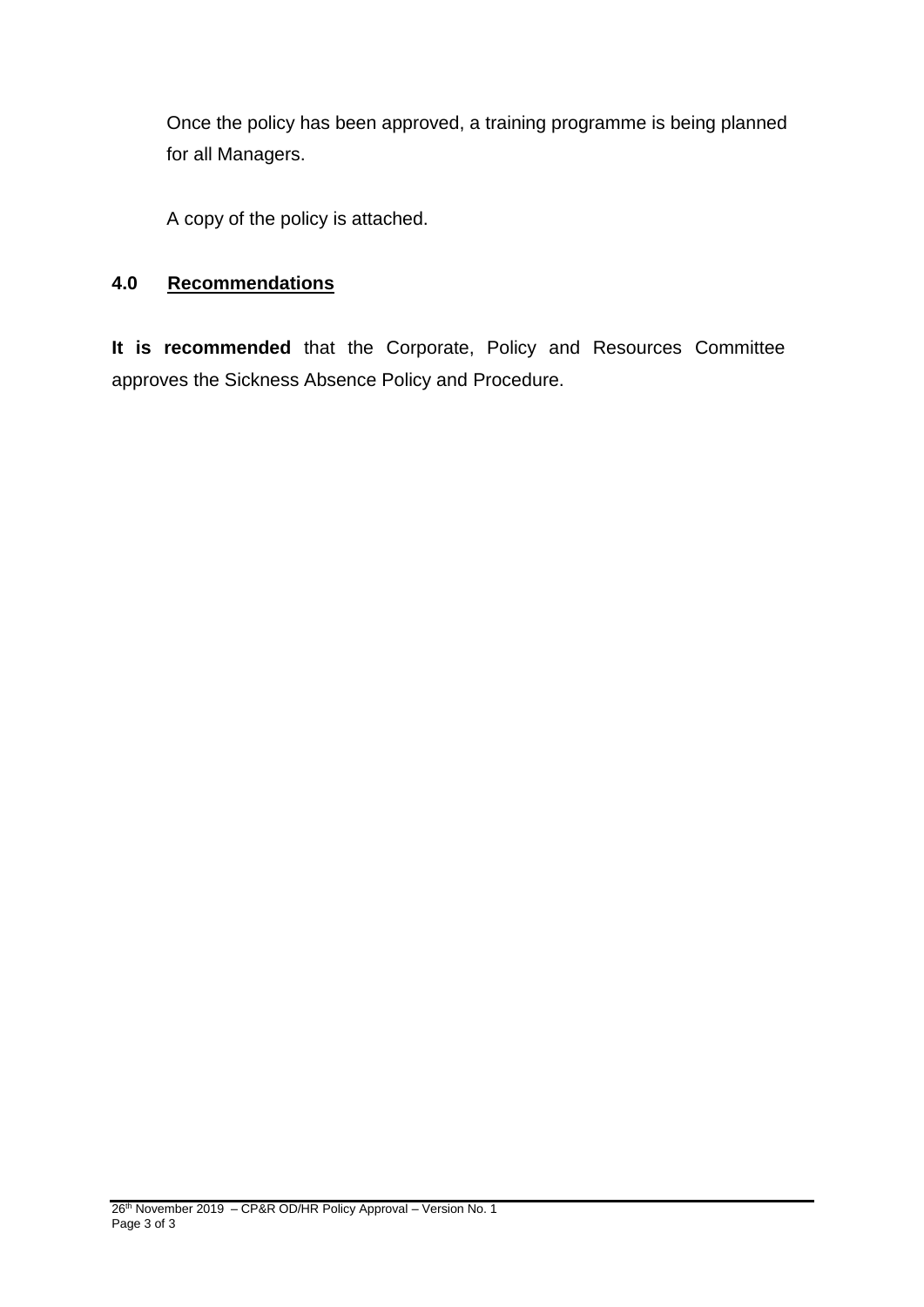

# **Sickness Absence Policy and Procedure**

| <b>Policy Number</b>  | CCG/5/19           |
|-----------------------|--------------------|
| <b>Version Number</b> | 1.0                |
| Author                | <b>B</b> Lofthouse |

| Date of S75 Screening          |        |
|--------------------------------|--------|
| <b>EQIA Recommended?</b>       | YES/NO |
| Date of Rural Needs Assessment |        |
| Date Adopted by Council        |        |
| Date Policy Revised            |        |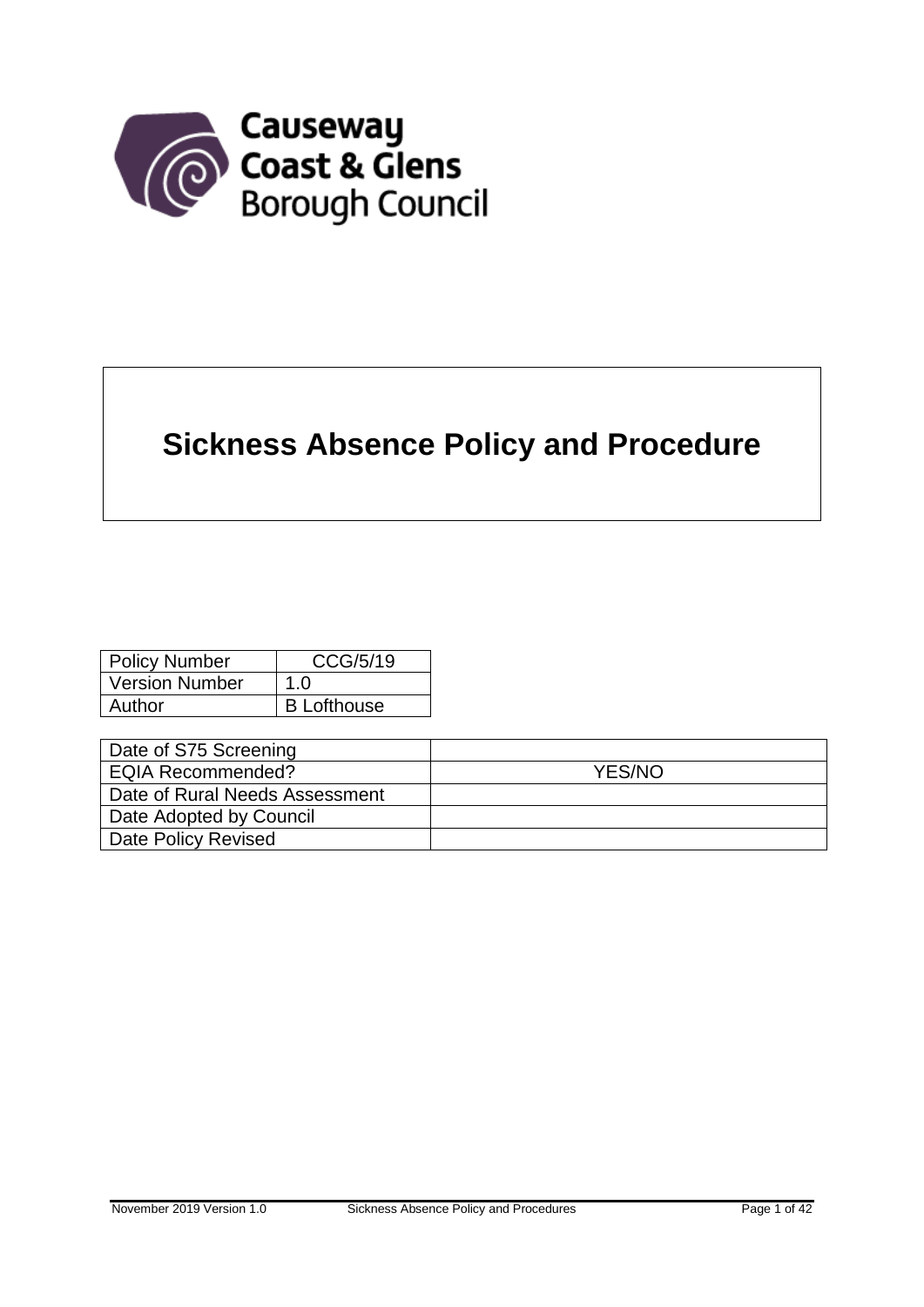## **INDEX**

|      |                                                                | Page Number |
|------|----------------------------------------------------------------|-------------|
|      | Section 1 - Introduction                                       | 4           |
| 1.1  | Scope                                                          | 4           |
| 1.2  | Purpose                                                        | 4           |
| 1.3  | Policy aims                                                    | 5           |
| 1.4  | Roles and responsibilities                                     | 5           |
|      | Section 2 - Promoting Attendance at Work                       | 8           |
| 2.1  | Pre-employment                                                 | 8           |
| 2.2  | Induction                                                      | 8           |
| 2.3  | Probationary period                                            | 8           |
| 2.4  | Working environment                                            | 8           |
| 2.5  | Employee health and well-being                                 | 9           |
|      | Section 3 – Reporting and Recording Sickness Absence           | 10          |
| 3.1  | Purpose of reporting and recording procedures                  | 10          |
| 3.2  | Absence notification                                           | 10          |
| 3.3  | Maintaining contact during periods of absence                  | 10          |
| 3.4  | Absence certification                                          | 10          |
| 3.5  | Illness during working hours                                   | 11          |
| 3.6  | <b>Medical appointments</b>                                    | 11          |
| 3.7  | Illness and annual leave                                       | 12          |
| 3.8  | Unauthorised absence                                           | 12          |
| 3.9  | Return to work interview                                       | 12          |
|      | Section 4 – Management of Sickness Absence                     | 14          |
| 4.1  | Types of sickness absence                                      | 14          |
| 4.2  | Early intervention                                             | 14          |
| 4.3  | <b>Attending meetings</b>                                      | 15          |
| 4.4  | Absence trigger points                                         | 15          |
| 4.5  | Absence review procedure                                       | 16          |
| 4.6  | Right of appeal                                                | 19          |
| 4.7  | Long term sickness absence                                     | 19          |
| 4.8  | Outcomes following absence                                     | 20          |
|      | Section 5 - Medical Advice                                     | 22          |
| 5.1  | Role of occupational health                                    | 22          |
| 5.2  | Referring to occupational health                               | 22          |
| 5.3  | Failure to attend occupational health                          | 23          |
| 5.4  | Occupational health report                                     | 23          |
| 5.5  | Occupational health recommendations                            | 23          |
|      | Section 6 - Managing Specific Cases                            | 27          |
| 6.1  | <b>Stress</b>                                                  | 27          |
| 6.2  | <b>Mental Health</b>                                           | 27          |
| 6.3  | Musculoskeletal disorders                                      | 28          |
| 6.4  | Pregnant employees                                             | 29          |
| 6.5  | Disabled employees                                             | 29          |
| 6.6  | Drug and/or alcohol misuse                                     | 30          |
| 6.7  | Sickness Absence as a result of other employment or activities | 30          |
| 6.8  | Sickness Absence during employment related issue               | 30          |
| 6.9  | Having surgery abroad                                          | 31          |
| 6.10 | Industrial Injury                                              | 32          |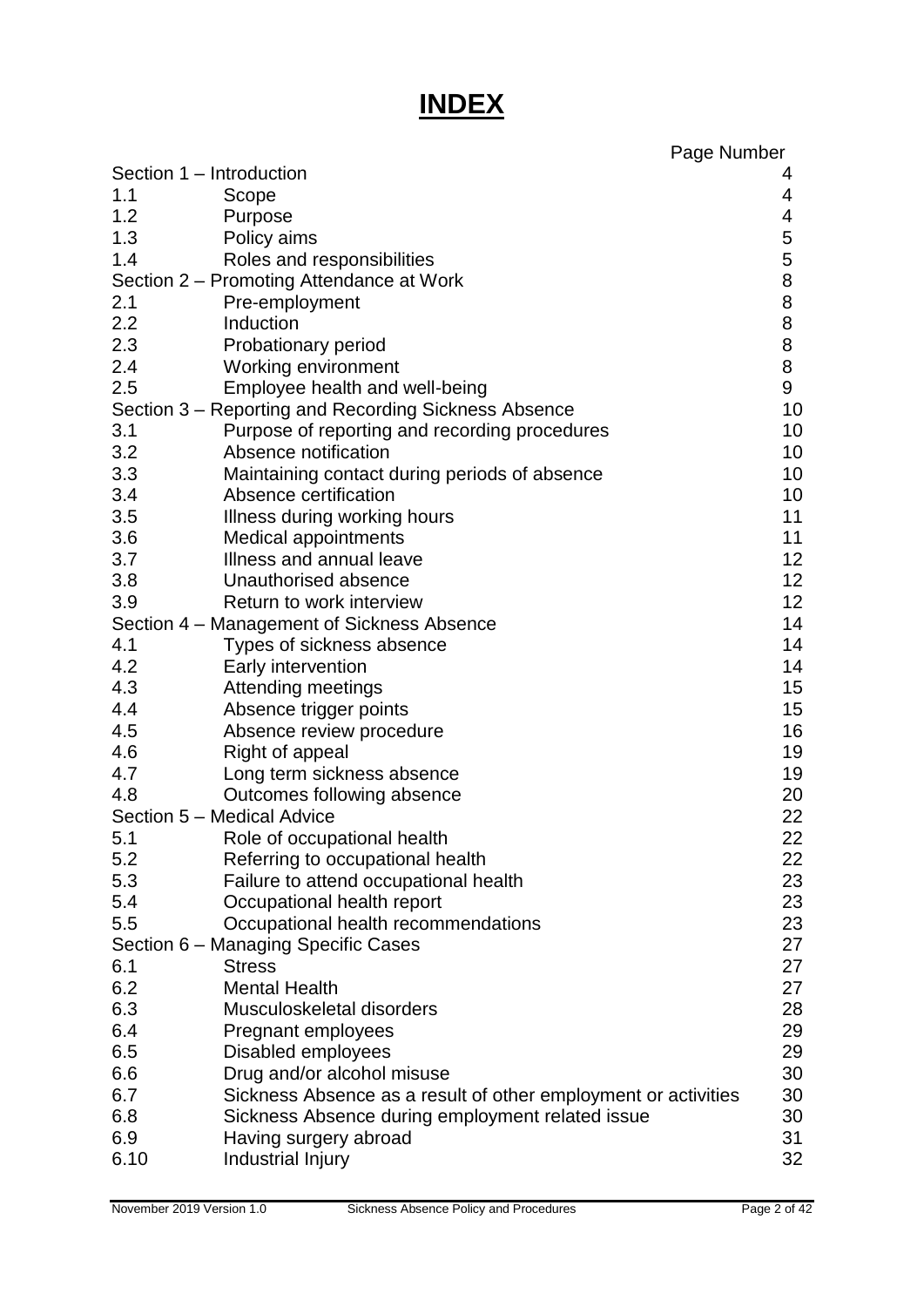#### 6.11 Discretion 32

Appendices

- Appendix 1 Absence notification and certification procedure flowchart
- Appendix 2 Return to work interview template
- Appendix 3 Summary of absence review procedures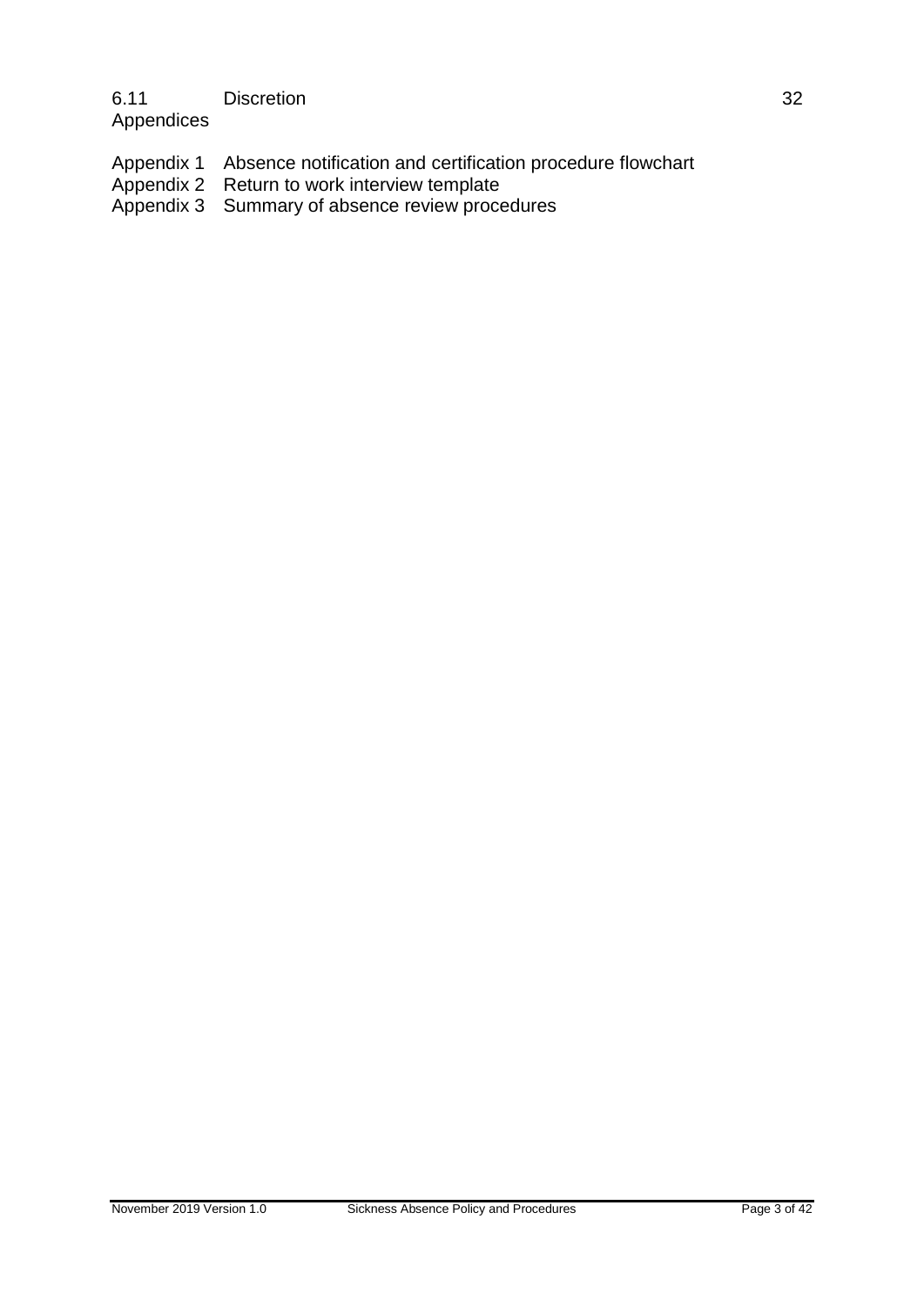#### Section 1 – Introduction

#### 1.1 Scope

Causeway Coast & Glens Borough Council is committed to the health, safety and wellbeing of its employees. The council aims to encourage all its employees to maximise their attendance at work whilst recognising that, from time to time, employees may be unable to come to work due to sickness. This policy is designed to improve employee attendance by ensuring that issues to do with employee health and well-being are addressed promptly and appropriately.

This policy applies to all employees except those serving a period of probation. Concerns about attendance for employees on probation will be considered as a factor in the review of the probationary period and in accordance with the probation policy. Comprehensive guidance, checklists and procedures are included in this policy. These are designed to equip and empower line managers to manage employee absence effectively, in light of each individual set of circumstances.

| Signed: | Date:                                                                       |
|---------|-----------------------------------------------------------------------------|
|         | Mayor<br><b>Causeway Coast and Glens Borough Council</b>                    |
|         |                                                                             |
| Signed: | Date:<br><b>Chief Executive</b><br>Causeway Coast and Glens Borough Council |

#### 1.2 Purpose

This policy and associated procedures provide a framework for the management and monitoring of absenteeism in a fair, consistent and proactive way, that is nondiscriminatory and in accordance with equality legislation.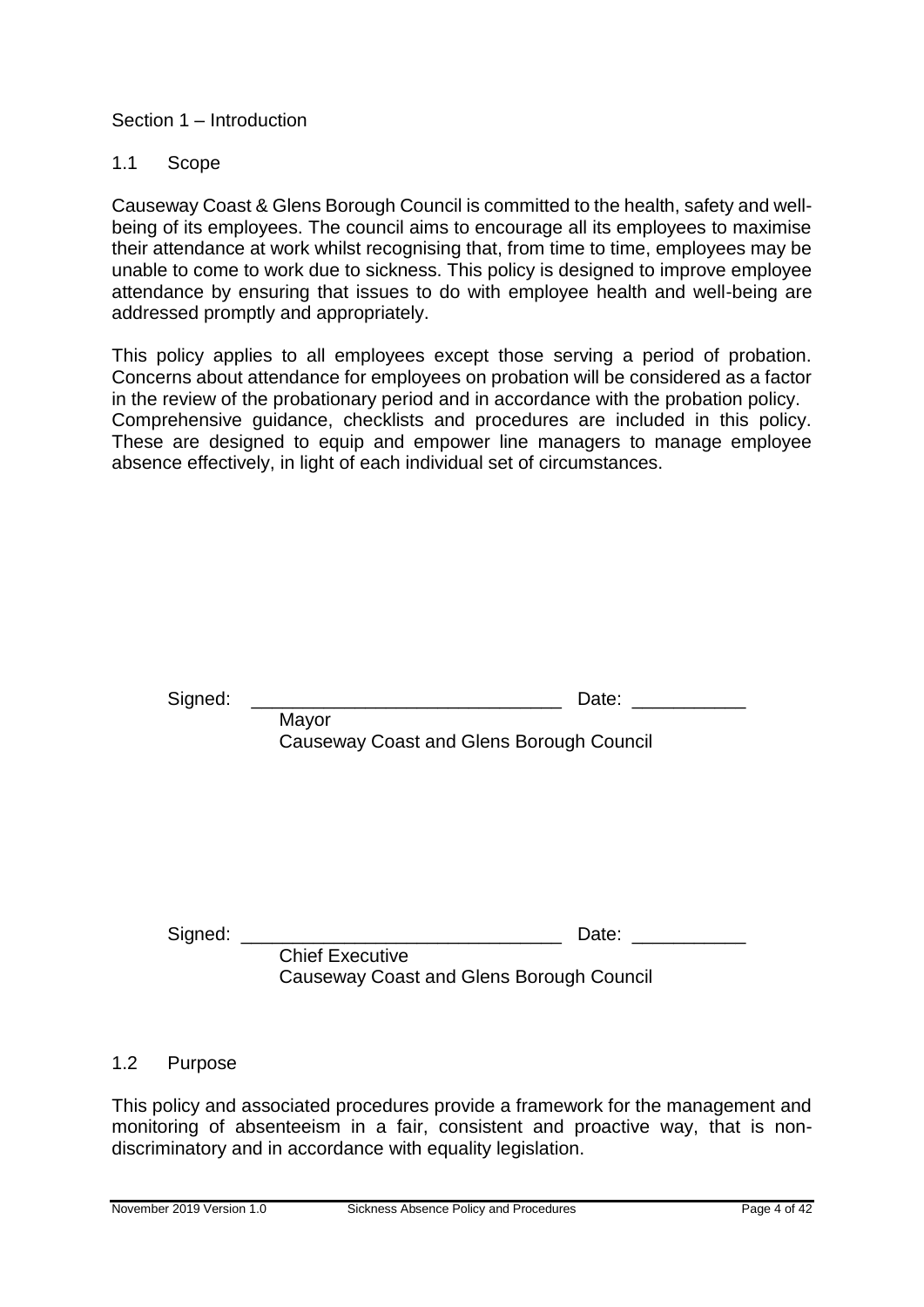#### 1.3 Policy aims

The sickness absence policy and procedures aim to:

- Provide an appropriate balance between the needs of the service and the needs of individuals when dealing with sickness absence.
- Provide clear and effective guidelines on the management and monitoring of absenteeism.
- Clarify roles and responsibilities in relation to the management of absence.
- Assist in the management of the cost to, and the impact of, absence on the organisation.
- Support employees to return to work as soon as possible.
- Improve the health and well-being of all employees by facilitating and supporting appropriate initiatives and interventions.

#### 1.4 Roles and responsibilities

All employees have a fundamental role to play in the management of absence and it is expected that everyone will undertake their roles and responsibilities in accordance with this policy.

#### 1.4.1 Line Managers' Responsibilities

Every employee whose role it is to line manage other employees must:

- Understand the policy and procedures, and how they operate.
- Develop the skills to be able to manage employee absence.
- Be aware of the support mechanisms that are available for employees and managers in dealing with sickness absence.
- Understand the legal implications of dealing with sickness absence.
- Manage absence in accordance with this policy by recording, monitoring, and reviewing the absence levels of all employees for whom s/he is responsible.
- Ensure new employees are made aware of their obligations under the policy, as part of induction.
- Maintain regular and effective contact with employees who are absent due to sickness. The frequency of which will depend upon the individual circumstances of the absence.
- Conduct return to work interviews for every employee who is absent due to sickness, immediately following every occasion of sickness absence. Complete and return relevant paperwork to the OD / HR Department.
- Provide appropriate Statement of Fitness for Work (fit note) to the OD / HR Department for absence monitoring and processing sickness payment.
- Implement action plans with individual employees to manage their absence, reviewing as necessary.
- Seek specialist advice from OD / HR and Occupational Health when appropriate.
- Chair case management and / or other relevant meetings with OH and OD / HR, the employee and the employee's representative when necessary.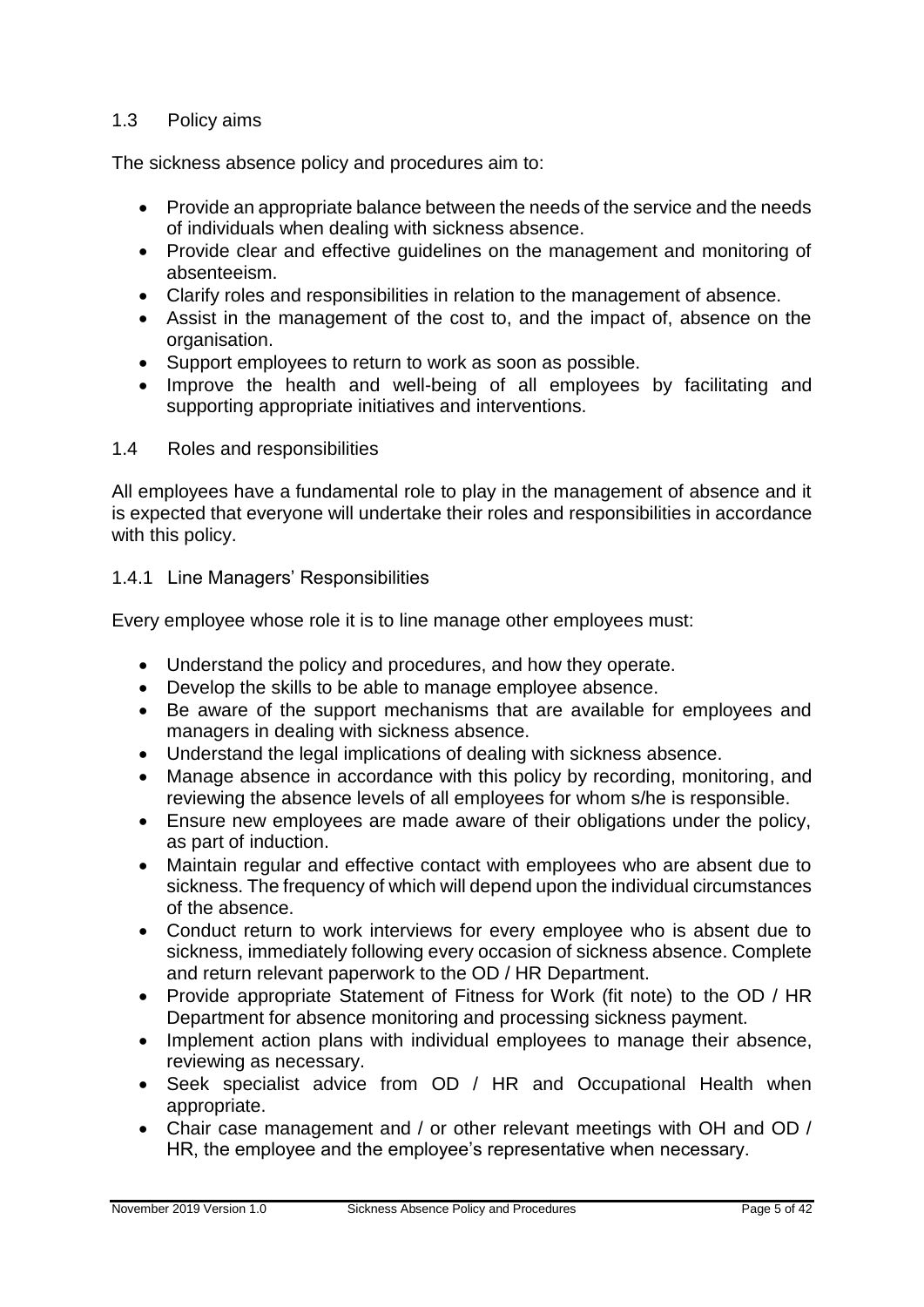- Facilitate and support employees in relation to reasonable adjustments and/or rehabilitation programmes.
- Encourage participation in internal health promotion initiatives.
- Where necessary, initiate action to deal with poor attendance and/or failure to comply with this policy and procedures.
- 1.4.2 Employees' Responsibilities

Every employee in the council must:

- Take responsibility for their own health to ensure regular attendance at work in accordance with contractual obligations.
- Be fully aware of their obligations and requirements under this policy and procedures.
- Maintain regular contact with their line manager during any period of sickness absence.
- Ensure self-certificates and statements of fitness to work are forwarded without delay to the OD / HR Department for appropriate action, and that they cover the whole period of absence.
- Comply with requests to attend occupational health.
- Participate in absence review meetings, and cooperate in the development of return to work and rehabilitation plans as required.
- Refrain from any activity that may delay recovery or potentially contribute to continued sickness absence. If in doubt, advice from Human Resources and/or occupational health should be sought.
- Refrain from other paid or unpaid employment whilst absent due to sickness.
- Be aware that sick pay is for absence due to sickness and not for other purposes such as caring responsibilities which are covered by other policies.
- Make their managers aware of any concerns they have regarding health, safety or welfare issues.

#### 1.4.3 Role of Organisational Development / Human Resources (OD / HR)

The OD / HR team will:

- Provide advice, support and guidance to managers and employees on all aspects of the sickness absence policy and procedures.
- Provide statistical information and reports to assist management in the analysis of absence.
- Develop and deliver training sessions for managers on all aspects of the operation of the policy and procedures.
- Arrange pre-employment health assessments as part of the selection process.
- Participate in case management meetings with managers to review and progress individual absence cases.
- Assist in the development of rehabilitation programmes and reasonable adjustments as recommended by Occupational Health.
- Ensure the policy is applied fairly and consistently across the council area.
- Review and update the policy as and when necessary.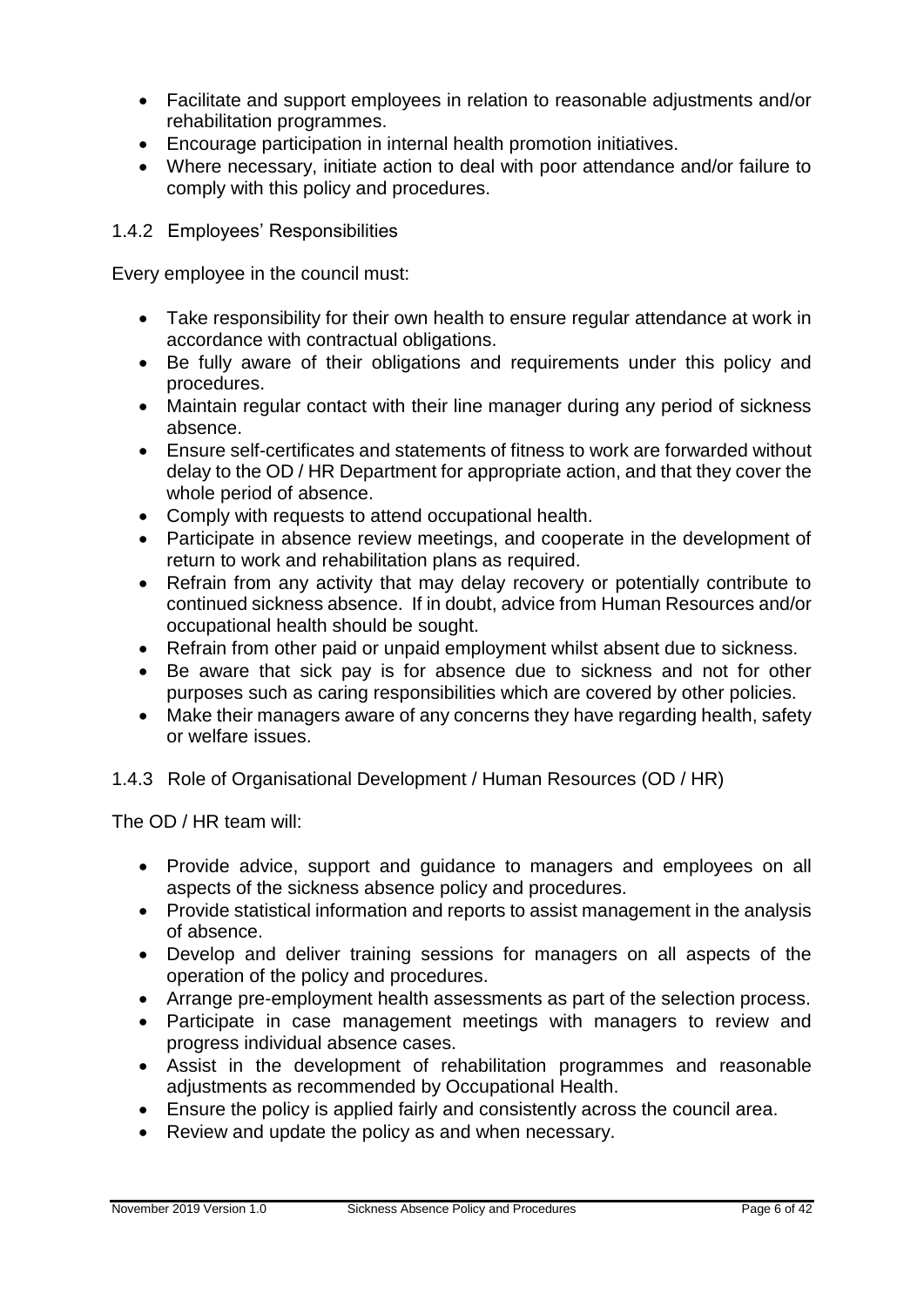#### 1.4.4 Role of Work Colleague / Trade Union Representative

The employee may be accompanied by a work colleague or trade union representative at meetings that are held to discuss a failure to meet or sustain the required levels of attendance. This includes any formal appeal hearings.

The person accompanying the employee has the right to question and speak to those involved in the meeting, including putting forward and summing up the employee's case, but does not have the right to answer questions for the employee. The companion can also confer with the employee during the meeting. Either party may ask for an adjournment.

Work colleagues or trade union representatives do not have to accept a request to accompany an employee and should not be pressurised to do so by the Council or its employees. No employee will be disadvantaged by the Council for using his/her right to be accompanied or for accompanying a work colleague.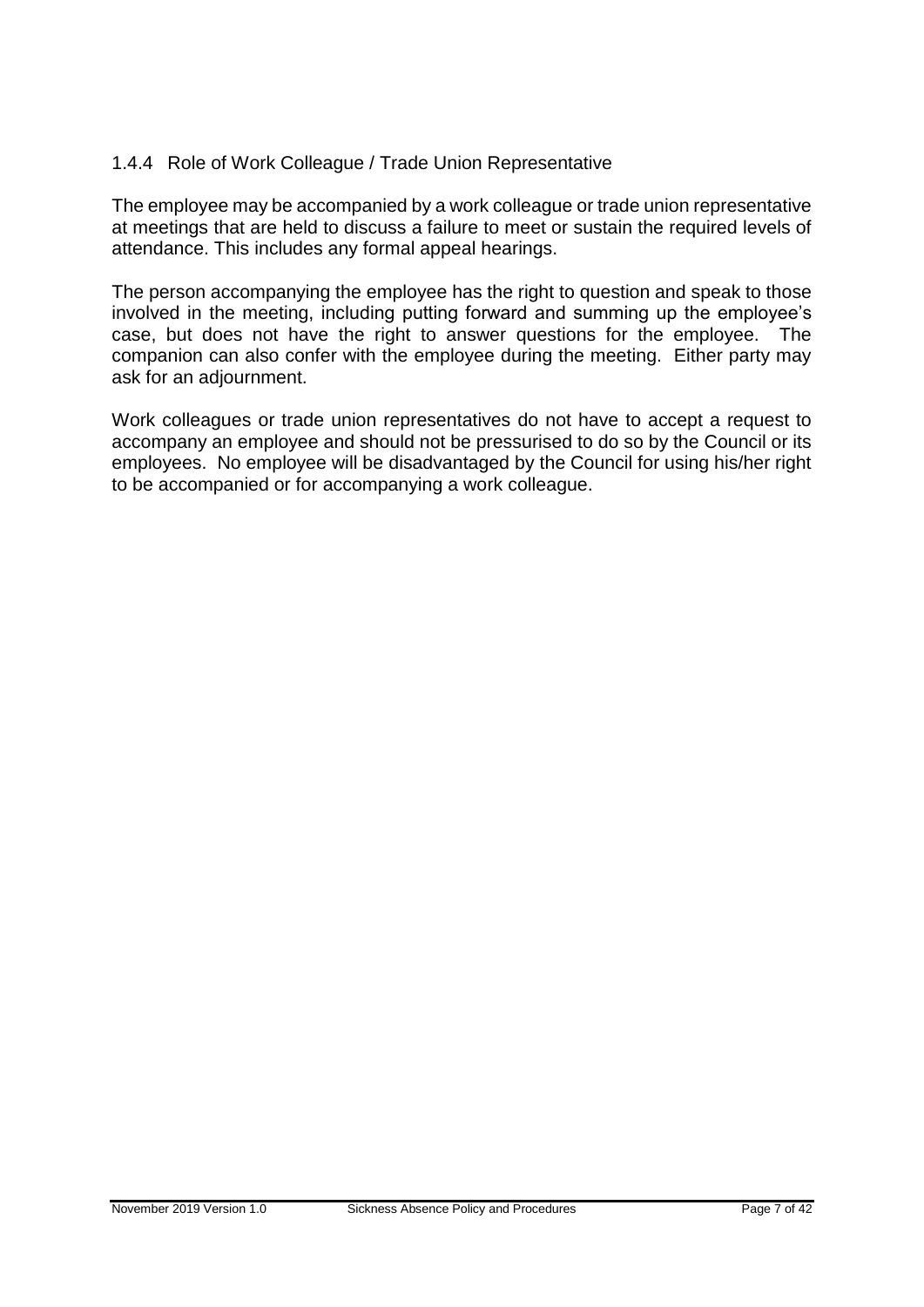#### Section 2 – Promoting Attendance at Work

#### 2.1 Pre-employment

Prior to commencing employment, prospective employees will be assessed by occupational health to determine:

- they are fit to undertake the duties of the proposed role;
- whether they may be considered disabled under legislation and what, if any, reasonable adjustments may be necessary to enable the individual to carry out the job role;
- other support necessary for the prospective employee to do the job;
- any risks to prospective employees, colleagues or clients;
- a base-line of current health for future reference.

A job description and person specification for the role will be provided to OH in advance to determine what level of health assessment is justified. Giving false information, or failing to disclose relevant information, may lead to the withdrawal of a job offer or termination of employment.

#### 2.2 Induction

All existing and new employees should be made aware of the Sickness Absence Policy and procedures, and have access to a copy in their place of work. Organisation and departmental induction programmes are an effective way of achieving this. Line managers must make sure that their teams know what the sickness absence notification procedures are, and provide the relevant contact details.

Employees should be encouraged to raise issues which they believe could affect their health, before it affects their attendance at work.

#### 2.3 Probationary period

Employees should be aware that attendance is a factor that will be considered when determining whether an individual's performance has been satisfactory during the probationary period.

If an employee's attendance level gives cause for concern during the probationary period, the line manager must address that concern and give the individual an opportunity to improve. This may result in the probationary period being extended. Employees should also be advised of the consequences of unsatisfactory attendance and that it may result in the termination of their employment. See Probation Policy for full guidance.

#### 2.4 Working environment

Creating a working environment where employees want to come to work can have a tremendous positive impact on attendance levels. Properly identifying and addressing factors in the working environment that contribute to absenteeism can influence how open an individual will be in terms of communicating the reasons for absence. Factors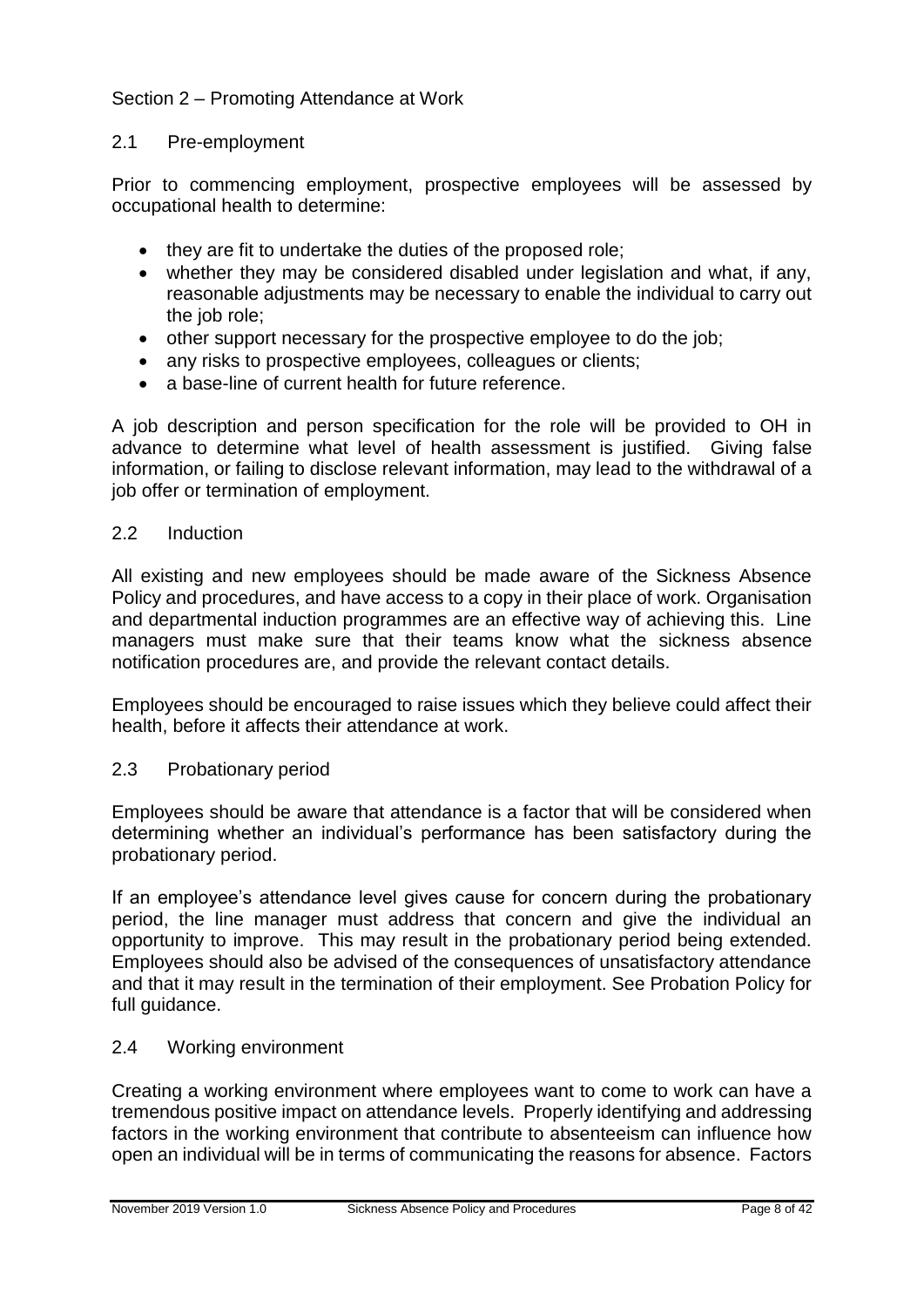may include management style; workload; job design; trust; communication; recognition and team dynamics.

How management address identified issues can impact on the furtherance of an open culture where employees trust in the management commitment to confront identified concerns. Adversely, ignoring or failing to address concerns can impact negatively on attendance levels.

Paying attention to occupational health issues in the working environment and taking steps to prevent work related ill health can positively influence service delivery and ultimately reduce sickness absence and associated costs.

2.5 Employee health and well-being

Health and well-being focus on much more than physical health. Mental, social, and emotional perspectives that make up the whole person are encompassed.

The Council has developed a Health and Well-being Strategy and Action Plan. The Health and well-being Working Group consists of employees from across all regions and directorates of Council who volunteered to champion health and well-being among staff. The working group contributes towards the Health and Well-being Implementation and Action Plan to promote and enhance employee health and wellbeing, both within and beyond the workplace, and is based on the **'Business in the Community' 'Work Well Model'.**

The purpose of the Health and Well-Being (HWB) Implementation and Action Plan:

- To support and complement the implementation of the HWB Policy;
- To promote and develop the health and well-being of staff within the workplace;
- The HWB Working Group to devise, implement and evaluate a programme of initiatives;
- To effectively communicate HWB to staff and management;
- To report annually on the HWB programme;
- To build on the findings from the HSENI Management Standards Audit and Risk Assessment.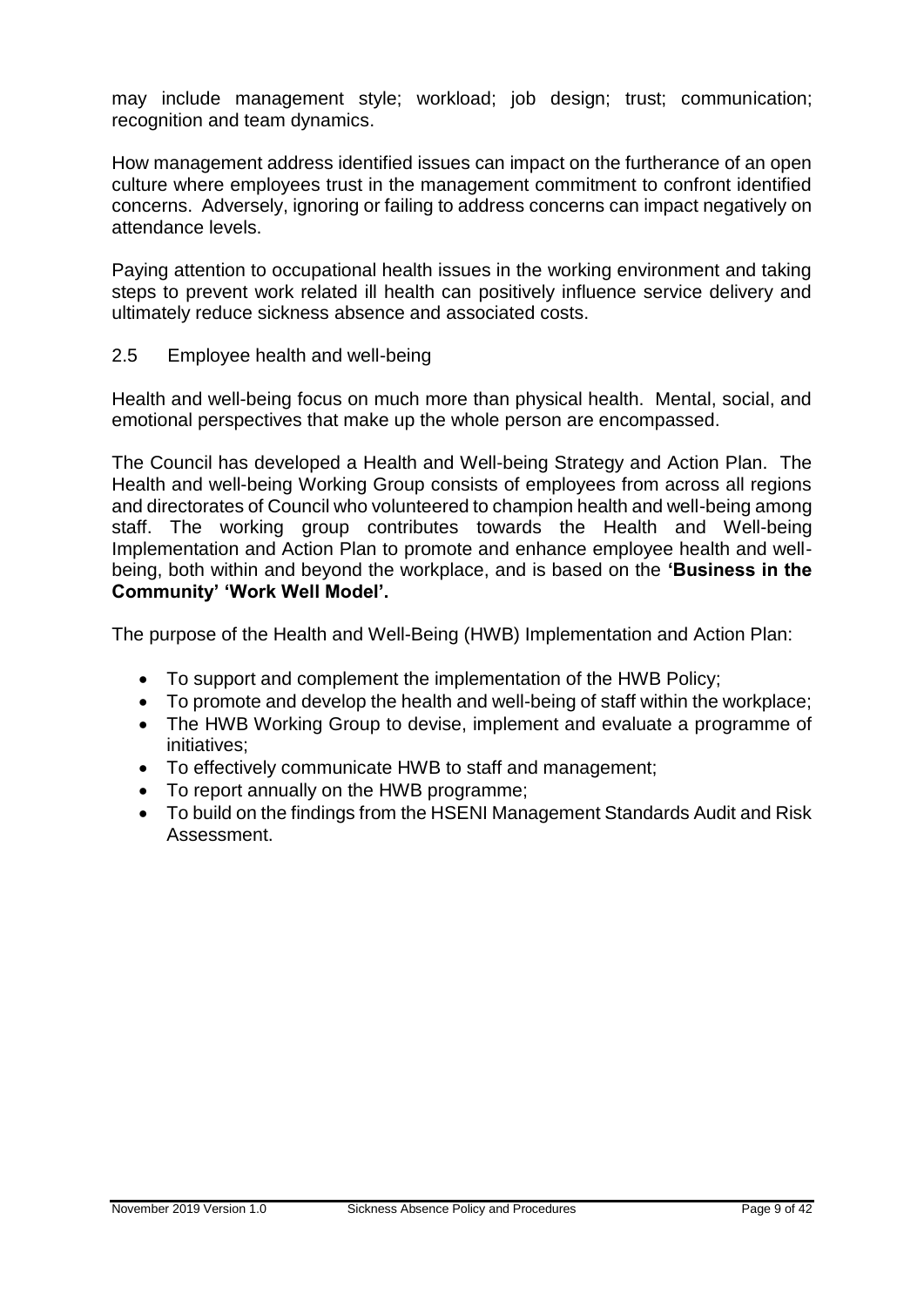#### Section 3 – Sickness Absence Reporting & Certification

#### 3.1 Purpose of reporting and monitoring procedures

Reporting and recording procedures are necessary to enable managers to make arrangements for service delivery to be maintained during the period of absence, and can highlight any concerns related to the employee's welfare. They also ensure that sick pay is processed promptly, and that the information provided feeds into absence monitoring systems.

Monitoring sickness absence data can point to areas within the Council where absence is a concern, and enable effective intervention. For this to happen, reporting procedures must be effectively implemented by line managers. A key tool in managing persistent absence is consistency in applying these procedures that, over time, build a health picture for each individual, team and department.

#### 3.2 Notification of Sickness Absence

If you are unable through sickness to attend work, you must notify your line manager, or their nominee, as early as possible on the first day of absence, and normally within one hour of your usual starting time. You should state the nature of your illness, expected duration, and what tasks need to be completed in your absence.

Notification must be by telephone in person, unless in exceptional circumstances. **Emails or text messages are not acceptable.** 

On the first working day of absence you must phone your Line Manager as close to your normal starting time as possible but at least within one hour of your normal starting time. Employees who work in front line posts integral to opening hours and public access e.g. leisure facilities should contact their line manager, as soon as possible and no later than one hour before their normal starting time or in line with local arrangements, so that cover arrangements can be made. A quick guide to the absence notification procedure is available at appendix 1.

#### 3.3 Maintaining contact during periods of absence

Throughout the absence the employee must maintain regular contact with their line manager while they are absent from work. The frequency and type of contact may be agreed between the line manager and employee, this may be determined by the reason for, and duration of, the absence.

Regular contact reinforces the employee's value as a team member, and provides an opportunity to discuss the employee's current state of health and any medical reports; explore a return to work; and if appropriate provide any updates from the workplace.

#### 3.4 Sickness Absence Certification

Provision of certification of absence is a necessary requirement for the authorisation of occupational sick pay. A quick guide of the absence notification and certification procedure is available at appendix 1.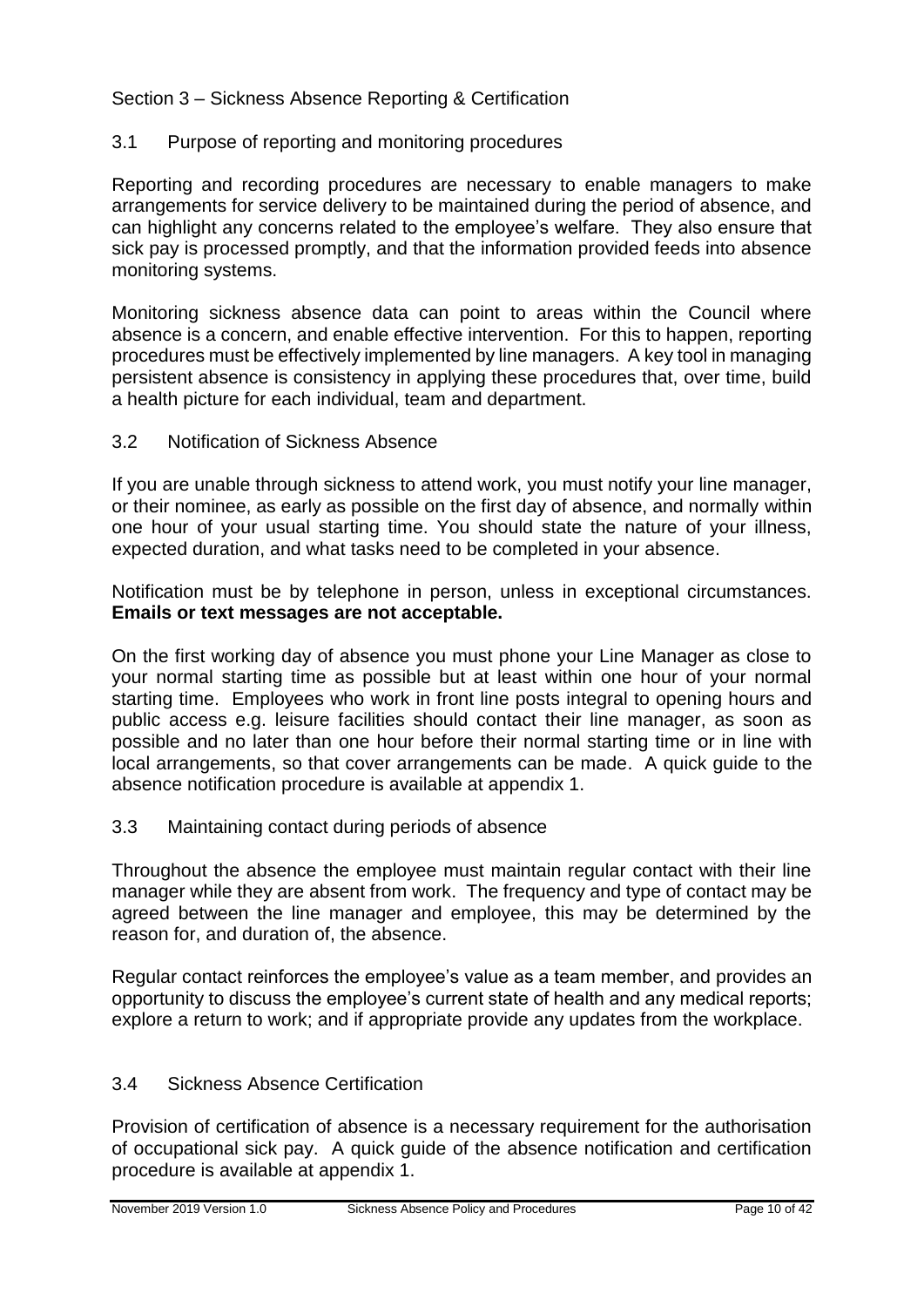#### 3.4.1 Self-certification

On the fourth working day of absence an employee should again get in touch with their Line Manager or his/her nominee to give an indication of the likely duration of their absence, if they have not already provided this information.

The employee must complete and submit form SC2 (Statutory Sick Pay (SSP) Employees Statement of Sickness) to cover absences of  $4 - 7$  calendar days to the OD/HR Department. This form should be marked **Private and Confidential.**

#### 3.4.2 Statement of fitness for work

If an employee's sickness absence exceeds 7 calendar days, medical evidence in the form of a 'Statement of Fitness for Work' completed by a registered medical practitioner must be forwarded without delay to the OD / HR Department. A statement of fitness for work is commonly known as fit note.

If the employee is receiving treatment in hospital, a hospital in-patient certificate may be accepted as certification of illness and therefore a fit note is not required.

3.4.3 Evidence of fitness to return to work

An employee may want to return to work prior to the end of the fit note for the following reasons:

- They have recovered from their illness or injury more quickly than expected
- Their employer can offer support to help a return to work

An employee can go back to work at any time (including before the end of the fit note) without going back to see their doctor - even if their doctor has indicated that they need to assess them again. A **suitable risk assessment** should be completed by the line manager to determine the employees' fitness to carry out their duties. The risk assessment should be based on the duties they perform on a daily basis. See appendix xx for a template risk assessment.

If you feel the employee is not fit for work and may be putting themselves or colleagues at risk you should discuss your concerns with OD / HR immediately. A referral may be required for Occupational Health.

#### 3.5 Illness during working hours

If an employee becomes ill during normal working hours, the line manager must be notified as normal. Where an employee leaves work early due to illness, the absence will be recorded as sickness absence. The duration of sickness absence recorded will depend on the proportion of working hours worked on that day.

For example, if less than half of normal working hours have been worked, one day of sickness absence will be accrued; if more than half of normal working hours have been worked, a half day of sickness absence will be accrued.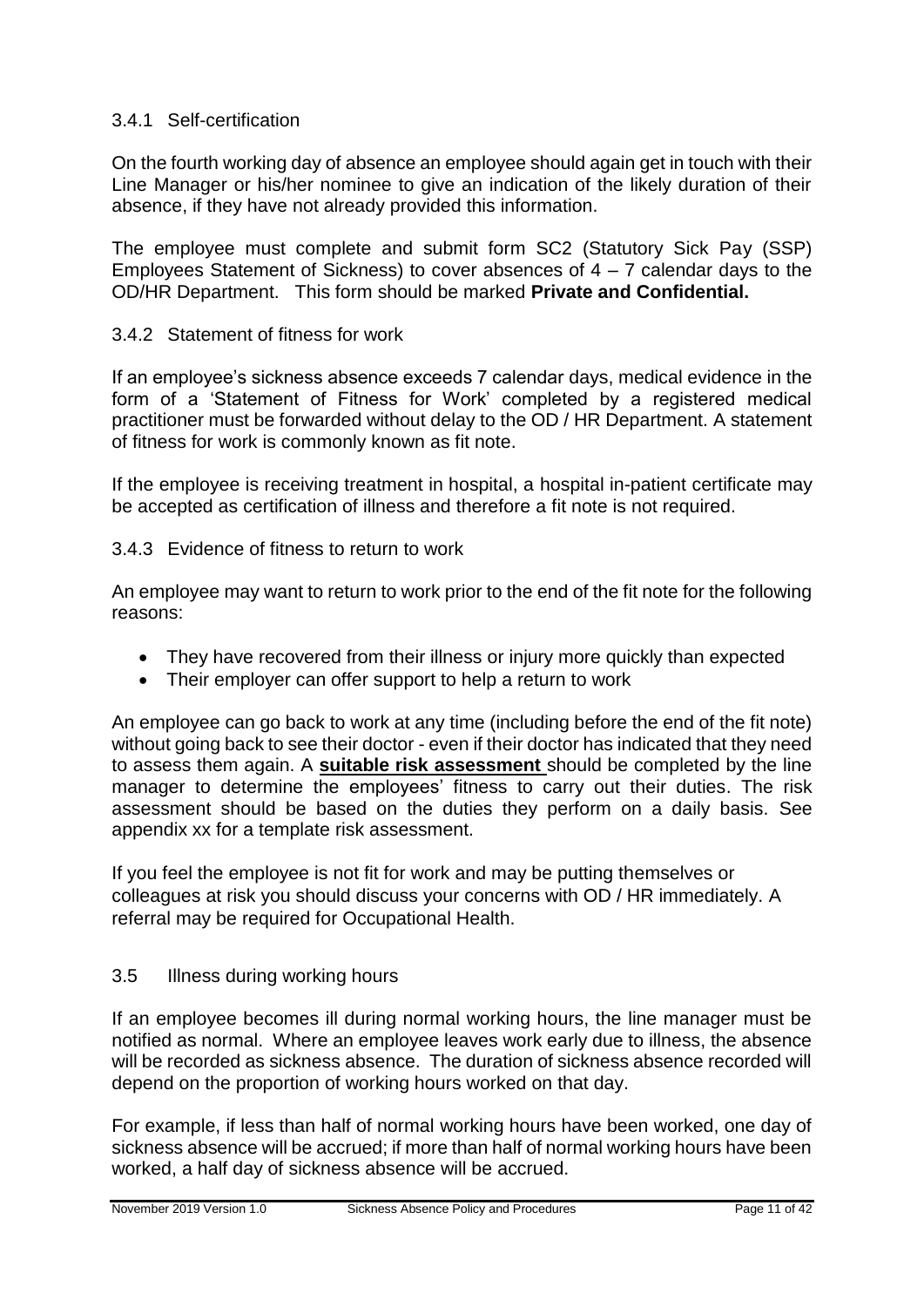#### 3.6 Medical appointments

Individuals should inform their line manager at the earliest opportunity in advance of any planned and non-urgent medical or other appointment (such as dentist, optician, hospital). Where appropriate this should be recorded on the Time and Recording system or time sheets.

As far as possible, appointments should be arranged outside working hours or, if this is not possible, at the start or end of the working day. Line managers will endeavour to accommodate such appointments where possible.

#### 3.7 Illness and annual leave

If an employee becomes ill during a period of annual leave, the period may be recorded as sickness absence. In such circumstances, the absence notification and certification procedures outlined above must be complied with. In addition employees must submit a fit note from your GP.

Annual leave may be applied for during a period of sickness absence. Line manager approval is required.

If an employee is ill on a public or bank holiday, there is no entitlement to use this at a later date. If the employee is receiving sick pay, this payment will continue over public and bank holidays.

#### 3.8 Unauthorised absence

Unauthorised absence occurs when an employee's absence:

- is not supported by medical evidence;
- has not been authorised by the line manager; or
- has not followed the sickness absence notification procedures.

Where a period of absence is unauthorised, occupational sick pay will not be paid. Employees should be aware that disciplinary proceedings may be invoked to investigate unauthorised absence.

#### 3.9 Return to work interview

A return to work interview will be conducted by the line manager on the day that an employee returns to work after every absence due to sickness. If this is not possible, the employee will be advised of this and arrangements made for the return to work interview to take place as soon as is reasonably feasible.

The return to work interview aims to:

- Provide an opportunity for the manager to ensure that the employee is fit to return to their normal duties or agreed adjustments.
- Update the employee on any relevant work issues which may have arisen during their absence.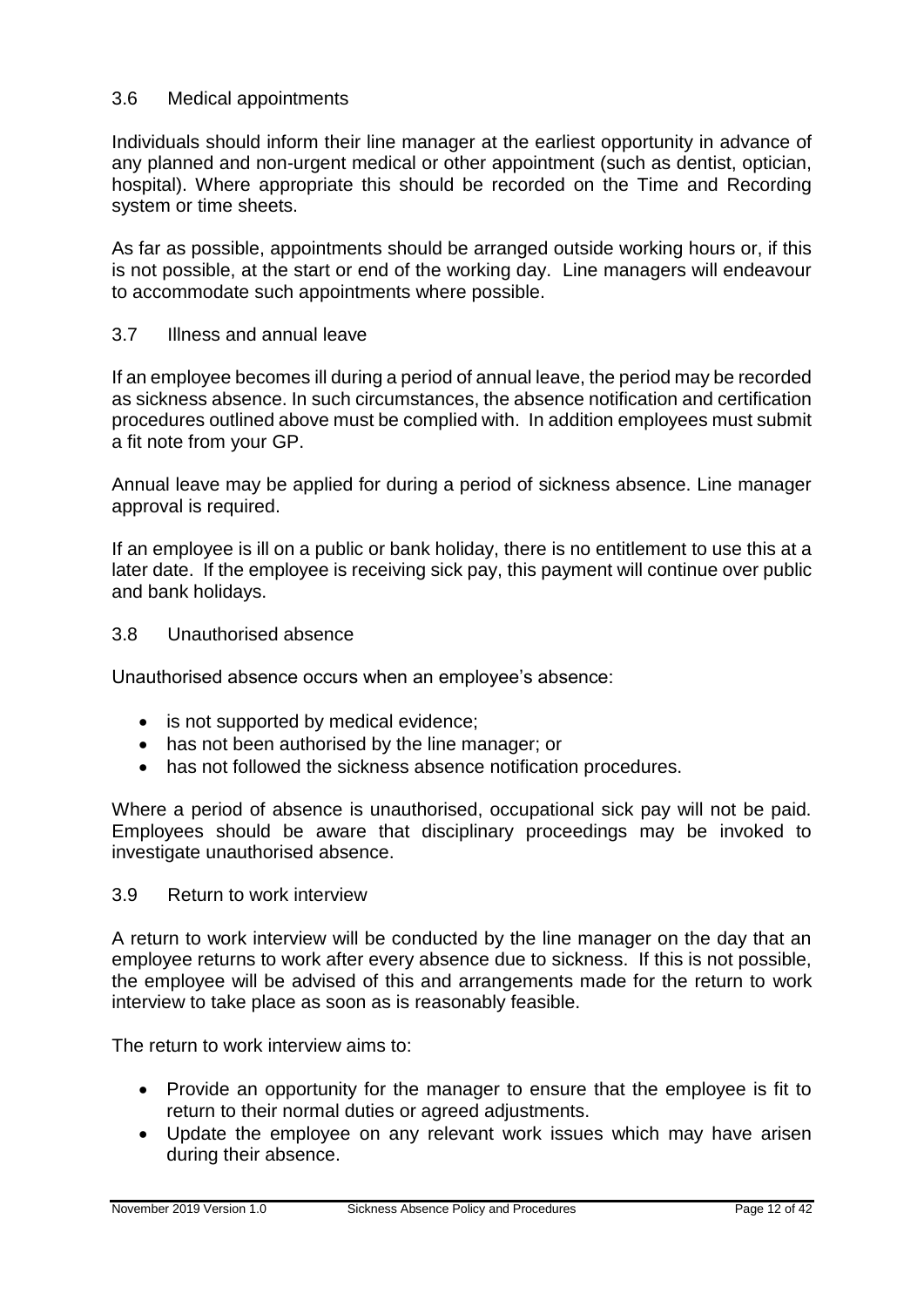- Explore the reason(s) for absence, the likelihood of recurrence and, if feasible, any steps which can be taken to prevent or minimise further occurrences.
- Review the employee's attendance record.
- Provide the employee with the opportunity to discuss in confidence any medical or other issues which they feel may contribute to their absence.
- Agree appropriate action(s).
- Remind the employee of sickness absence trigger points, and the absence review procedure (see sections 4.4 and 4.5).
- explain to the member of staff the importance that the Council places on good attendance.
- any misconduct during sickness absences, such as not adhering to the notification procedure, failing to submit self/medical certificates, not attending Occupational Health appointments, can be addressed.

The line manager will complete the 'Return to Work Interview Template' (see appendix 2), and will return to the OD / HR Department. Further guidance on conducting return to work interviews can be found in the Managing Absence - Managers Guidance.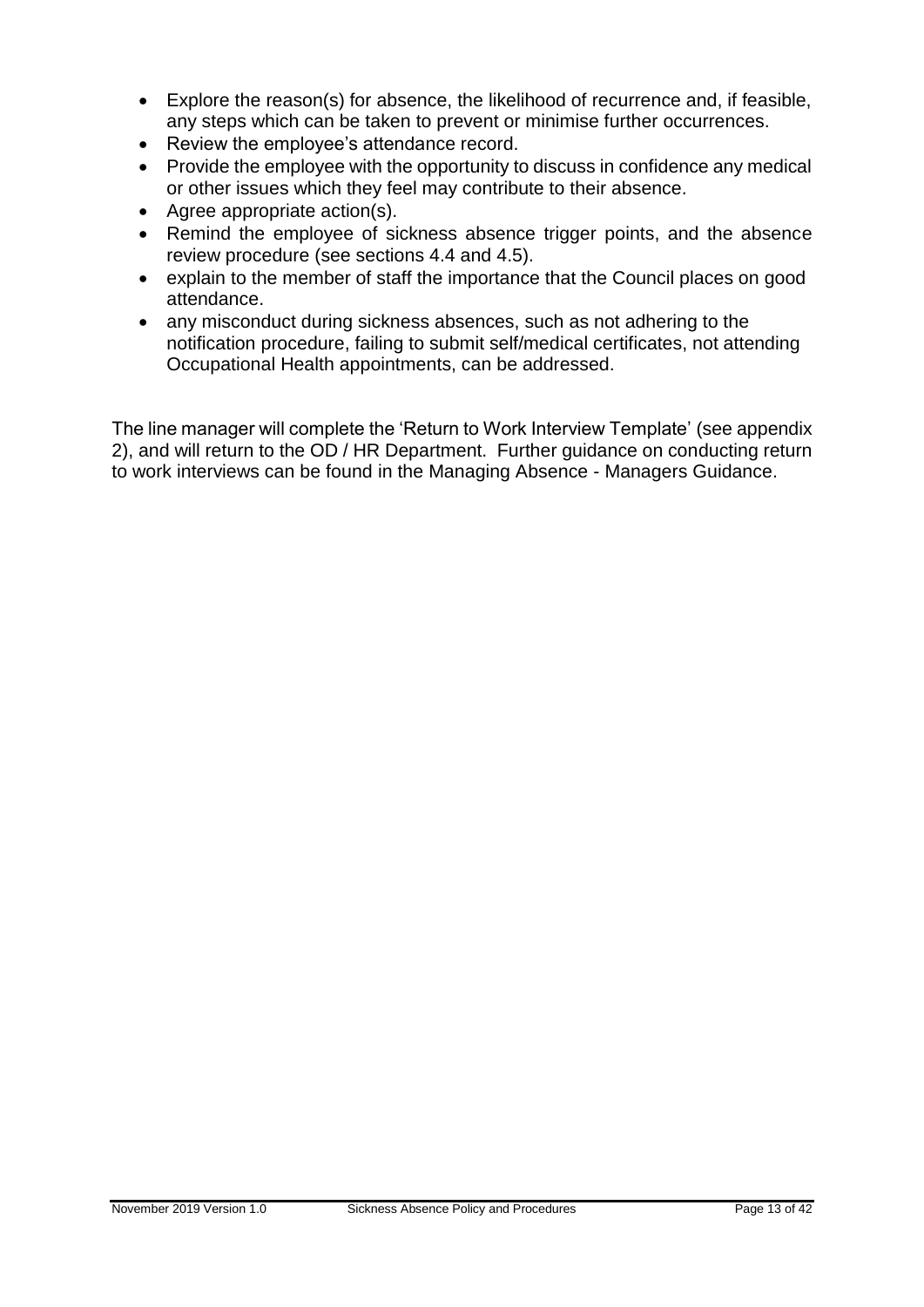#### Section 4 – Management of Sickness Absence

#### 4.1 Types of sickness absence

It is likely that most employees will become absent from work due to sickness at some point in their working lives, and it is recognised that individuals will have different types and levels of illness, including varying reactions and recovery times. Sickness absence can fall into a number of categories:

- 1. a single occasion of absence;
- 2. a series of absences due to one diagnosed cause;
- 3. serious long-term sickness absence;
- 4. absences due to minor unrelated illnesses.

Management of each type of sickness absence may require a different approach.

In the first category a period of recuperation and possibly treatment will usually be sufficient to enable a complete return to work.

Absences falling into the second and/or third category may require an exploration of the possibility of redeployment into another job, redesigning the employee's current job or changing the employee's work pattern to enable them to provide regular and effective service. Absences falling into the third category may lead to ill-health retirement or termination of employment.

In the fourth category, the frequency and pattern of absences due to minor and unrelated illnesses will normally be managed under the absence review procedure (see section 4.5), and may include referral to occupational health to seek to identify if there is evidence of an underlying medical cause.

#### 4.2 Early intervention

Early interventions in a period of sickness absence, particularly where it is likely to be long term, are more effective than waiting for a time lapse to trigger action. The management of particular cases may be assisted by the efficient medical management of the case in co-operation with occupational health services and the employee's GP or health professional where appropriate. This can minimise time off, and identify at an early stage the employee's capacity to return to work.

In some circumstances it will be appropriate to make an immediate referral to occupational health. For example, in cases of workplace accident or injury, stress, musculoskeletal injury, and absence following maternity leave.

In dealing with instances of work-related stress, the line manager (or appropriate person) should meet with the employee at the earliest opportunity to assess the reasons causing work-related stress and attempt resolution. Any identified support should be provided prior to making an occupational health referral and advice should be sought from HR where necessary.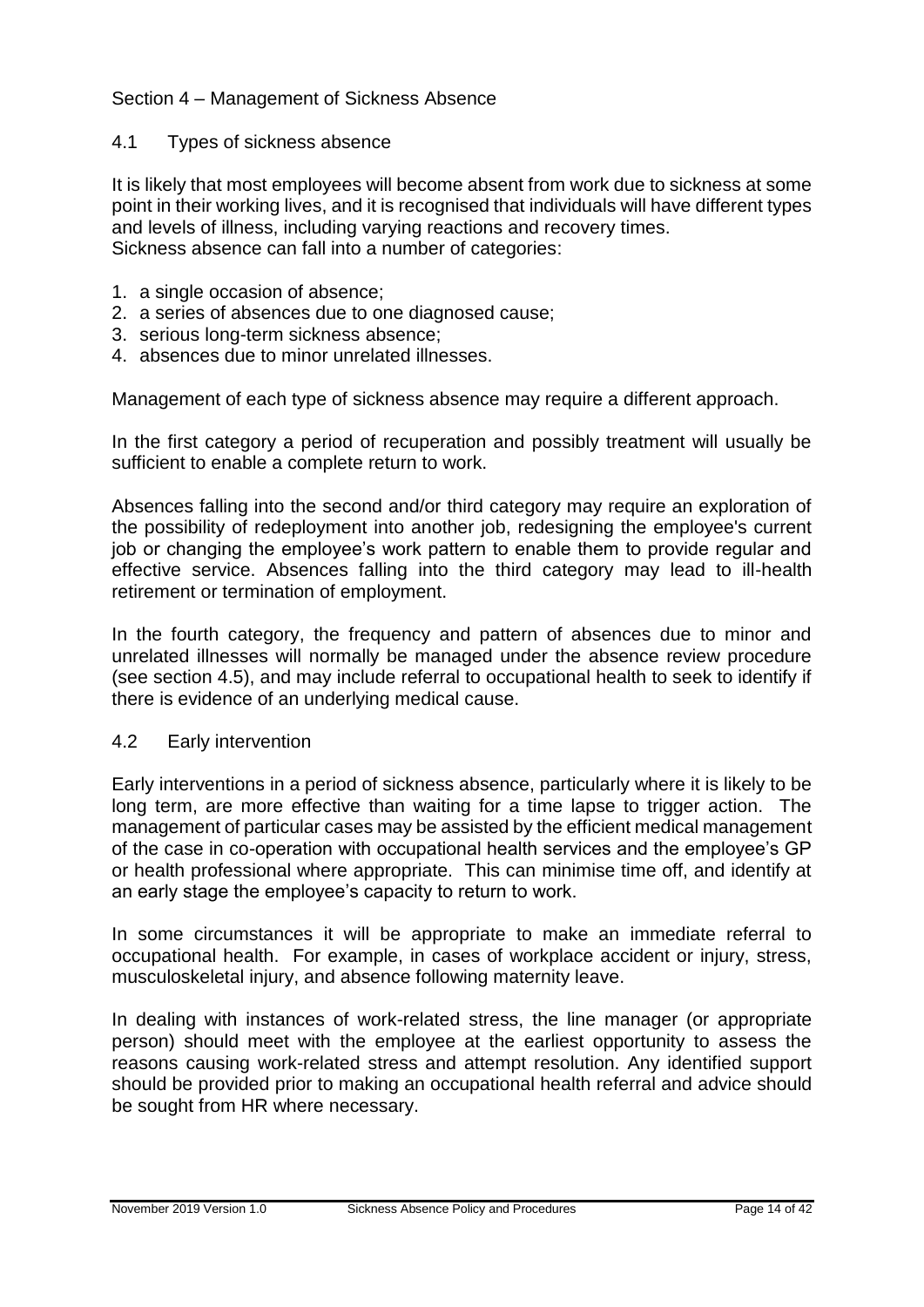#### 4.3 Attending meetings

Employees are likely to be asked to attend meetings regarding sickness absence that may include meetings under the absence review procedure, and employees must take all reasonable steps to attend. If attendance is not possible, the employee will be given the opportunity to reschedule the meeting. The employee can request to meet at a suitable alternative venue.

Attendance at meetings is important so that the absence can be discussed, the employee's well-being discussed and any relevant support offered, discussed and put in place.

A Human Resources representative will be in attendance at all formal meetings to take notes and provide procedural guidance.

Employees should be aware that non-attendance at meetings could result in a breach of this policy and as such their entitlement to occupational sick pay may be withheld.

#### 4.3.1 Accompanied to meetings

The employee may be accompanied by a work colleague or trade union representative at meetings that are held to discuss a failure to meet or sustain the required levels of attendance. This includes any formal appeal hearings.

In the event of a representative being unable to attend on the date proposed, a mutually agreed date will be arranged, preferably within five working days. Meetings will only be rescheduled once for this reason.

#### 4.4 Absence trigger points

Sickness absence trigger points for long and short term absences are an effective measure to indicate to employees and managers when sickness absence levels are becoming a cause for concern, and where further action may be necessary. They provide a consistent mechanism that initiates management action, and are openly communicated to employees who are aware that action may be taken when defined trigger points are reached.

Any subsequent action taken should be progressive over time to enable employees to improve their attendance, and to ensure that ongoing absence is addressed where no improvement is achieved.

The Absence Review Procedure (section 4.5) provides a framework for the progressive management of continued absence. Action will normally be taken under the absence review procedure if:

- Informal absence review: the employee has either 2 separate occasions or a total of 5 working days absence over the previous 12 months.
- Formal absence review stage one: the employee has either a total of 4 separate occasions or a total of 10 working days absence (or more than 10 consecutive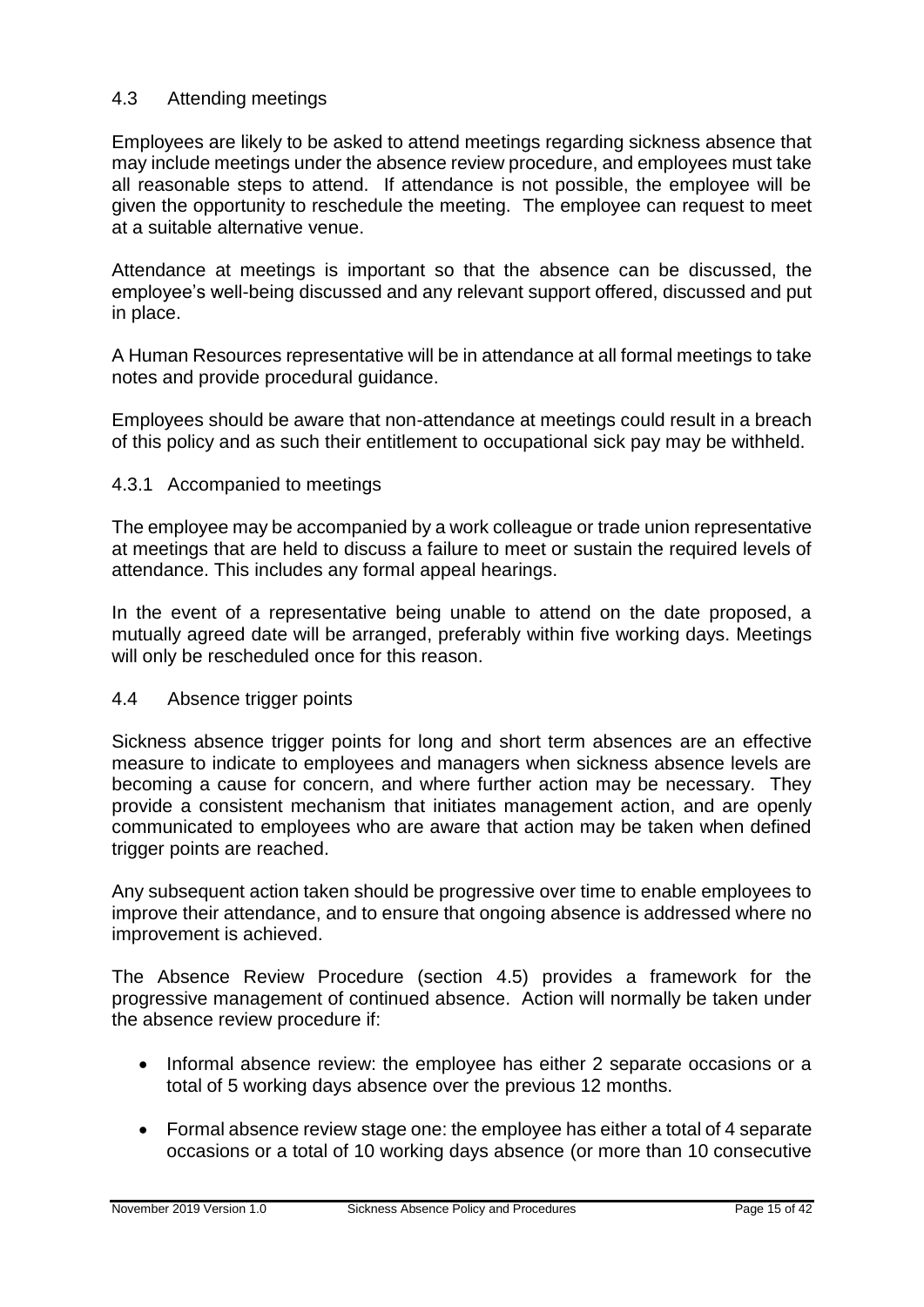days on a long term basis) over the previous 12 months. A stage one absence trigger letter will be issued.

- Formal absence review stage two: following a stage one absence trigger, the employee has either a further 3 separate occasions or a total of 8 working days absence within the next 12 months. A stage two absence trigger letter will be issued.
- Formal absence review stage three: following a stage two absence trigger, the employee has either a further 2 separate occasions or a total of 6 working days absence within the next 12 months. A stage three absence trigger letter will be issued.
- Formal absence review stage four: following a stage three absence trigger, the employee has either a further occasion of absence within the next 12 months. Dismissal will be considered.
- A formal absence review stage 4 may also be scheduled in circumstances where an employee continues to be absent on a long-term basis, and it is indicated that a return to work in the foreseeable future is unlikely. Dismissal will not be considered until all viable options have been exhausted (see section 4.8).
- Management may initiate an informal or formal absence review in circumstances where a pattern of absence is emerging, or has been identified. Further advice should be sought from HR in the first instance.

The Council will treat each absence as genuine and every effort will be made to support employees to improve their level of attendance before formal action is taken. However, it must be understood that dismissal is a potential outcome if the level of absence is sufficient to justify it, and fair procedures have been followed in an effort to enable employees to improve attendance levels.

Absence trigger points may be adapted when justified in individual circumstances. For example, in the case of disabled or pregnant employees, or exploring the feasibility of reasonable adjustments.

#### 4.5 Absence review procedure

#### 4.5.1 Informal absence review

Where an employee has either 2 separate occasions or a total of 5 working days absence within the previous 12 months, an informal absence review meeting will be conducted with the line manager.

The purpose of this review is to remind employees of absence trigger points and the consequences of further absence by outlining the formal stages of the absence review procedure. It also provides an opportunity to consider any support required to improve attendance levels.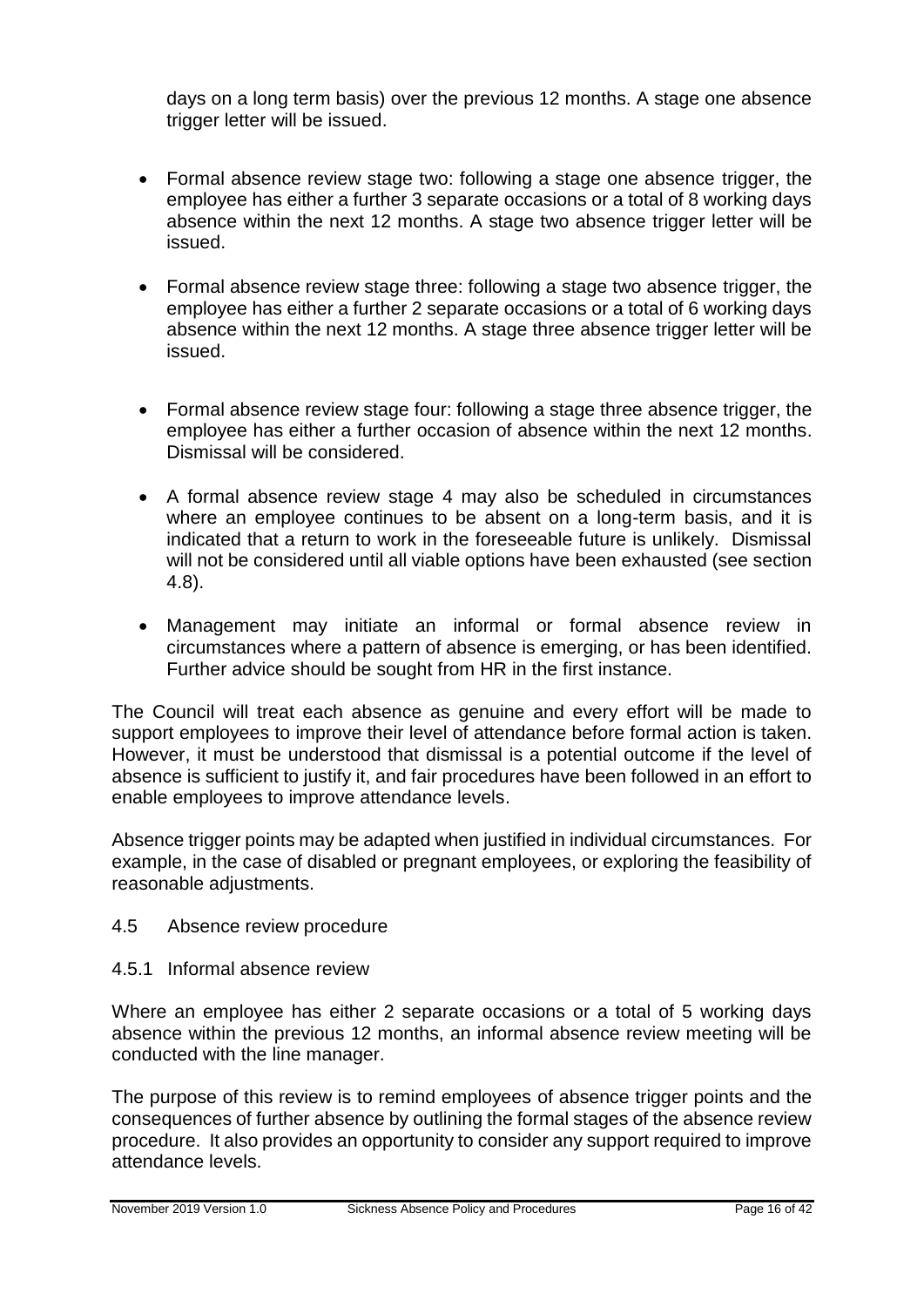This review may be conducted at the same time as the return to work interview, if appropriate. There is provision in the Return to Work Interview Template (see appendix 2) to record what is discussed during the review. Alternatively, line managers may record details separately.

#### 4.5.2 Formal absence review

In addition to the informal absence review meeting, the absence review procedure consists of three formal stages that are progressive in nature. The procedure is designed to support employees to improve attendance, ensuring that improvement in attendance is recognised; whilst also addressing continued failure to improve attendance.

#### 4.5.3 Formal absence review stage one

When an employee has either a total of 4 separate occasions or a total of 10 working days absence within the previous 12 months, the line manager, in consultation with HR, will inform the employee in writing that a formal absence review stage one meeting will take place to discuss the matter, and that s/he has the right to be accompanied by a work colleague or trade union representative. At the meeting, the line manager will outline the employee's attendance record and the reasons why the employee is not meeting the attendance requirements.

The line manager will issue a stage one absence trigger letter to the employee indicating:

- his/her attendance is unsatisfactory;
- it is expected the employee will demonstrate and sustain an improvement in attendance to meet minimum standards of attendance;
- the expected improvement in attendance over the next review period, and the duration of that review period (normally a further 3 separate occasions or a further 8 working days absence over the next 12 months);
- the consequences if the employee's attendance levels do not improve.

Any stage one absence trigger issued to an employee will be confirmed in writing, and, if attendance standards are met, the stage one trigger will expire after a period of 12 months.

#### 4.5.4 Formal absence review stage two

If an employee who has been given a stage one absence trigger letter fails to meet the expected improvement in attendance during the next twelve months (or the set review period), the line manager, in consultation with HR, will inform the employee in writing that a formal absence review stage two meeting will take place to discuss the matter, and that s/he has the right to be accompanied by a work colleague or trade union representative. The line manager will outline the employee's attendance record and the reasons why the employee is still not meeting the attendance requirements.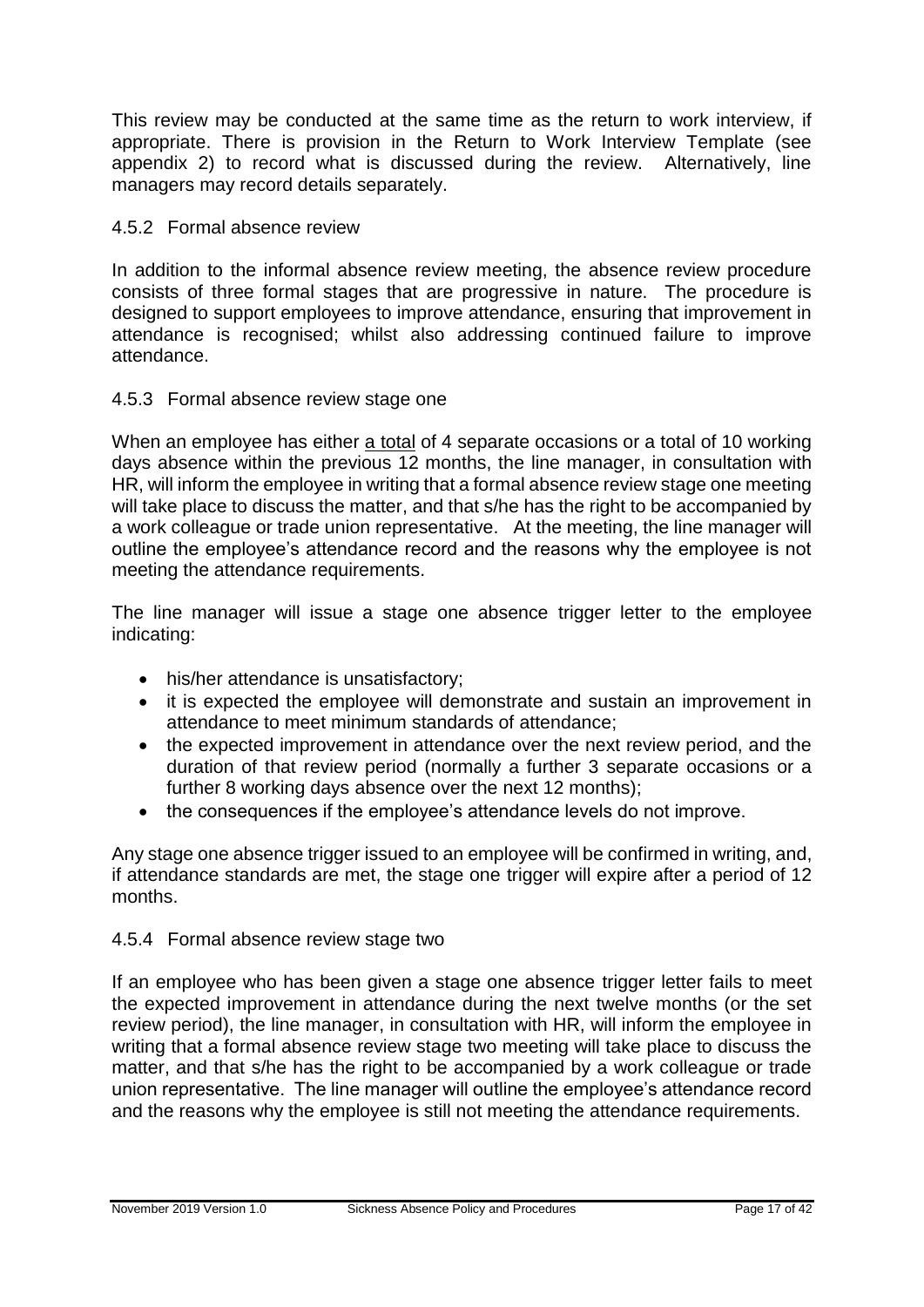The line manager will issue a stage two absence trigger letter to the employee indicating:

- his/her attendance is unsatisfactory;
- it is expected they will demonstrate and sustain an improvement in attendance to meet minimum standards of attendance;
- the expected improvement in attendance over the next review period, and the duration of that review period (normally a further 2 separate occasions or a further 6 working days absence within the next 12 months);
- the consequences if the employee's attendance levels do not improve, i.e. s/he may be dismissed.

Any stage two absence trigger issued to an employee will be confirmed in writing, and, if attendance standards are met, the stage two sickness absence warning will expire after a period of 12 months.

#### 4.5.5 Formal absence review stage three

If an employee who has been given a stage two absence trigger letter fails to meet the expected improvement in attendance during the next twelve months (or the set review period), the line manager, in consultation with HR, will inform the employee in writing that a formal absence review stage three meeting will take place to discuss the matter, and that s/he has the right to be accompanied by a work colleague or trade union representative. The line manager will outline the employee's attendance record and the reasons why the employee is still not meeting the attendance requirements.

The line manager will issue a stage three absence trigger letter to the employee indicating:

- his/her attendance is unsatisfactory;
- it is expected they will demonstrate and sustain an improvement in attendance to meet minimum standards of attendance;
- the expected improvement in attendance over the next review period, and the duration of that review period (1 occasion of absence within the next 12 months);
- the consequences if the employee's attendance levels do not improve, i.e. s/he may be dismissed.

Any stage three absence trigger letter issued to an employee will be confirmed in writing, and, if attendance standards are met, the stage three absence trigger will expire after a period of 12 months.

#### 4.5.6 Formal absence review stage four

If an employee who has been given a stage three trigger letter fails to meet the expected improvement in attendance during the next twelve months (or the set review period), dismissal may be considered.

The line manager, in consultation with HR, will inform the employee in writing of the circumstances leading the council to contemplate dismissal. A formal absence review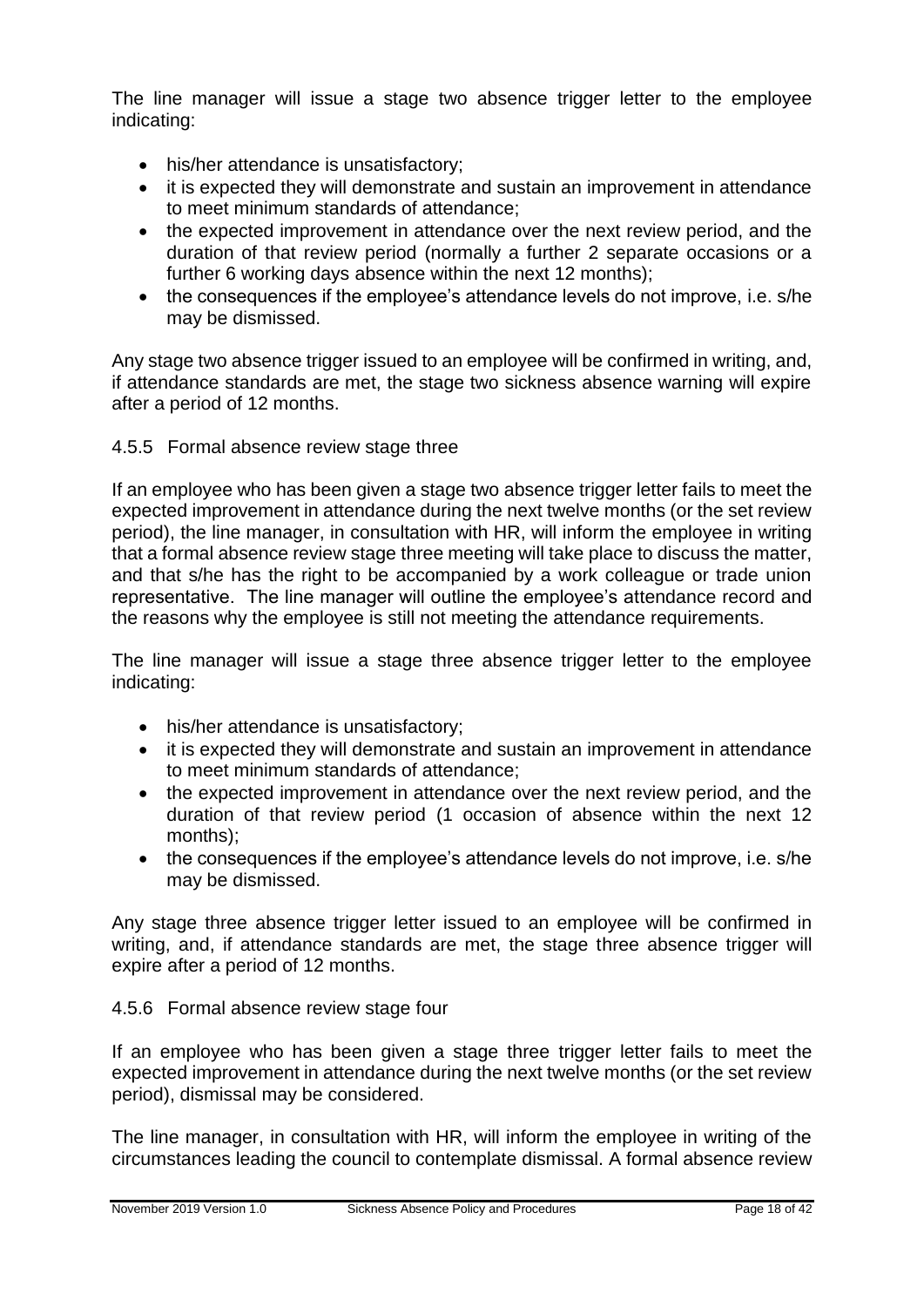stage four meeting will take place to discuss the matter, and that s/he has the right to be accompanied by a work colleague or trade union representative.

The employee will be advised that the case will be heard by a panel comprising of the Head of Service and another relevant manager, ideally at the same level. A representative from OD / HR will be present, to provide advice, support and guidance on the sickness absence policy and procedures. The line manager will attend the case review to present management's case for recommending that the matter be progressed to a formal absence case review, contemplating dismissal.

At the meeting, the line manager will outline the attendance history, action taken to date, medical evidence, previous warnings, and support or adjustments implemented to support the employee to improve their attendance levels.

The employee will have the opportunity to present a response and raise any issues which they consider to be relevant. The panel will then make a decision based on the information presented by both parties.

The employee will be notified within 5 days of the panel's decision in writing.

A summary of the stages of the absence review procedure for short and long term absence has been included at Appendix 3.

#### 4.6 Right of appeal

An employee who wishes to appeal against a decision to dismiss may do so by writing to Human Resources within 5 working days of receiving written notice of the decision, and setting out the basis of their appeal. The appeal will be heard as soon as reasonably practical.

The employee will be advised that the appeal will be heard by a panel comprising of the Director and another relevant manager, ideally at the same level. A representative from OD / HR will be present, to provide advice, support and guidance on the sickness absence policy and procedures. The Head of Service who heard the formal absence case review will attend the appeal hearing to present management's case for recommending the dismissal.

The employee will be notified within 5 working days of the panel's decision in writing.

#### 4.7 Long-term sickness absence

A period of sickness absence of 20 days (4 weeks) or more (pro rata) will be regarded as long term. The council will work with each employee on a case by case basis to establish the most appropriate support in the given circumstances. An individual approach ensures that actions are tailored to suit each case.

When it becomes apparent that an employee will be absent for more than 20 working days (4 weeks) pro rata, the line manager should complete a referral to occupational health with a view to obtaining a medical opinion regarding the steps it may be appropriate to take to enable the employee to return to work (see section 5.2). Review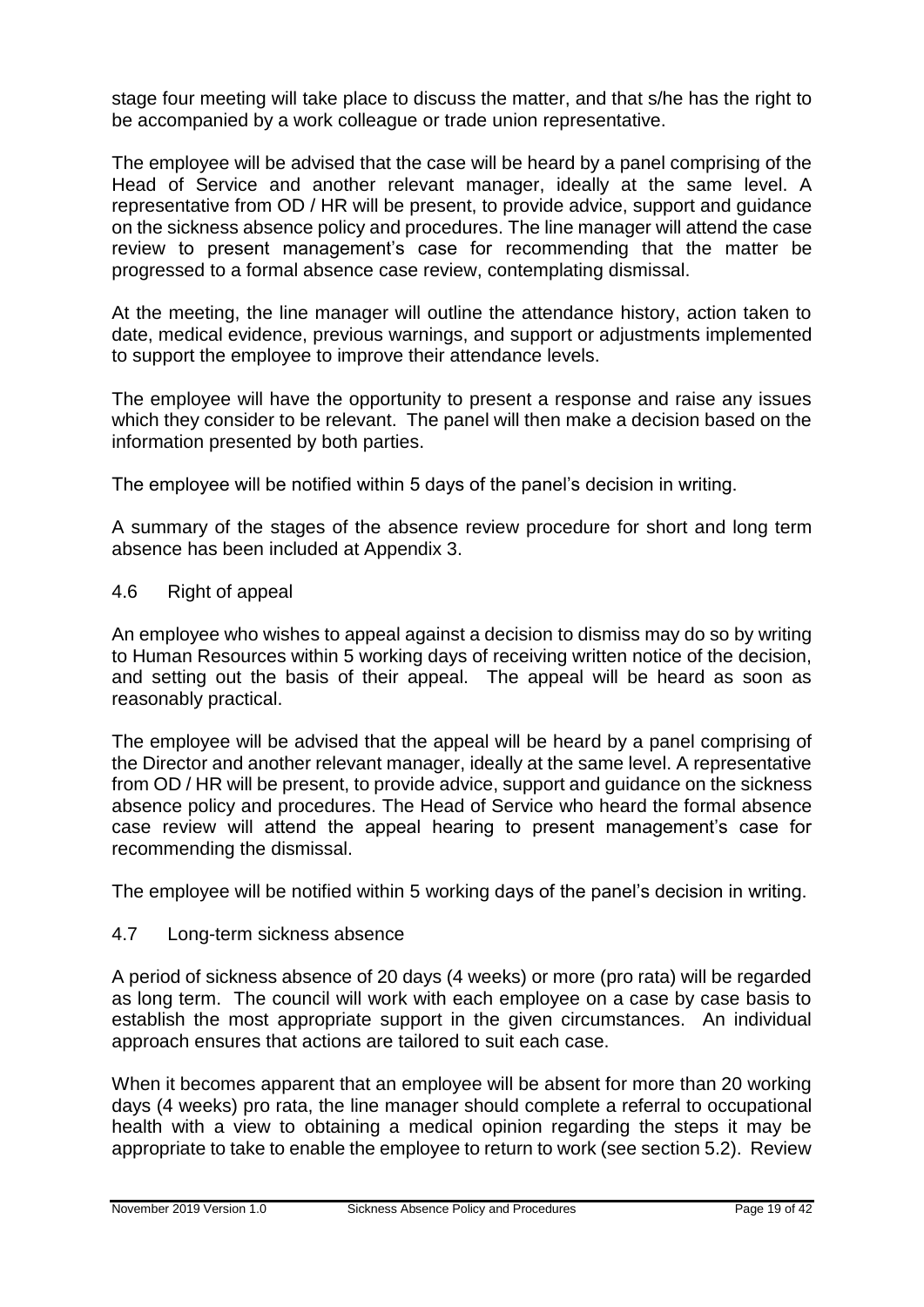appointments with occupational health may be proposed until fitness for full duties is achieved.

Following the occupational health assessment, the line manager, in conjunction with HR, will consider what support and / or subsequent action is appropriate based on the medical report(s).

Appropriate action may include:

- managing the case under the absence review procedure (see section 4.5.6) Formal Absence Case Review), for example, in cases of persistent long-term absence;
- reasonable adjustment(s);
- phased return to work;
- redeployment;
- terminating employment.
- 4.8 Outcomes following absence

#### 4.8.1 Return to work

See section 3.9 'Return to work interview' and refer to Managers Guidance – Managing Absence.

#### 4.8.2 Incomplete recovery

If the employee is fit to return to some form of work, but is unlikely to recover sufficiently to enable a return to their current role, the following options may be considered in line with operational requirement:

- redeployment to a different job;
- reduction in hours:
- change of work pattern: or
- suitable adaptations.

#### 4.8.3 No prospect of recovery

In cases where the occupational health assessment, advises that the employee is no longer capable of providing a regular and reliable service the Line Manager in conjunction with OD / HR should arrange a meeting with the employee to discuss the options available. In this case retirement on the grounds of Ill Health may be recommended.

Retirement on the grounds of ill health can only be recommended in cases where the employee is, in the opinion of Occupational Health, permanently incapable of carrying out his/her regular duties due to a medical condition.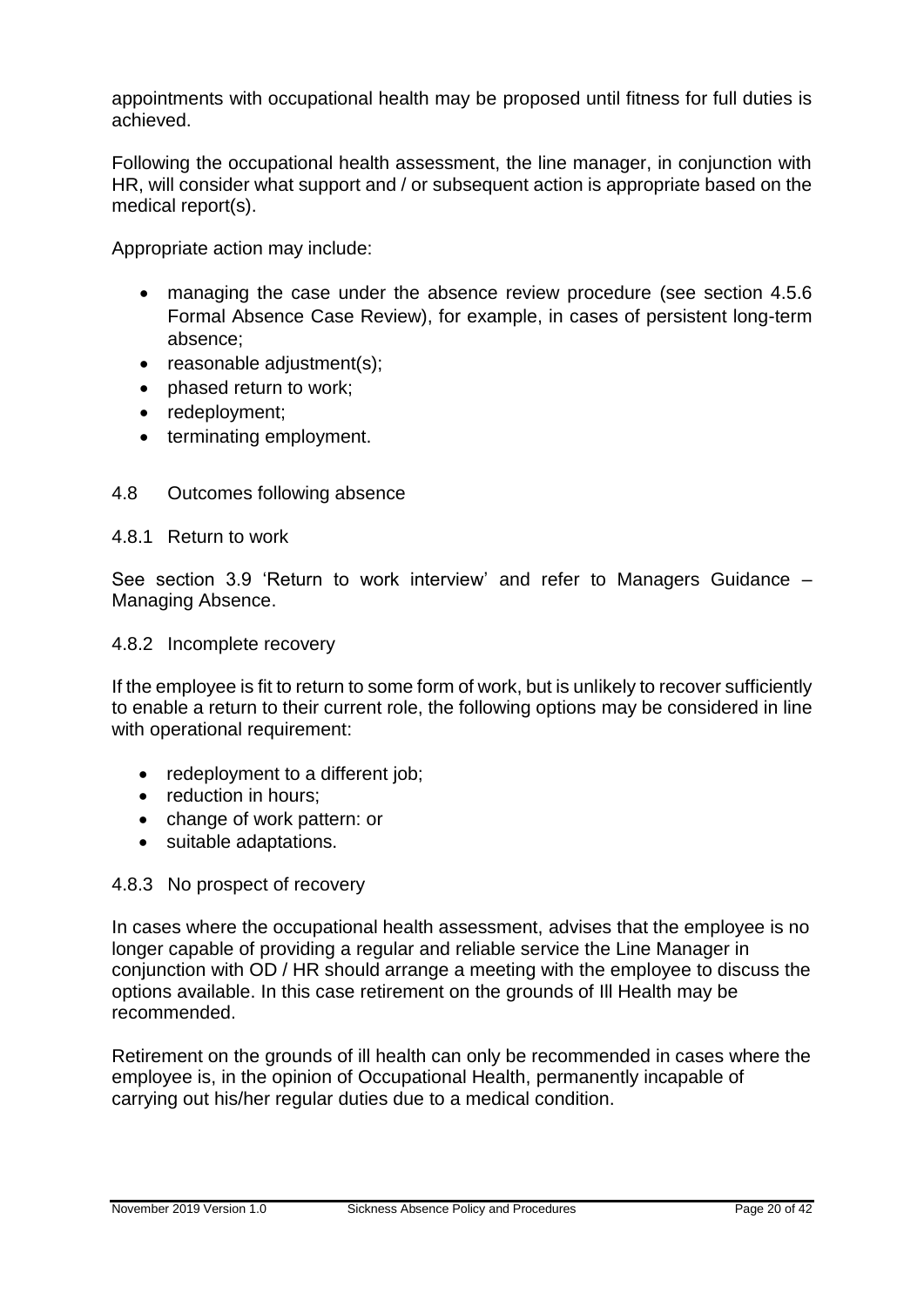The option to terminate employment on the grounds of ill health should only be considered when all options have been fully investigated and exhausted. In these circumstances, the line manager in conjunction with OD / HR, will:

- Review the employee's absence record and medical reports (length of absences and periods of good health between these) to assess whether or not it is having an adverse effect on their ability to perform their duties effectively;
- Consult with the employee and note all aspects of mitigation presented;
- Obtain up-to-date medical evidence or prognosis and the likelihood of recurrence;
- Advise the employee in writing as soon as it is established that termination of employment has become a possibility;
- Meet with the employee to discuss the options and consider the employee's views on continuing employment;
- Review if there are any other jobs that the employee could do prior to taking any decision on whether or not to dismiss;
- Consider any reasonable adjustments, including flexible working options such as reduced or adjusted working hours.

Upon receiving such advice, the OD / HR representative will immediately make arrangements with the employee to discuss the situation. The meeting must be handled with sensitivity, with due care being given to the potential need for counselling and support.

Arrangements should be made by the OD / HR representative to complete an application for Ill Health and to make the necessary arrangements for the employee to be examined by the relevant Pension Providers' Medical Advisor.

In some instances the employee may disagree with the Council's medical advice. If this is the case, the employee must submit a medical report to the Head of OD / HR, stating that they are not permanently unfit to undertake the duties of their post.

If the employee is not a member of the pension scheme the case will be referred for a Formal Absence Review Stage 4 Meeting, to consider if the employee is no longer capable of discharging the terms of his/her contract of employment. This will be heard in compliance with arrangements of the formal absence review stage four meeting (see section 4.5.6), where dismissal is being contemplated.

Should the relevant Pension Providers' Medical Advisor not approve the application for Ill Health Retirement, the case will also be referred for a Formal Absence Review Stage 4 Meeting, to consider if the employee is no longer capable of discharging the terms of his/her contract of employment. This will be heard in compliance with arrangements of the formal absence case review (see section 4.5.6), where dismissal is being contemplated.

4.8.4 Where the sickness absence or prognosis continues to give cause for concern

In cases where the sickness absence or prognosis continues to give cause for concern, it may be appropriate to consider the long-term employment prospects of the individual. The Line Manager in conjunction with OD / HR will need to consider,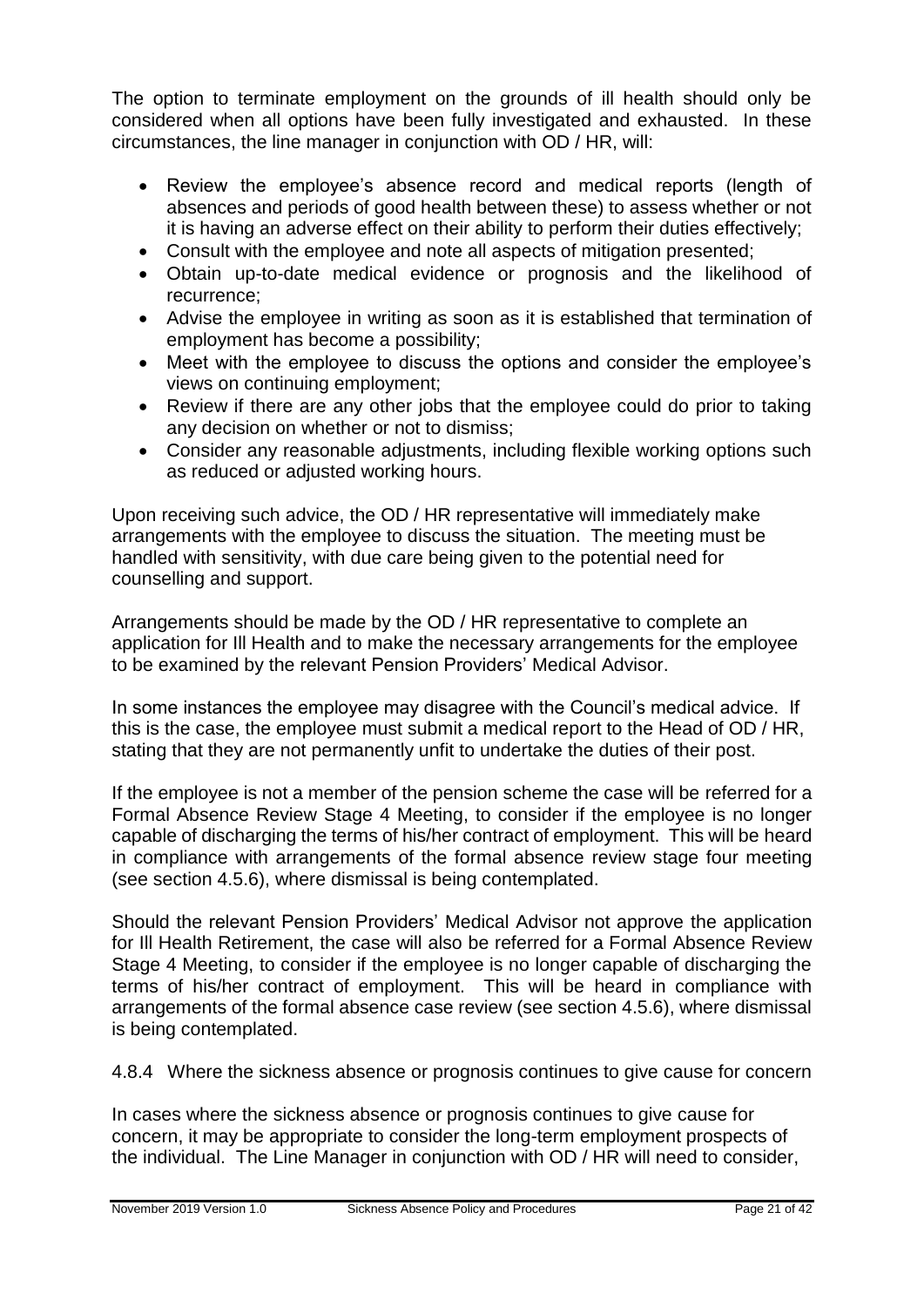after extensive consultation with the employee and his/her representative, the following factors:

- the length of the absence to date, and the likely length of the continuing absence;
- the nature of the illness and medical advice/prognosis on the individual;
- the effect of the individual's absence on the workload and performance of the Department.
- the steps that have been taken and have failed to secure regular and sustained attendance (in the case of intermittent sickness absence see Sections 4.5); or
- the steps that have been taken and have failed to secure the employee's return to work (in the case of long term sickness absence see Section 4.7).

In any of these situations the case may be referred for a Formal Absence Review Stage Four Meeting, to consider termination of employment on the grounds of ill health capability. The panel will consider if the employee is no longer capable of discharging the terms of his/her contract of employment due to unacceptable levels of absence. This will be heard in compliance with arrangements of the formal absence review stage four meeting (see section 4.5.6), where dismissal is being contemplated.

Before any decision to terminate employment is put into effect, the options outlined in section 4.8.2 must be fully explored and exhausted.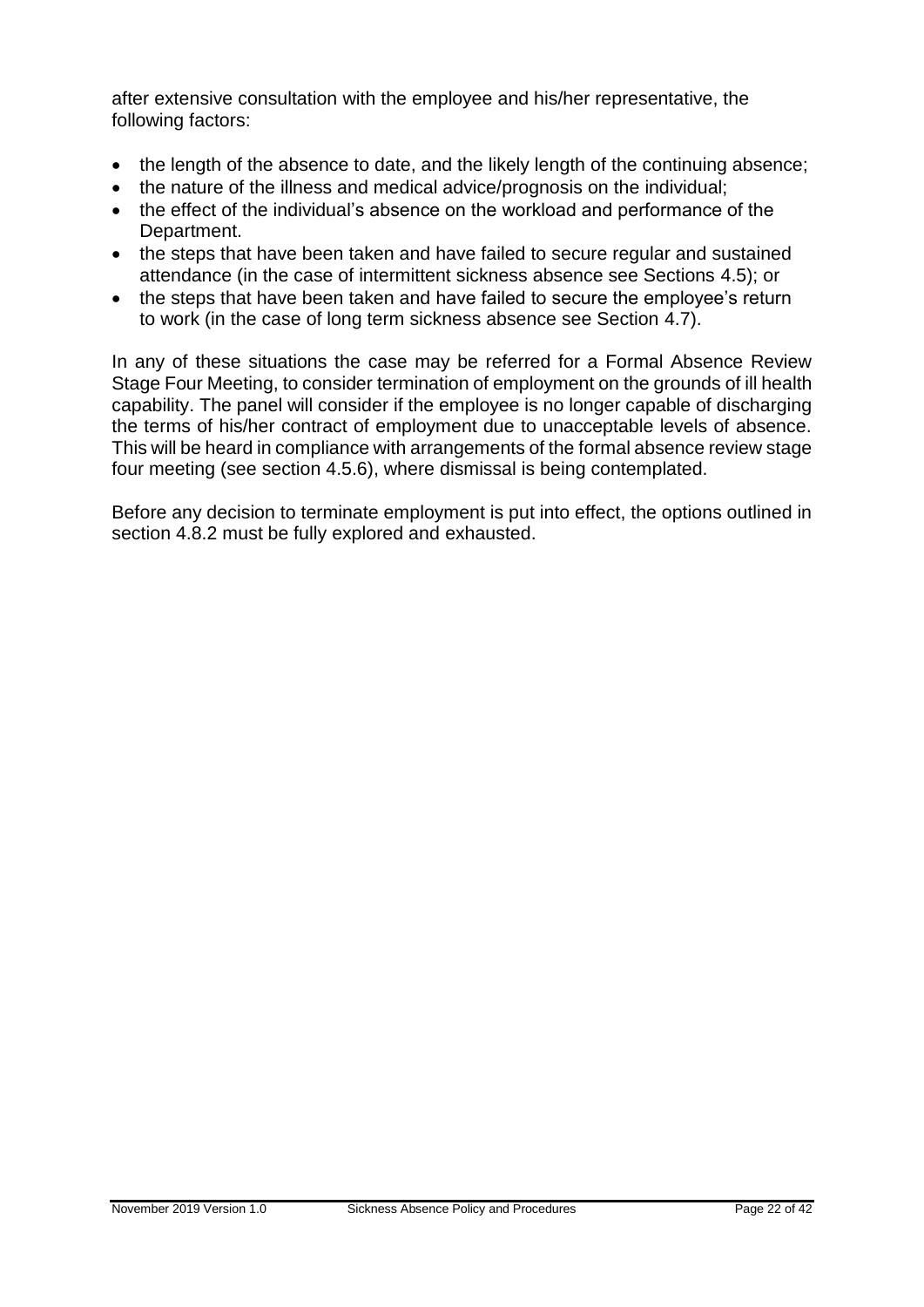#### Section 5 – Medical Advice

#### 5.1 Role of occupational health

The role of occupational health (OH) is to provide independent and professional occupational health advice and guidance to assist the council in promoting health and well-being; maximising attendance; and managing sickness absence.

As such, the council may require employees to undergo a medical examination by a medical practitioner at any stage of employment, and it is a condition of employment that employees co-operate fully with any medical investigation, including attendance for medical examinations. Employees are reminded that contractually they are obliged to attend any Occupational Health appointment scheduled for them and that their entitlement to Occupational Sick Pay is based on compliance with this policy.

#### 5.2 Referring to occupational health

Line managers can refer employees to OH in order to provide assistance to the individual on a health-related matter, and to enable OH to provide the line manager with advice about the employee's health in relation to their work. Referral to OH may be appropriate in a number of circumstances, e.g. where an employee:

- has exceeded absence trigger points;
- continues to be absent on a long-term basis;
- has requested to be referred;
- is at work and displays symptoms or behaviour that management believe warrant referral.

It is essential that a referral is not portrayed as a punishment, and that the reasons for it are fully explained. The reason for referral should be clearly set out in the referral document, along with any specific issues on which the manager wishes to receive advice. In general, the types of issues about which questions might be asked include:

- whether the employee is fit to undertake their current role;
- whether the employee is fit to attend meetings in relation to discipline or grievance issues;
- whether there is an underlying medical condition which could affect performance;
- the prognosis and likely effect on fitness for work;
- restrictions to, or adaptations needed for work;
- the need for, and nature of, a programme of support;
- recommendations for rehabilitation into work;
- ill-health retirement issues, if relevant.

If an employee has been hospitalised, is undergoing treatment, or in cases of very serious illness, it may be more beneficial to defer making an appointment. Advice can be sought from OH on specific conditions if necessary.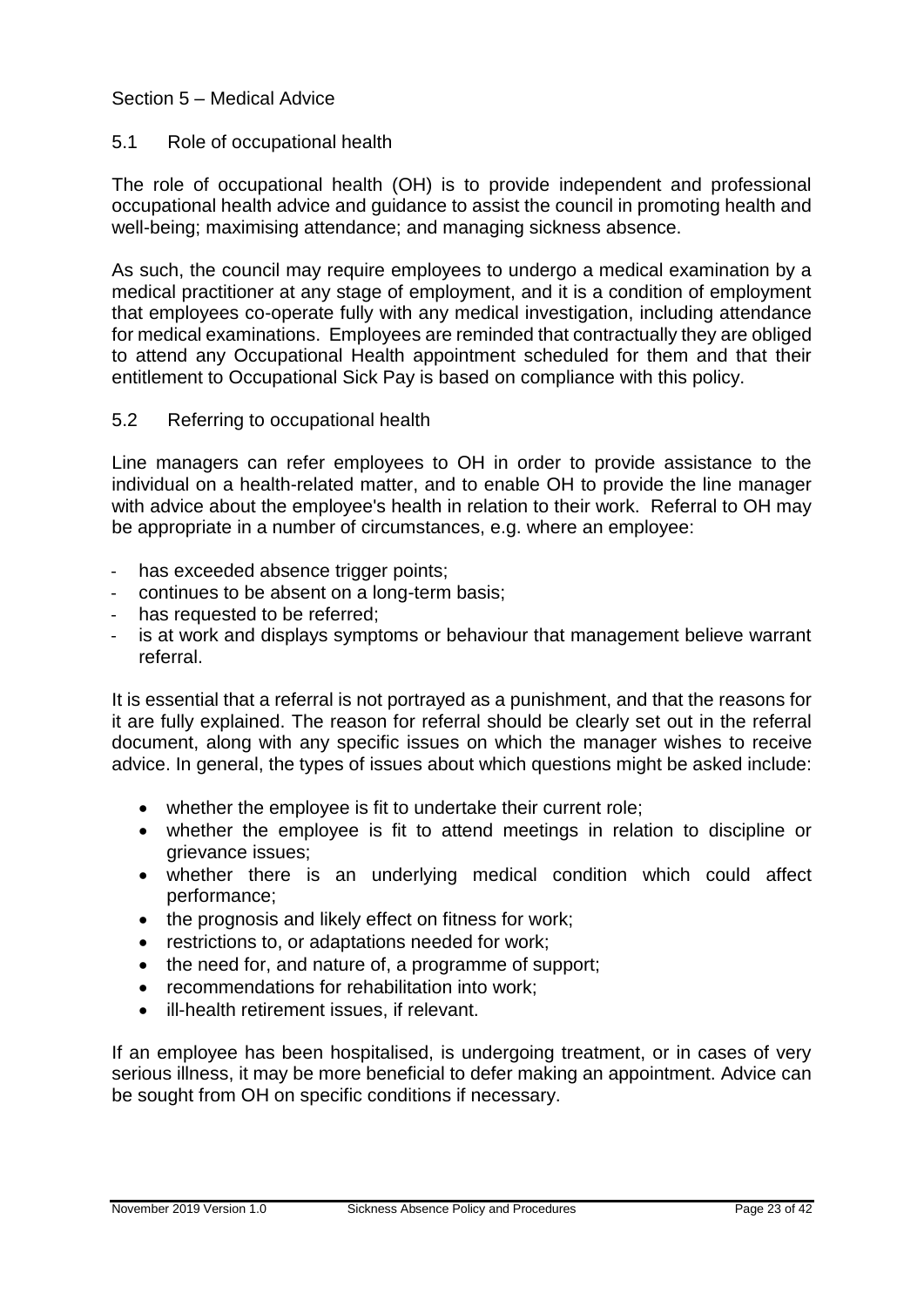#### 5.2.1 Self-referral

Employees can self-refer to Occupational Health, particularly if it relates to, or is affecting their work. To self-refer contact the relevant HR Business Partner. No OH Report will result from a self-referral unless the employee concerned requests it.

#### 5.2.2 Employee consent

Occupational health referrals must be completed with the **informed consent** of the employee, and this must be sought on each occasion a **referral** is initiated. OH may request further medical evidence from an individual's GP or treating medical professional in order to gain an understanding of their medical history or ongoing treatment of a current condition. Again, an employee's informed consent to release these records is mandatory.

An employee may withdraw their consent at any stage. Employees considering withdrawing consent must be aware that in the absence of medical guidance, management will have no alternative but to take action based on the information available.

5.3 Failure to attend occupational health or any meeting

If an employee is unable to attend an OH appointment, or any meeting with Management relating to their absence, they must advise their line manager within 2 days of the appointment, so that an alternative date/time may be scheduled. If no reasonable explanation is given, the manager should advise the employee of their contractual obligation to attend.

5.4 Occupational health report

Following an occupational health appointment, OH will forward a report to management that may include recommended action(s). Employees will be offered the opportunity to see the written OH report before it is forwarded to management.

If on receipt of a report any details are unclear, managers should contact OH for clarification.

5.4.1 Disagreements about medical advice

In circumstances where the employee's GP and OH advice is in disagreement, the council will consider the independent medical opinion of OH to be final, unless in exceptional circumstances where it is deemed necessary to obtain a further medical opinion.

- 5.5 Occupational health recommendations
- 5.5.1 Reasonable Adjustment(s)

In accordance with discrimination legislation, the Council has a legal requirement to consider adjustments which would enable an employee with a disability to remain in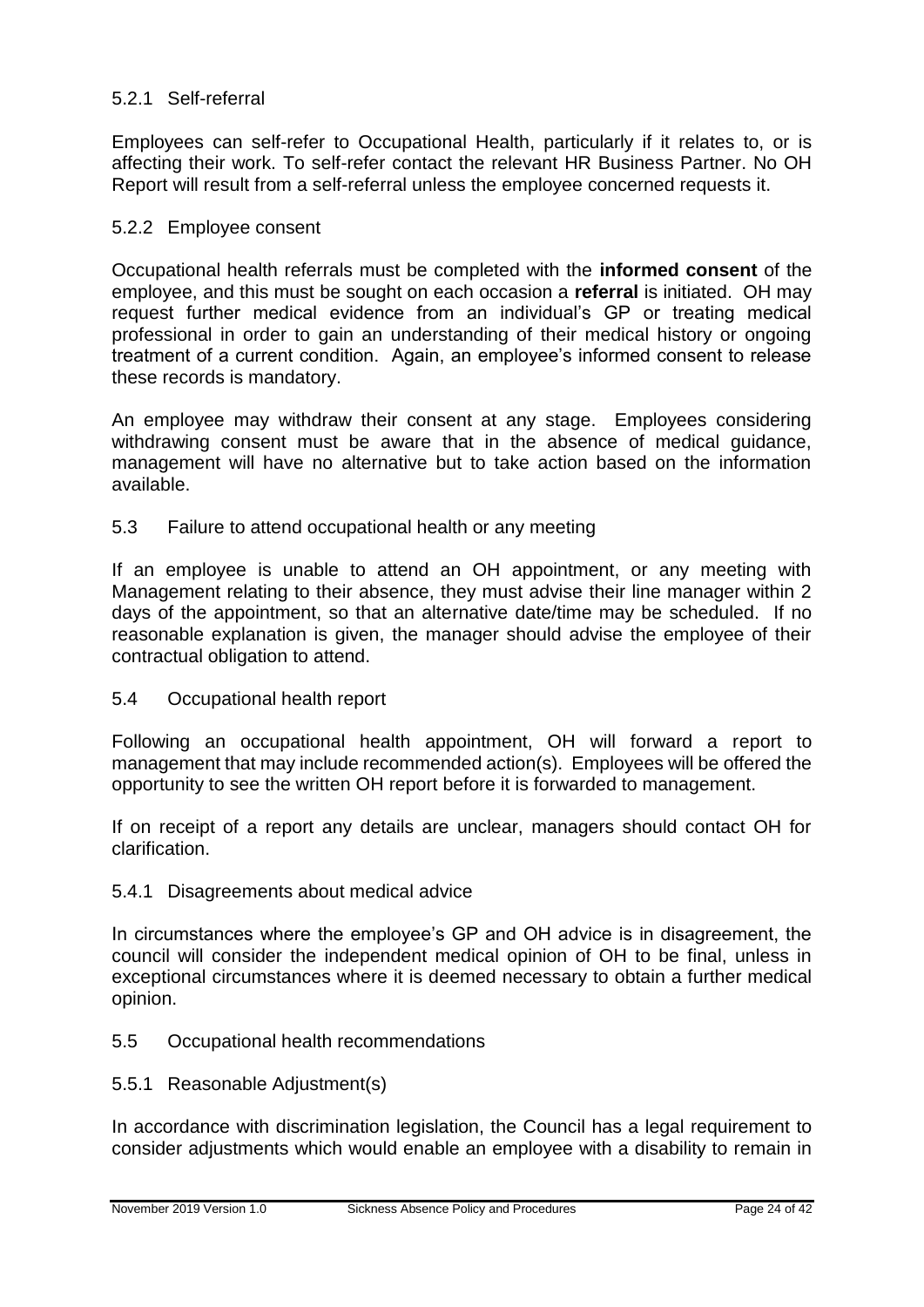work and provide reliable and effective service. Consideration must be given to making temporary or permanent adjustments to working practices or premises.

Managers are encouraged not to attempt to make a judgement as to whether an individual is covered by the statutory definition of disability, but to instead focus on meeting the requirements of each employee on a case by case basis.

In all cases advice and guidance should be sought from OH and HR. Adjustments could include:

- temporary or permanent changes to duties, working pattern, or hours;
- redeployment to a different job;
- changing the place of work; and
- making reasonable adjustments to the features of a building or access to it, including its fixtures, fittings and design, although this list is not definitive.

A clear written programme, including timescales and review periods, must be agreed before any return to work can take place. HR advice should be sought prior to any agreed variation to contract.

#### 5.5.2 Phased return to work

When an employee is fit to return to work but cannot carry out their full range of duties, every effort should be made to give them the opportunity for an earlier return to work. This might include reducing or amending their range of duties, where possible. This amendment of duties will take place over a short period of time, usually 4 weeks and will be subject to review. In exceptional circumstances and following advice from Occupational Health, a phased return may be more than 4 weeks.

Occupational health may advise that an employee phases their return to work over a period of time. A phased return can support an employee to reintegrate into the work routine gradually, while also ensuring that they are fit to resume normal duties. This option can result in an employee returning to work earlier, as opposed to waiting until they are capable of performing their full hours and duties.

It should be clear from the outset how working hours and duties will increase throughout the phased return so that by the end of the agreed period the employee is ready to commence normal working. Reduced hours on medical grounds is regarded strictly as an alternative to sickness absence.

Phased returns are normally for up to a period not exceeding 4 weeks. The employee should be reminded that it is expected that there will be a return to full duties and normal working hours at the end of the agreed period.

The line manager will monitor progress and review the arrangement prior to confirming a return to normal working arrangements. If it is clear that the employee requires more time, this should be discussed and a further time period agreed. If at the end of the agreed extension the employee feels they are unable to return to normal working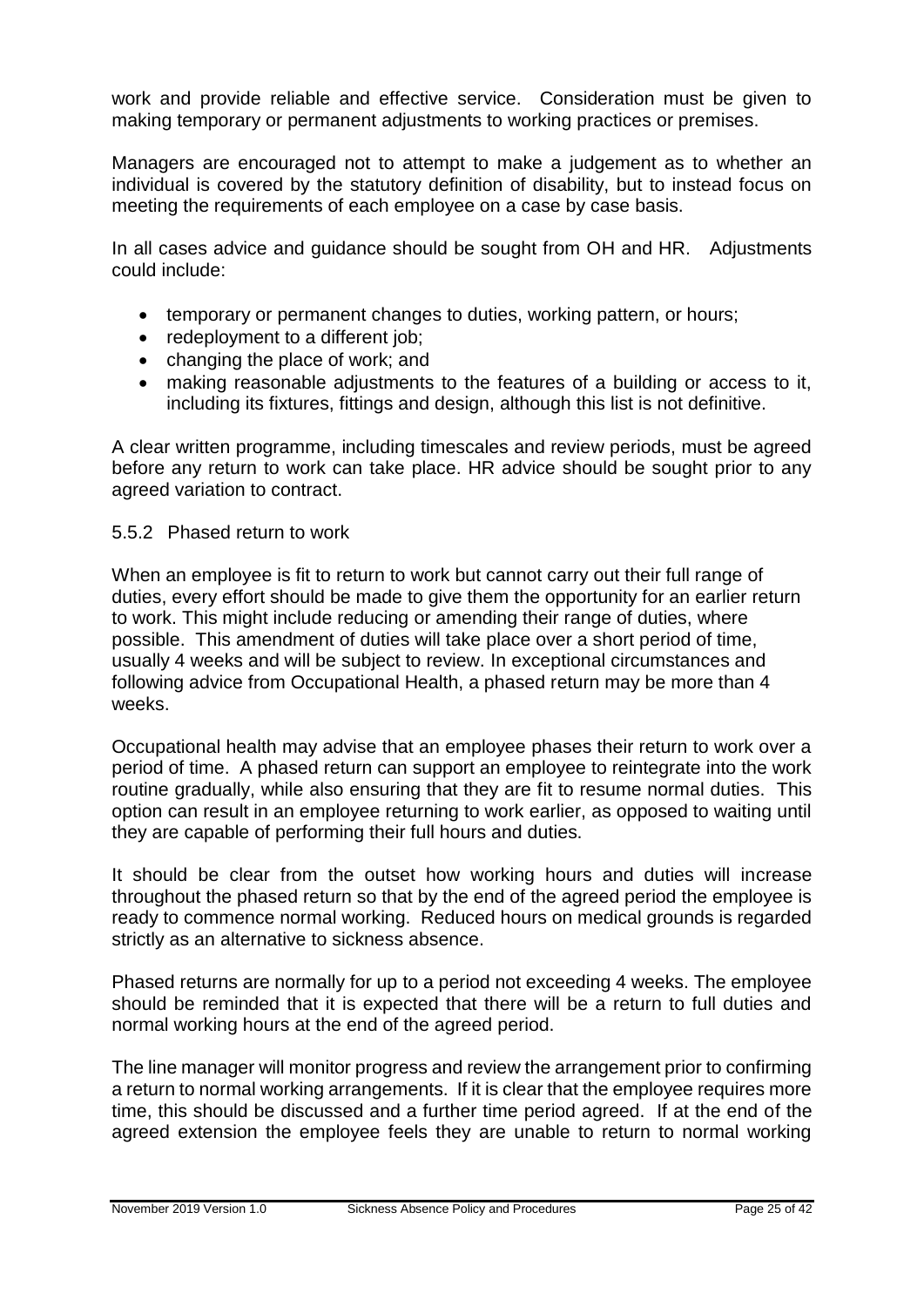duties and/or hours, the line manager should contact HR for further guidance regarding whether this can be accommodated on a permanent basis.

Where an employee continues to have health difficulties and cannot comply with the phased return plan, the line manager will again refer the employee to OH for review.

#### 5.5.3 Phased return plan

Where a phased return to work has been recommended, the line manager should complete a phased return to work form (appendix 4), in conjunction with the employee, in advance of an employee's return to work. The plan should include:

- the proposed duration of the arrangement (up to a period not exceeding 4 weeks);
- adjusted work pattern for each day / week;
- range of duties and how this will progress;
- when and how the arrangement will be reviewed:
- how temporary changes to normal hours will be managed e.g. by using annual leave for hours / days not worked; temporarily reducing normal working hours where the employee is paid only for the hours / days worked; or days not worked will be recorded as sickness absence.

Where an employee wishes to cover their period of phased return with sick leave they are required to submit a medical certificate, to the OD/HR Department, up to the date when their phased return finishes. Should the employee chose to cover their period of phased return with annual leave they do not require a medical certificate for that period.

#### 5.5.4 Redeployment

If an employee has been identified as unfit to perform the duties of their current post, the council will, within reason, explore options for other suitable employment. The line manager should fully discuss with the employee all the options for redeployment.

#### Medical Redeployment

There will be occasions when the Council will need to consider redeploying employees as a result of their current health situation. Following medical advice an employee can be considered for redeployment when they have an underlying medical condition and have been deemed unfit to return to their substantive post for a prolonged period and/or no reasonable adjustments can be put in place. Advice must be sought from Occupational Health regarding whether redeployment should be considered.

Redeployment is a positive act, which can enable the Council to maintain the skills and experience of valued employees, as well as meeting its legal obligations.

Where redeployment is necessary due to an underlying medical condition, and

• the employee has been designated by Occupational Health as being covered by the provisions of the Disability Legislation,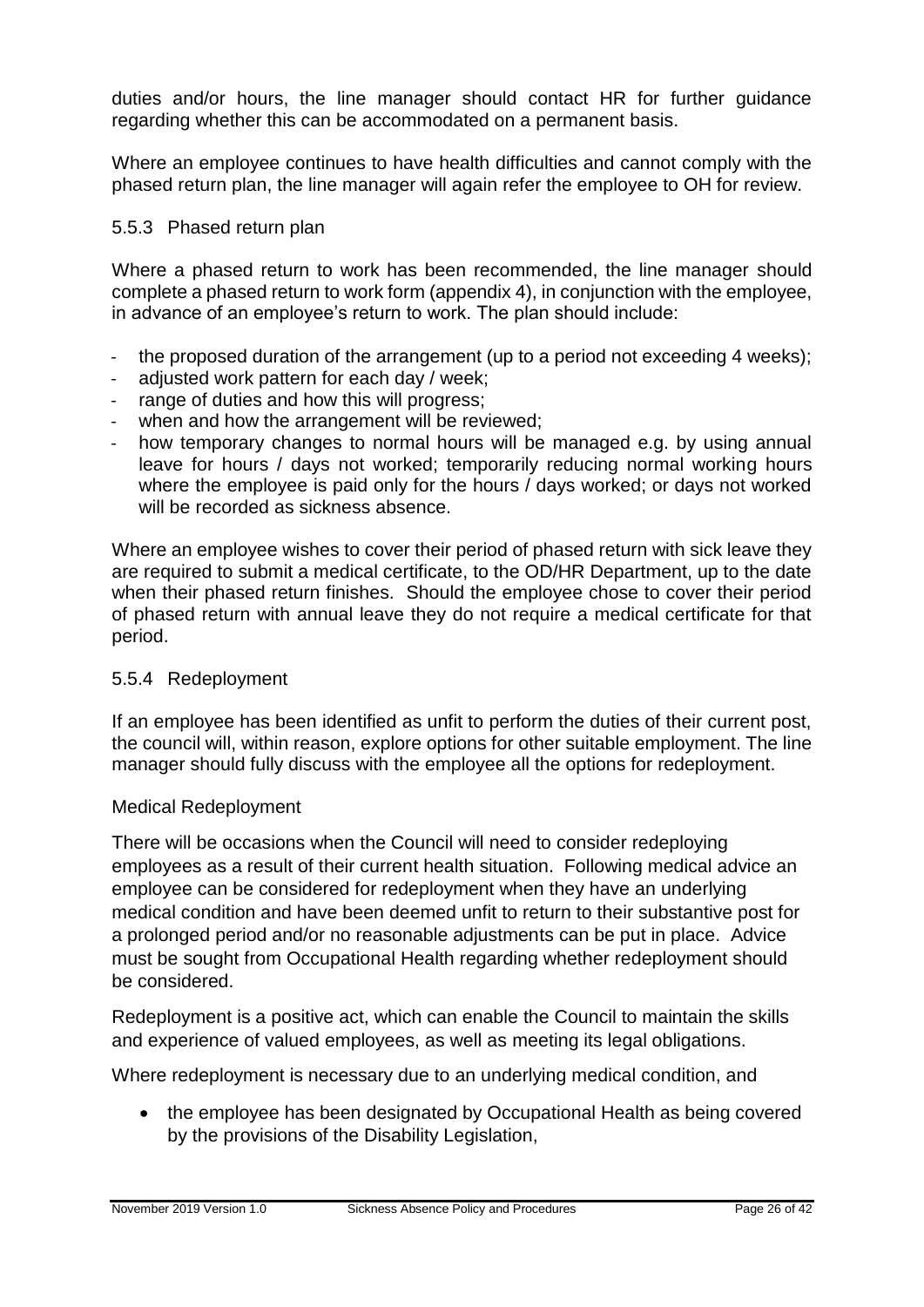- has been deemed unfit to return to their substantive post for a prolonged period,
- there are no reasonable adjustments that can be put in place, or
- it is not possible to make reasonable adjustments, following medical advice from Occupational Health

There is no salary protection associated with a medical redeployment.

Managers in consultation with OD / HR will work alongside the Sickness Absence Policy and Procedures. If no suitable alternative employment has been secured and a decision is made to terminate employment by reason of ill health, the employee will remain a candidate for redeployment during their notice period.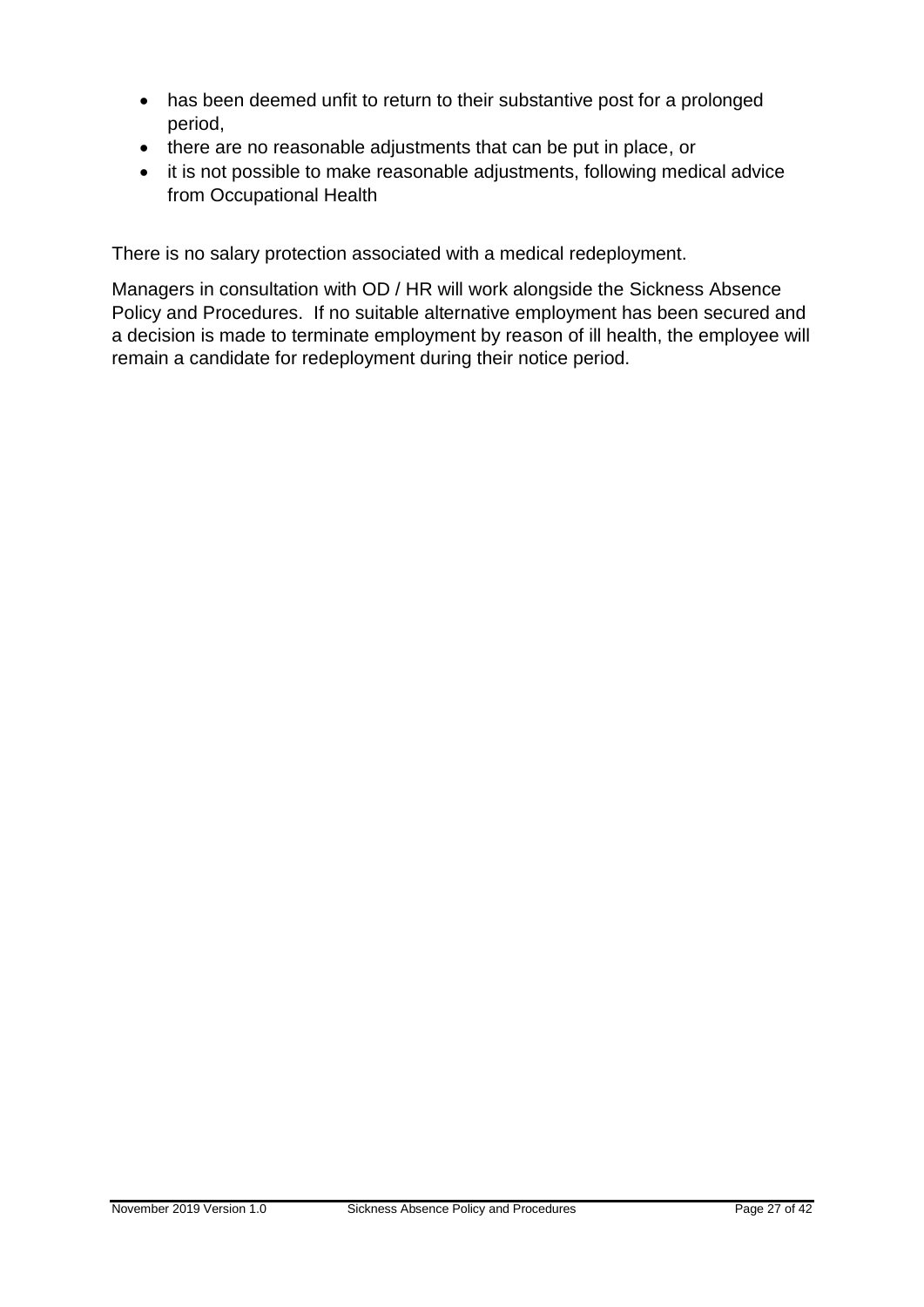#### Section 6 – Managing Specific Cases

#### 6.1 Stress

Stress is recognised as "the adverse reaction people have to excessive pressure or other types of demand placed on them". This makes an important distinction between pressure, which can be a positive state if managed correctly, and stress which can be detrimental to health. The stress threshold varies from person to person.

#### 6.1.1 Addressing work-related stress

The council is committed to protecting the health, safety and well-being of employees and recognises that work-related stress is a health and safety issue. The council will support those individuals reporting sickness absence through work-related stress.

Employees are responsible for identifying where work-related stress is causing concern and for communicating this to their line manager. It can be helpful to suggest practical solutions such as additional support / training that may help alleviate the symptoms of stress. Individuals may also self-refer to occupational health for a confidential discussion.

Link to Managers Guidance on Stress

#### 6.1.2 Absence due to stress

Line managers are responsible for managing the work demands placed on employees, and where concerns are raised by individuals, working with them to find a resolution. If concerns raised by an employee are not resolved whilst the employee is at work, and the employee is absent due to stress (work-related or not), the line manager should continue to try and identify and alleviate the problem. Line Managers should make an immediate referral to occupational health for employees reporting absence due to stress for medical advice.

Where stressors exist outside work, consider what support the individual needs, for example debt counselling, coping with bereavement, family illness, or relationship concerns.

Where the stress is work-related, consider measures that could be put in place to alleviate the stress.

The Health and Safety Executive (HSE) website provides comprehensive guidance for both staff and managers in assessing and managing stress.

<http://www.hse.gov.uk/stress/index.htm>

#### 6.2 Mental Health

Mental health problems can affect all of us. In many cases people recover completely from an episode of mental ill health; in others, symptoms may be more long-term or intermittent.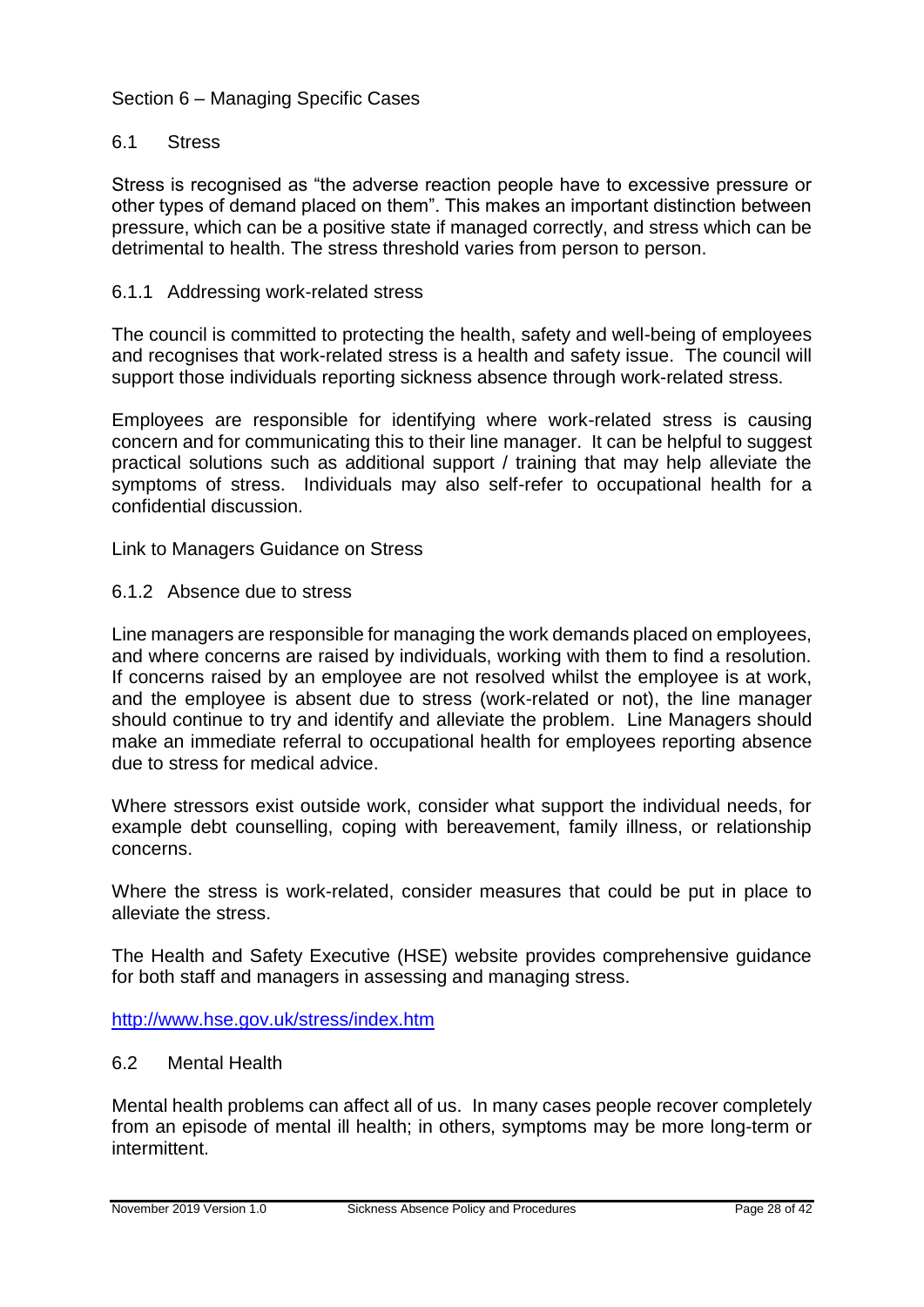There are benefits from managers adopting an early intervention approach for employees experiencing mental ill health, since this makes it more likely that the individual will recover quickly and be able to remain in work. The line manager and colleagues may have a role in identifying early symptoms of distress, and encouraging the individual to see their doctor.

Managing an employee experiencing mental ill health can be particularly difficult. The first step is to identify the mental ill health and the reasons for the employee's behaviour. It can very difficult to decide what action to take. It is important to seek medical advice from the Occupational Health Doctor to determine the best action to take.

Many people with ongoing mental health conditions meet the definition of disability under the Disability Discrimination Act. This means that people experiencing mental ill health are protected from discrimination and harassment and the Council are required to consider adjustments to adapt their job or work.

Line managers who become aware that a member of their team is experiencing mental ill-health should support the individual and encourage them to seek help.

Councils Employee Assistance Programme is available to all staff. A range of support and materials are available to include a confidential counselling service.

Link to Inspire

#### 6.3 Musculoskeletal disorders

Musculoskeletal disorders are problems affecting the muscles, tendons, ligaments, nerves or other soft tissues and joints. The back, neck and upper limbs are particularly at risk. Unlike most other workplace health issues, MSDs can happen outside the work environment and then be affected by work.

Prompt reporting of symptoms is required to ensure the individual gets the right support and help from Council to enable them to manage their condition at work.

Line Managers can:

- Encourage employees to report symptoms early;
- Discuss jobs / tasks that are contributing to the MSD or making it worse, and consider reasonable adjustments at work, equipment or work arrangements where appropriate;
- Carry out and regularly review risk assessments of all activities which have the potential for MSD's, for example, 'Moving and Handling' and 'Display Screen Equipment' assessments;
- Seek support and advice in managing cases of MSD's from occupational health, or health and safety.
- Signpost employees with MSD's to relevant services.
- Signpost employees to Occupational Health for financial support for up to 6 sessions of physiotherapy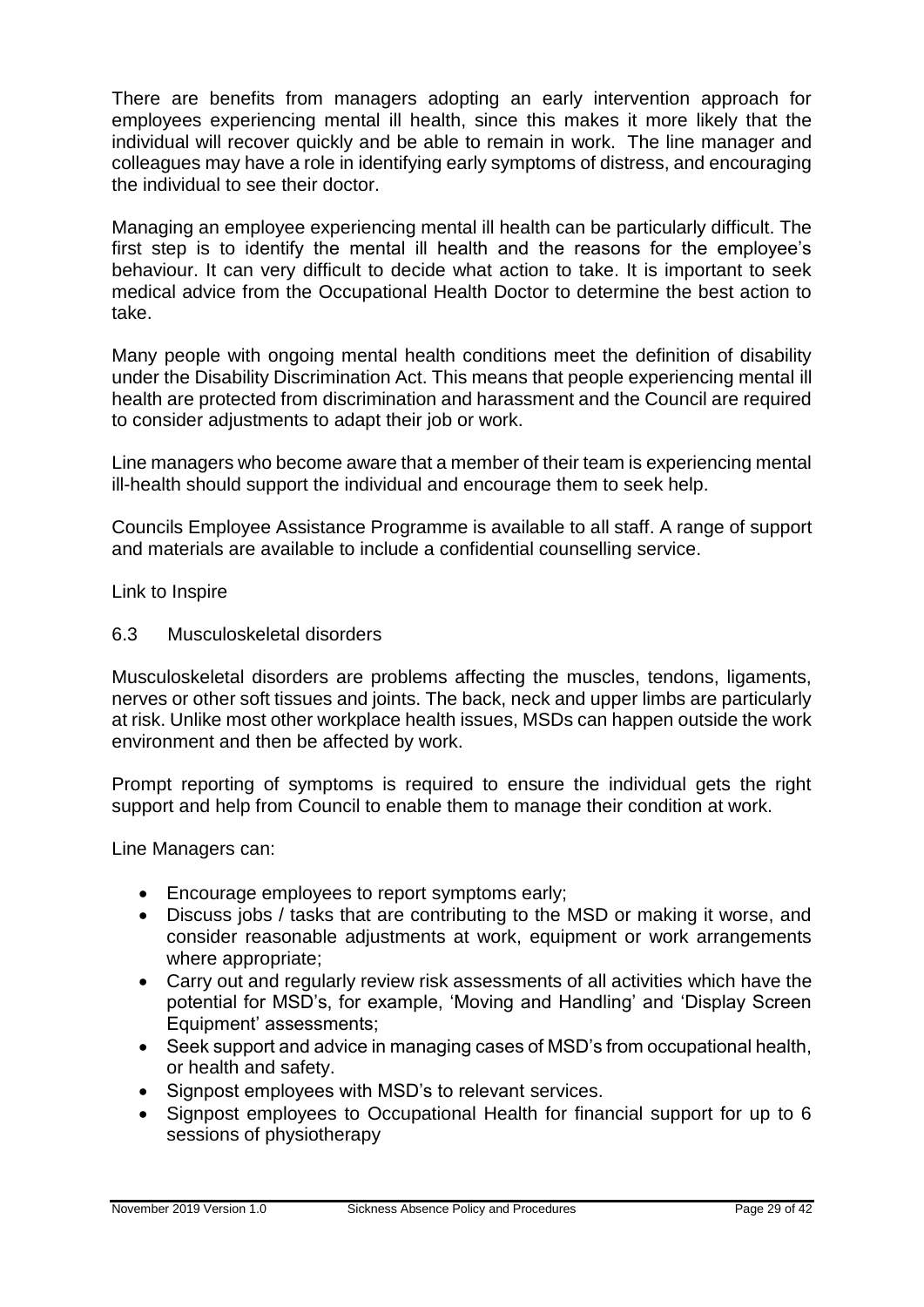Employees experiencing musculoskeletal symptoms should:

- Report MSD symptoms which may be affected by their work activities to their line manager;
- Report problems in the workplace which could cause MSD's or exacerbate existing conditions;
- Comply with any workplace risk assessments;
- Cooperate in seeking suitable adjustments to work, equipment, and working arrangements;
- Follow the advice of health professionals.

Further useful advice and guidance can be found at the following websites:

[https://www.hseni.gov.uk/sites/hseni.gov.uk/files/publications/%5Bcurrent](https://www.hseni.gov.uk/sites/hseni.gov.uk/files/publications/%5Bcurrent-domain%3Amachine-name%5D/guide_on_prevention_and_management_of_musculoskeletal_disorders_msds_.pdf)[domain%3Amachine](https://www.hseni.gov.uk/sites/hseni.gov.uk/files/publications/%5Bcurrent-domain%3Amachine-name%5D/guide_on_prevention_and_management_of_musculoskeletal_disorders_msds_.pdf)name%5D/quide\_on\_prevention\_and\_management\_of\_musculoskeletal\_disorders [msds\\_.pdf](https://www.hseni.gov.uk/sites/hseni.gov.uk/files/publications/%5Bcurrent-domain%3Amachine-name%5D/guide_on_prevention_and_management_of_musculoskeletal_disorders_msds_.pdf)

<https://www.nidirect.gov.uk/articles/safe-manual-work>

#### 6.4 Pregnant employees

Periods of sickness during pregnancy which are directly related to that pregnancy will not be counted towards the trigger points for managing sickness absence. The absence should be recorded as per procedure, and the line manager should carry out a return to work interview to discuss and explore options that will support the employee. It may be appropriate to refer the employee to occupational health for advice on steps that may be taken to assist the employee.

If an employee is absent due to sickness before the four week period leading up to the expected week of childbirth and the employee is still working, they will receive sick pay as normal. After this time, within the four week period leading up to the expected date of birth, any pregnancy-related sickness occurring whilst still working will automatically start the maternity leave period.

Line Managers should carry out a Pregnancy Related Risk assessment with the pregnant employee. This should be reviewed throughout the pregnancy. See Risk assessment template.

Link to Family Rights at Work Policy (in draft)

#### 6.5 Menopause

Council recognises that women may need additional consideration, support and adjustments during the time of change before, during and after the menopause. The Council is committed to ensuring that all individuals are treated fairly and with dignity and respect in their working environment. It is also committed to ensuring the health, safety and wellbeing of the workforce. The Council may consider any adjustments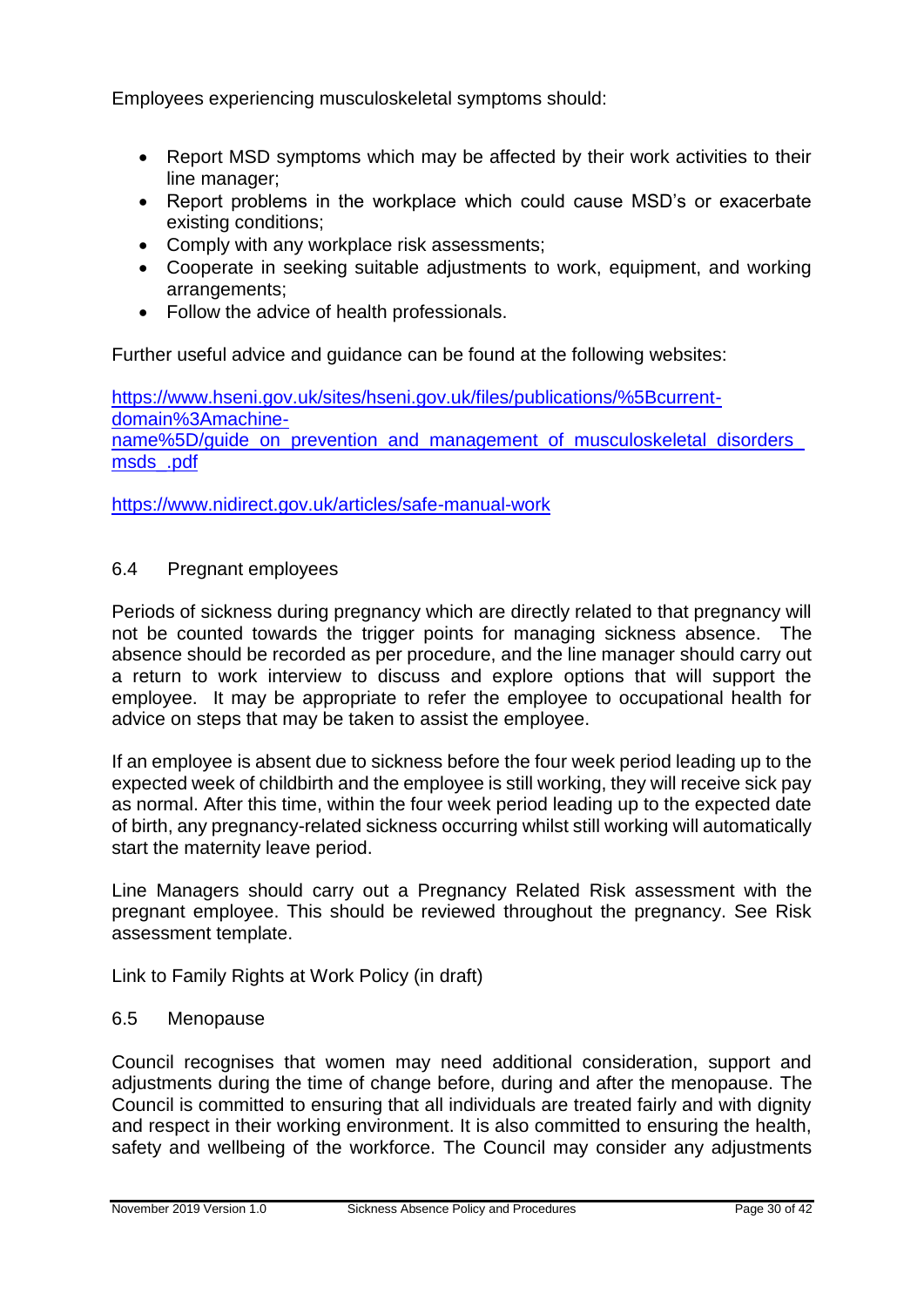where necessary to support women experiencing the menopause in line with Occupational Health recommendations and operational requirements.

Managers should ensure risk assessments consider the specific requirements of menopausal women and ensure that the working environment is suitable and will not make women's symptoms worse. The risk assessment will assist with the identification of any potential adjustments which may be required. Line managers can make a referral to OH for employees who have menopausal symptoms that are impacting their work.

#### 6.6 Disabled employees

There may be certain disabilities that affect an employee's ability to meet expected standards of attendance. In these circumstances, the council will explore with the employee what reasonable adjustments, if any, can be made to enable the employee to meet expected attendance standards.

In some cases, such as where adjustments are being introduced, it may be appropriate to adjust trigger points when considering issuing warnings for absences that are disability related. It may be appropriate to seek medical advice regarding what steps may be taken to assist the employee to meet the expected standards of attendance.

Council has a legal requirement to consider reasonable adjustments which would enable an employee with a disability to remain in work and provide reliable and effective service. Consideration must be given to making temporary or permanent adjustments to working practices or premises.

Further details can be found in section 5.5 regarding occupational health recommendations.

6.7 Drug and/or alcohol misuse

Council recognises that drug and alcohol addiction is a health problem which can be treated. Line managers will endeavour to address issues relating to drugs and alcohol misuse sensitivity and confidentiality whilst considering the health, safety and welfare of employees and customers.

Link to Workplace Drugs and Alcohol Policy (in draft)

#### 6.8 Sickness Absence as a result of other employment or activities

In accordance with the Code of Conduct for Local Government Employees, employees should not engage in any other business or take up any other additional appointment without the express consent of the Council. Where an employee wishes to engage in other business or take up additional appointment/s he/she must seek the permission of the Council and act at all times in accordance any contractual obligations in this respect. Any such employment must not, in the view of the Council, conflict with or react detrimentally to the Council's interests. Therefore employees should refrain from undertaking any secondary employment or activities that may affect their capacity to attend work. Where there is evidence of recurring or excessive absence due to either of the above, entitlement to occupational sick pay may be withdrawn.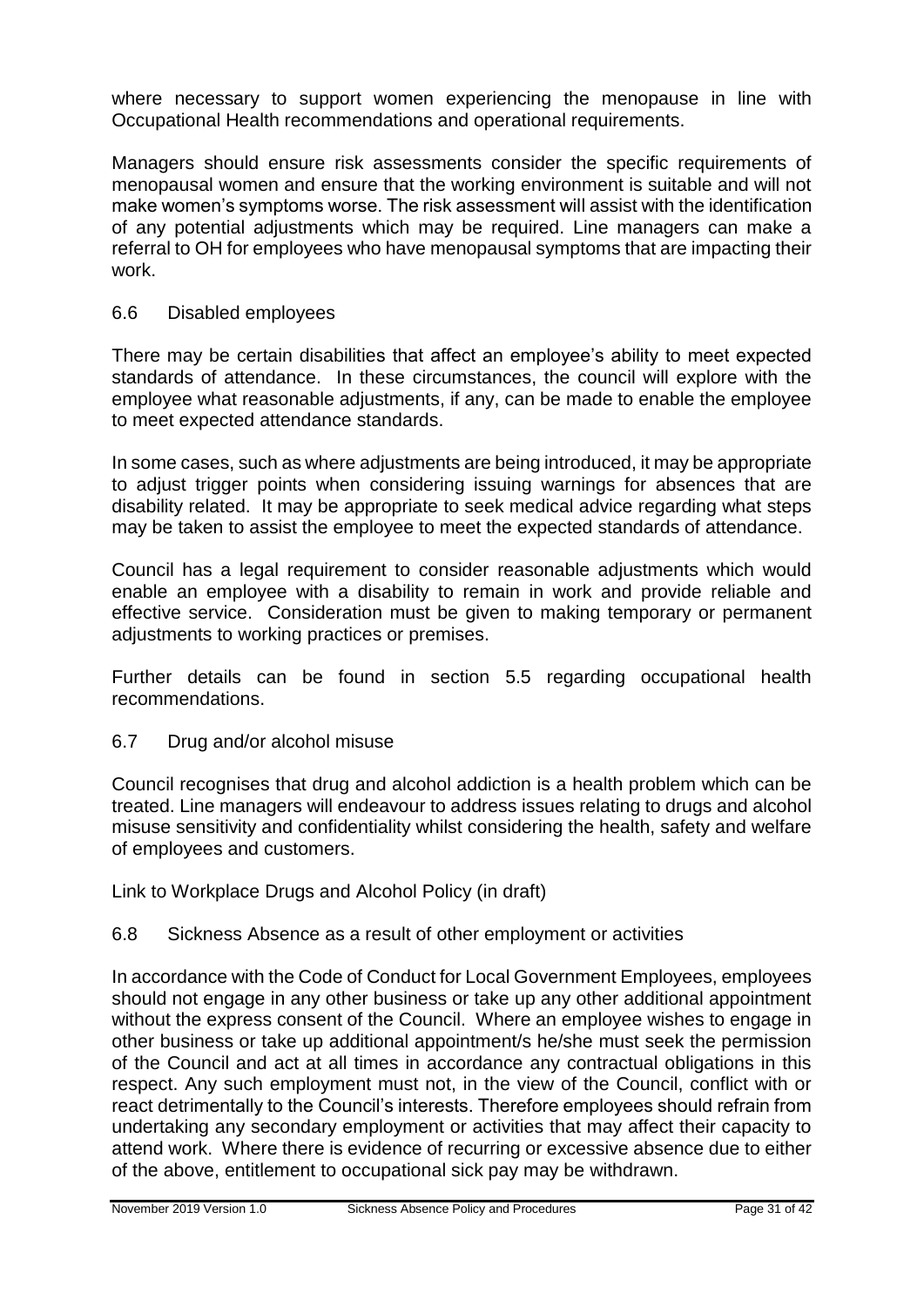#### 6.9 Sickness Absence during employee related issue

If an employee is absent due to sickness at any stage of an investigation or process, the council should continue with proceedings so far as possible in the absence of the employee. For example, continuing to interview and take statements from any other witnesses to the particular matter.

Where the employee's sickness absence is minor and for a short duration, simply await the employee's return and continue with the process on their return.

Where the employee's absence is likely to be more prolonged, referral should be made to occupational health to determine whether or not the employee is fit to take part in an investigation and / or employment related issue. The employee should be advised that a referral is being made and the reasons for it.

Potential questions for occupational health could include:

- Does the employee have the ability to understand the allegation?
- Is the employee well enough to respond to the allegation?
- Is the employee well enough to attend a disciplinary hearing?
- If unable to attend, does the employee have the ability to provide a written submission?
- Are there any adjustments to the disciplinary process which could be made to enable the employee to participate?

If an employee refuses to provide medical evidence regarding any employment-related issue, it is appropriate to make a decision based on the information available.

If the employee is likely to be off sick on a long-term basis and is not fit enough to undergo any part of the investigation / employment-related issue in the meantime, there may be no alternative but to place proceedings on hold and continue managing the situation as sickness absence. In these circumstances, the employee should be informed that proceedings are on hold pending an indication of their fitness to proceed.

If the reason for the employee's absence is stress caused by the process, it may be to the employee's detriment to delay proceedings, and prompt resolution may be better for the employee's health.

Relevant factors in terms of deciding whether or not it is fair to proceed with the process without the employee being present would include:

- the importance of dealing with the matter promptly;
- how long the employee has been off sick and whether or not there is any likelihood of a return to work in the near future; and
- whether or not a long delay in dealing with the matter might be to the detriment of the Council.

Managers should only consider continuing without the employee being present where it is reasonable in all the circumstances and subject to HR advice.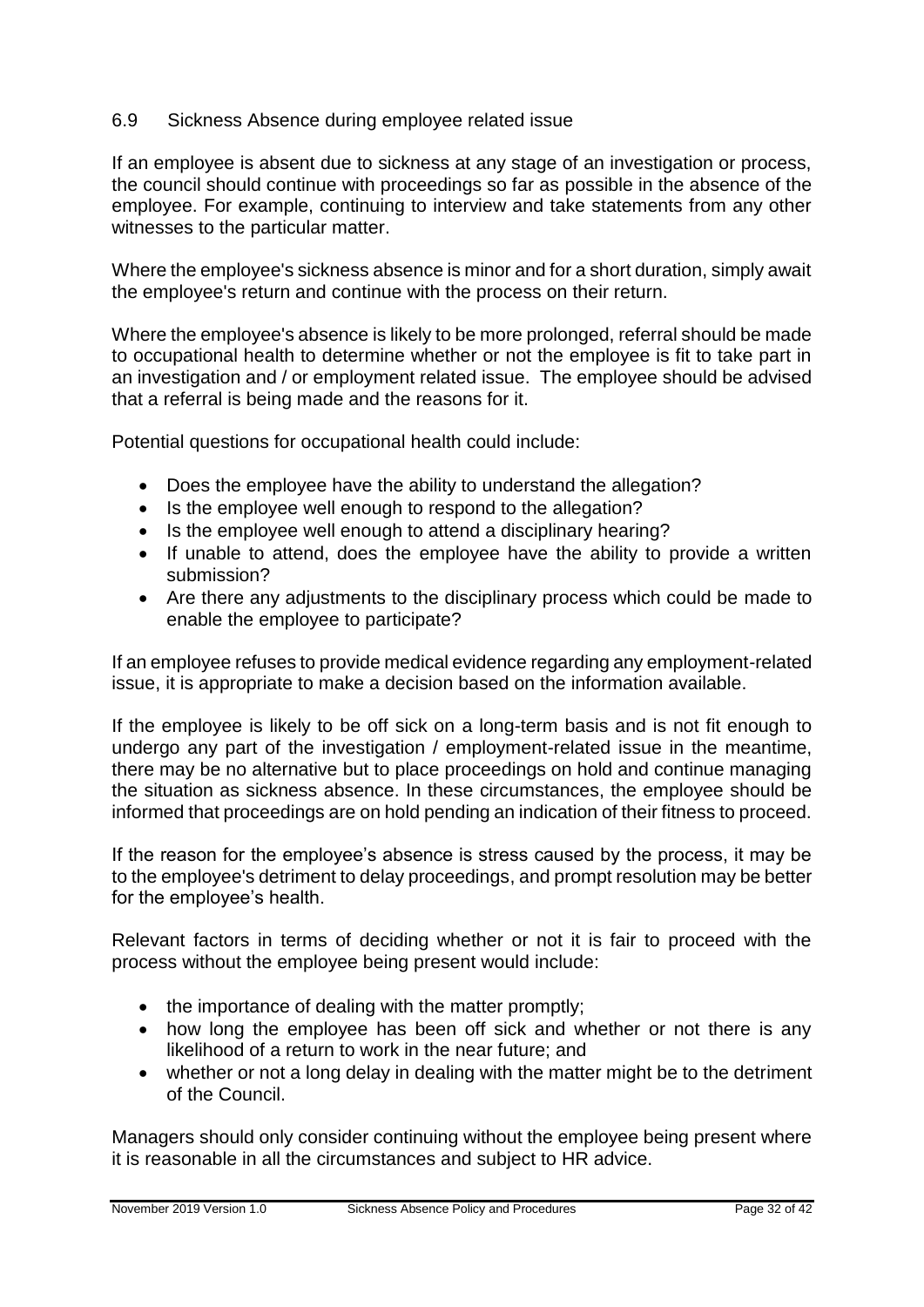Link to Disciplinary / Grievance / Dignity & Respect at Work / Mediation policy

#### 6.10 Having surgery abroad / Elective surgery

Employees who are travelling overseas for surgery or who are undergoing elective surgery, may be entitled to occupational sick pay, depending on the circumstances of the case. Individuals should discuss the circumstances with their line manager in the first instance. Sickness absence reporting procedures should be followed throughout the period of absence. Line managers should seek advice from HR before the employee commences sick leave.

In cases where elective surgery is not medically necessary, the employee may request annual leave, or special unpaid leave which will be granted or refused in line with the operational requirements. Advice may be sought from Occupational Health in these circumstances.

In all cases, the line manager or appropriate officer must ensure that contact and communication is established and maintained to obtain the information necessary to assist with the management of the case and facilitate a prompt return to work where possible.

#### 6.11 Industrial Injury

Employees who consider their illness/absence arises from an incident/accident or injury at work must notify their Line Manager as soon as reasonably practical. The manager is responsible for ensuring the Accident Reporting procedures are adhered to.

Following an investigation into the accident, the sickness absence relating to a workplace injury will be reviewed.

#### 6.12 Discretion

In managing specific absence cases, discretion may be particularly appropriate in cases related to: disability; maternity; workplace injury; or terminal illness. Some examples of occasions where discretion may be exercised includes, but is not limited to:

- deferring a referral to occupational health e.g. if the employee is following a programme of treatment.
- setting alternative trigger points instead of issuing a warning e.g. in cases where reasonable adjustments have been identified by Occupational Health or in case where a disability has been identified

Guidance will be sought from Occupational Health in these circumstances before a decision is made.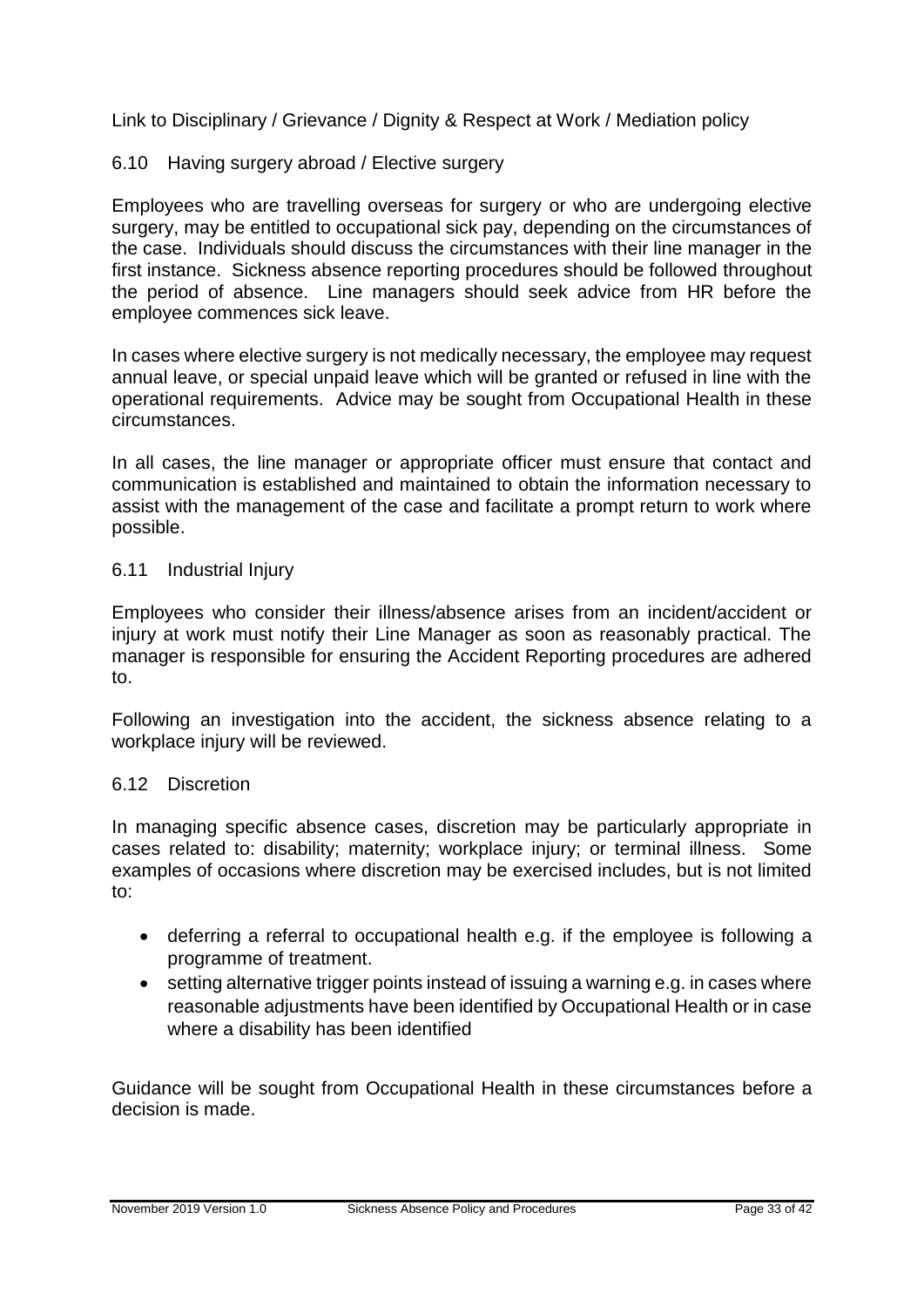Section 7 - Evaluation and review of the policy

The Sickness Absence Policy and Procedure will be reviewed annually.

Section 8 - Section 75 Equality and Good Relations

Causeway Coast and Glens Borough Council is fully committed to meeting its obligations in relation to Equality and Good Relations under Section 75 of the Northern Ireland Act. In this regard this policy will be screened using Section 75 guidelines and will be subject to an Equality Impact Assessment if found necessary as a result of the screening process.

Section 9 - Contact Details

Any issues or queries relating to this policy should be addressed to:

Brid Lofthouse Head of Organisation Development / Human Resources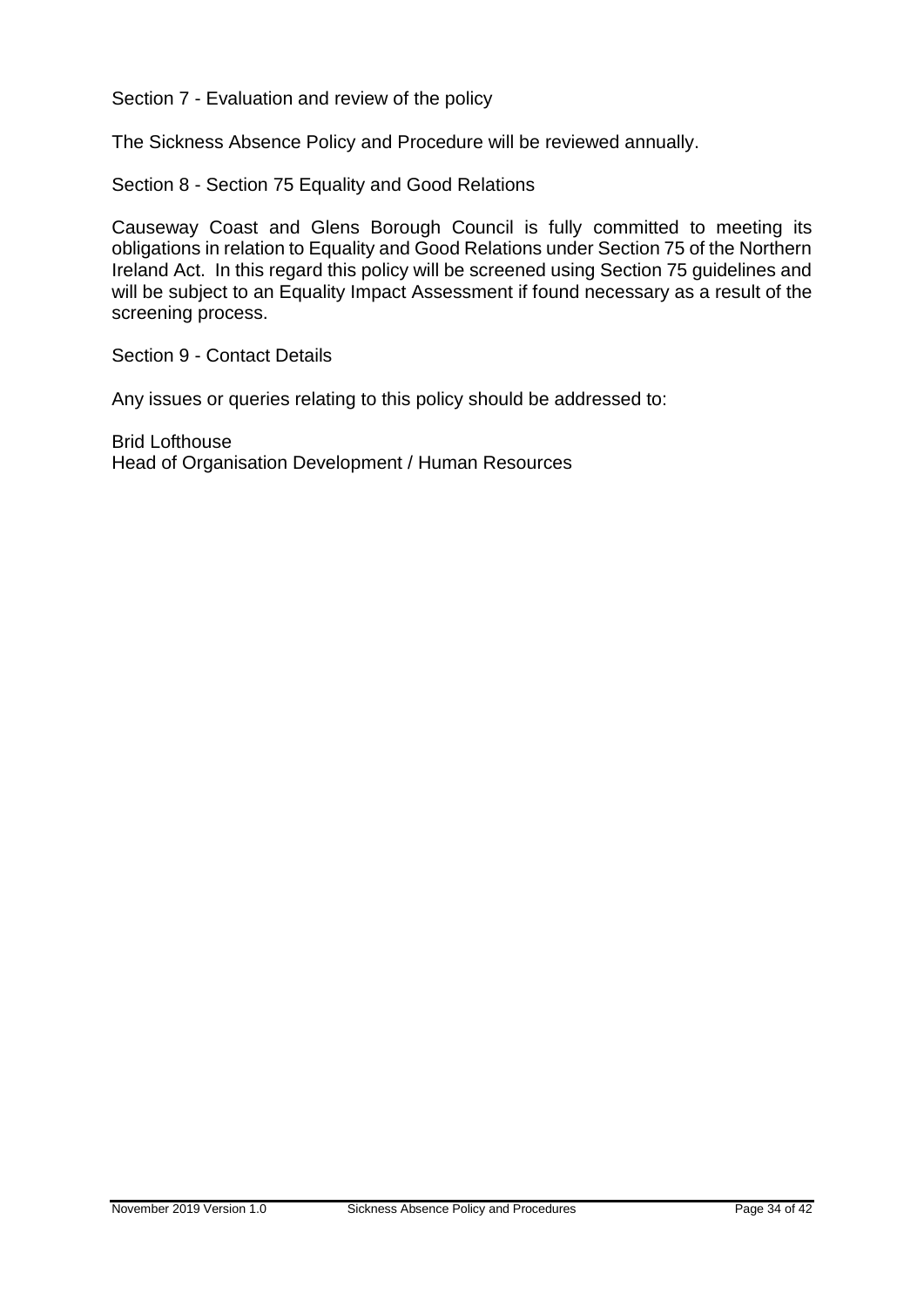#### Appendix 1

Absence Notification and Certification Procedure Flowchart

#### **Day 1 - 3 of absence**

Employee must notify line manager in person at least one hour prior to usual starting time or in line with local arrangements, stating nature of illness, expected duration, and tasks to be completed.

#### **Day 4 – 7 of absence**

If no likely return date given on day one, employee to contact line manager to provide an update on likely duration and agree next contact if no return in the interim. Employee returns self-certificate to OD / HR.

**Day 8 onwards**

For absences of more than 7 days, employee submits Doctors fit note. Certification must cover the entire period of absence.

# Ť

#### **Continuing absence**

If absence continues, employee submits Doctors fit notes without delay to cover entire period of absence. Maintain contact with line manager, participate in Occupational Health Appointments to secure an expedient return to work.

#### **Return to work**

Participate in return to work interview with line manager.

#### **Evidence of fitness to return to work**

If requested, employee to provide evidence of fitness to return to Work, e.g. where returning before expiry of Doctors fit note. You may be required to attend Occupational Health Doctor.

Days are counted in calendar days, not working days, and include public holidays and non-working days.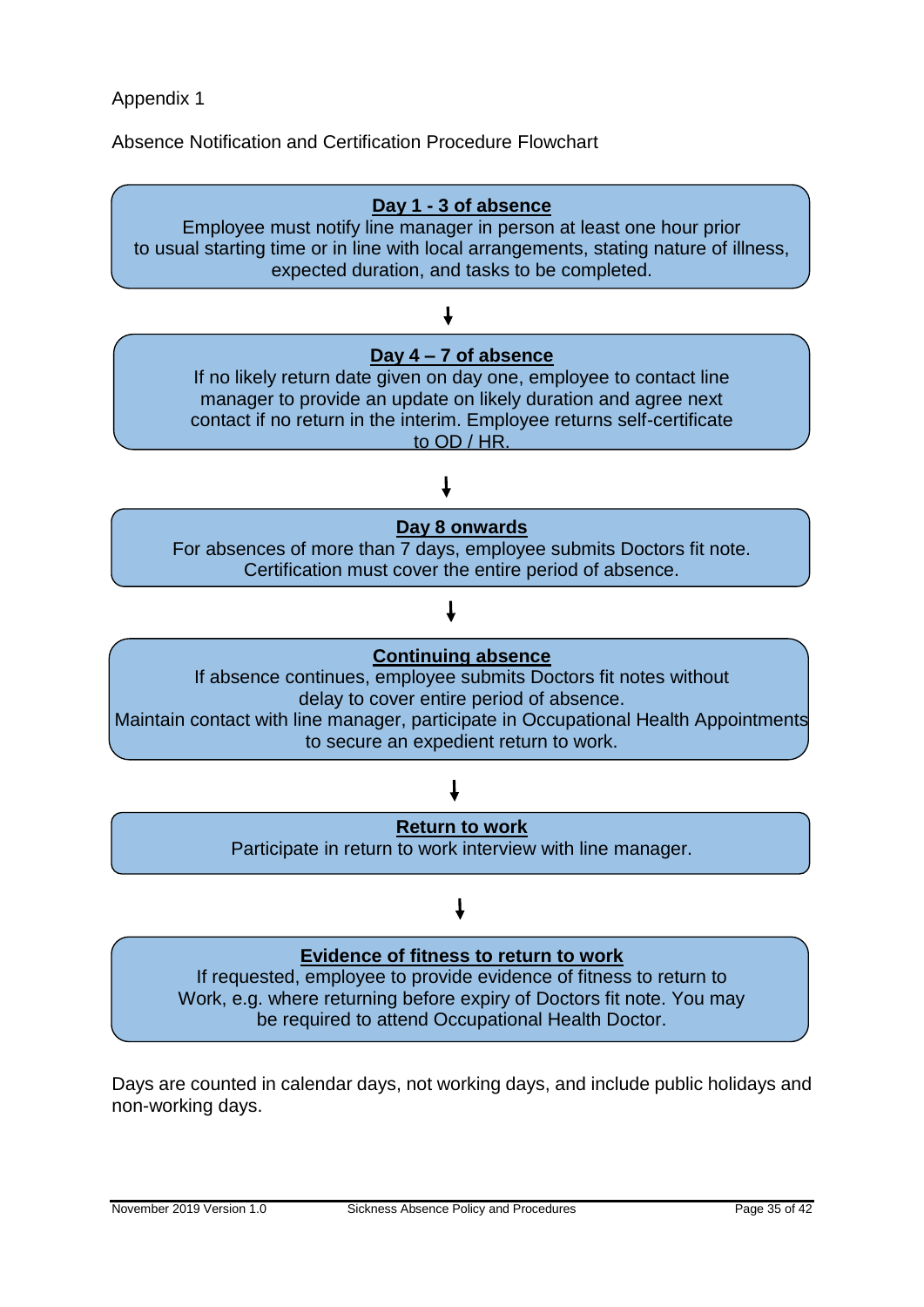

## **RETURN TO WORK NOTIFICATION/INTERVIEW FORM**

| <b>SECTION A:</b>                                                                   |                                        |
|-------------------------------------------------------------------------------------|----------------------------------------|
| to be completed by EMPLOYEE on the first day of return to work following sick leave |                                        |
| <b>Employee Name:</b>                                                               |                                        |
| Directorate:                                                                        |                                        |
| Department:                                                                         |                                        |
| Date of first day of absence:                                                       |                                        |
| Date of last day of absence:                                                        |                                        |
| Date of return to work from absence:                                                |                                        |
| <b>Reason for absence:</b>                                                          |                                        |
| Please tick appropriate box to identify<br>nature of absence (see glossary of       | <b>Work-Related</b><br>General         |
| definitions overleaf):                                                              | Industrial Injury<br><b>Disability</b> |
|                                                                                     | Pregnancy<br>Related                   |

| <b>SECTION B:</b>                                                                                                                                                                                                                                                                       |  |
|-----------------------------------------------------------------------------------------------------------------------------------------------------------------------------------------------------------------------------------------------------------------------------------------|--|
| to be completed by LINE MANAGER                                                                                                                                                                                                                                                         |  |
| Underlying medical condition known/DDA<br><b>Reasonable Adjustment considered:</b>                                                                                                                                                                                                      |  |
| Review previous absence of last 12<br>-<br><b>months:</b> (Details available by emailing<br>absence@causewaycoastandglens.gov.uk).                                                                                                                                                      |  |
| <b>Short-term or Long-term Triggers:</b><br>(Absenteeism Policies for each of the legacy<br>Councils are available on the Staff Portal under<br>OD/HR Information folder). If employee hits a<br>trigger, the HR Business Officer/HR Assistant<br>will alert Line Manager to this fact. |  |
| <b>Update on work issues/commitments</b>                                                                                                                                                                                                                                                |  |
| discussed:                                                                                                                                                                                                                                                                              |  |
| Please give brief details opposite on discussions held.                                                                                                                                                                                                                                 |  |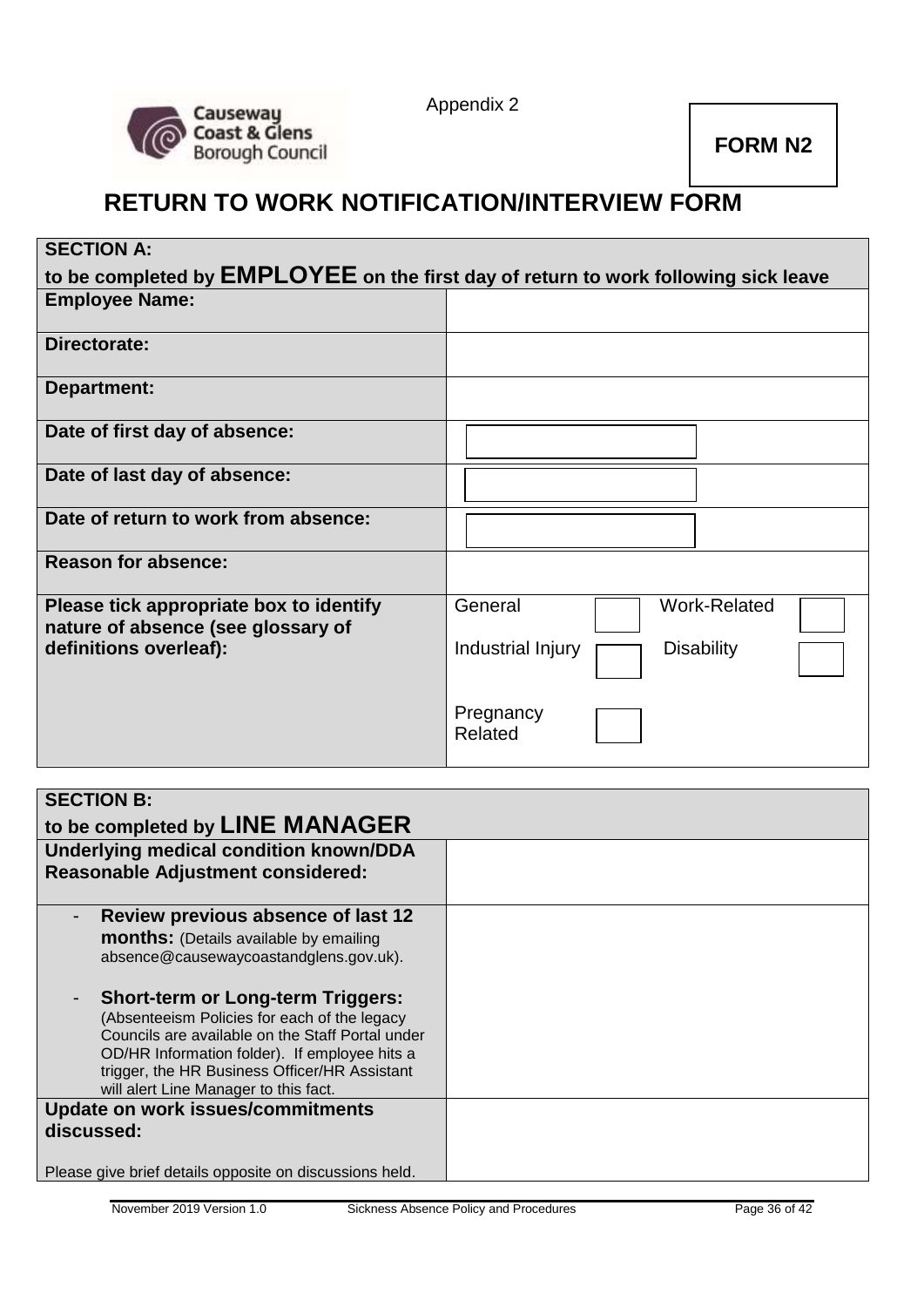| <b>Future Action Points, if applicable:</b>                                            |  |
|----------------------------------------------------------------------------------------|--|
| Please give brief details opposite on any future action<br>points discussed.           |  |
| Return to work interview carried out by:                                               |  |
| <b>Signature of Line Manager</b>                                                       |  |
|                                                                                        |  |
| Date return to work interview held:                                                    |  |
| I confirm that this form is an accurate                                                |  |
|                                                                                        |  |
|                                                                                        |  |
| <b>Signature of Employee:</b>                                                          |  |
|                                                                                        |  |
|                                                                                        |  |
| record of my sickness absence and I certify<br>that I am fit to resume work.<br>Dated: |  |

**Please note that knowingly making a false statement may result in disciplinary action being taken and occupational sick pay terminated.**

*Please email the completed form to [absence@causewaycoastandglens.gov.uk.](mailto:absence@causewaycoastandglens.gov.uk) If you have any queries or require any further information regarding this form please contact your relevant OD / HR Department.* 

*Please ensure when holding and processing individual's personal data that you comply with the Council's Data Protection Policy and adhere to Data Protection legislation.*

#### **Glossary of Definitions** (This is not an exhaustive list):

| General              | Colds, influenza, viral infections, broken bones, etc.                                                                                                                                                                                                                                 |
|----------------------|----------------------------------------------------------------------------------------------------------------------------------------------------------------------------------------------------------------------------------------------------------------------------------------|
| Industrial Injury    | Absence attributed to an accident or injury at work.                                                                                                                                                                                                                                   |
| <b>Work-Related</b>  | The result of working conditions or the working environment which either caused<br>or can be attributed to the absence, eg. stress, tendinitis, respiratory illness, etc.                                                                                                              |
| <b>Disability</b>    | A physical or mental impairment which has a substantial and long-term adverse<br>effect on a person's ability to carry out normal day-to-day activities. eg. multiple<br>sclerosis, coronary heart disease, diabetes, cancer, chronic kidney disease, etc.                             |
| Pregnancy<br>Related | Absence attributed to your pregnancy, eg. morning sickness, back pain, pre-<br>eclampsia etc.<br>If you are off sick with a pregnancy-related illness in the last four weeks before<br>vour expected week of childbirth, your employer can start your maternity leave<br>automatically |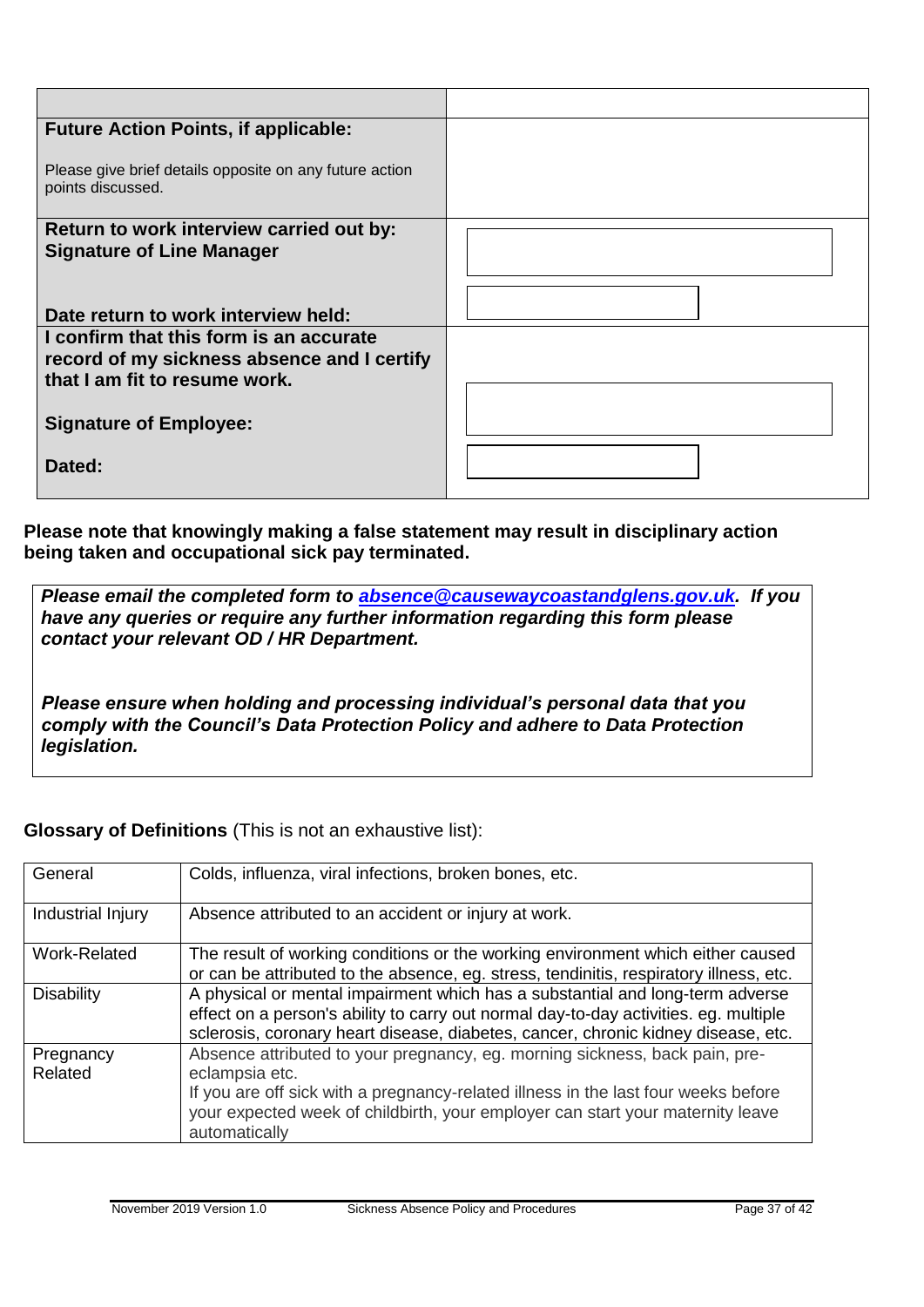## Appendix 3

Summary of the stages of the absence review procedure for short & long term absence

| Absence                              | Absences                                                                                                    | Action                                                   | Outcome                                                                                                                                                                            | Who is                                                                                                                                         |
|--------------------------------------|-------------------------------------------------------------------------------------------------------------|----------------------------------------------------------|------------------------------------------------------------------------------------------------------------------------------------------------------------------------------------|------------------------------------------------------------------------------------------------------------------------------------------------|
| <b>Trigger Points</b>                | (Short Term<br>& Long Term)                                                                                 |                                                          |                                                                                                                                                                                    | responsible?                                                                                                                                   |
| Informal<br>Absence<br><b>Review</b> | 2 separate<br>occasions or 5<br>working days<br>within the<br>previous 12<br>months                         | Informal<br>Meeting<br>with Line<br>manager to<br>review | Remind<br>employees of<br>absence trigger<br>points and the<br>consequences<br>of further<br>absence by<br>outlining the<br>formal stages of<br>the absence<br>review<br>procedure | Line Manager                                                                                                                                   |
| Formal<br>absence<br>review Stage 1  | A total 4<br>separate<br>occasions or<br>10 working<br>days within the<br>previous 12<br>months             | Stage one<br>absence<br>review<br>meeting                | Stage one<br>absence trigger<br>issued                                                                                                                                             | Line Manager,<br>in conjunction<br>with OD / HR<br>Representative                                                                              |
| Formal<br>absence<br>review Stage 2  | A further 3<br>separate<br>occasions or 8<br>working days<br>during the next<br>twelve months               | Stage two<br>absence<br>review<br>meeting                | Stage two<br>absence trigger<br>issued                                                                                                                                             | Line Manager,<br>in conjunction<br>with OD / HR<br>Representative                                                                              |
| Formal<br>absence<br>review Stage 3  | A further 2<br>separate<br>occasions or a<br>total of 6<br>working days<br>during the next<br>twelve months | Stage three<br>absence<br>review<br>meeting              | Stage three<br>absence trigger<br>issued                                                                                                                                           | Line Manager,<br>in conjunction<br>with OD / HR<br>Representative                                                                              |
| Formal<br>absence<br>review Stage 4  | A further 1<br>separate<br>occasions or a<br>total of 4<br>working days                                     | Formal<br>absence<br>case review<br>meeting              | Consideration<br>of dismissal                                                                                                                                                      | Head of<br>Service and<br>another<br>relevant<br>manager,<br>ideally at the<br>same level, in<br>conjunction<br>with OD / HR<br>Representative |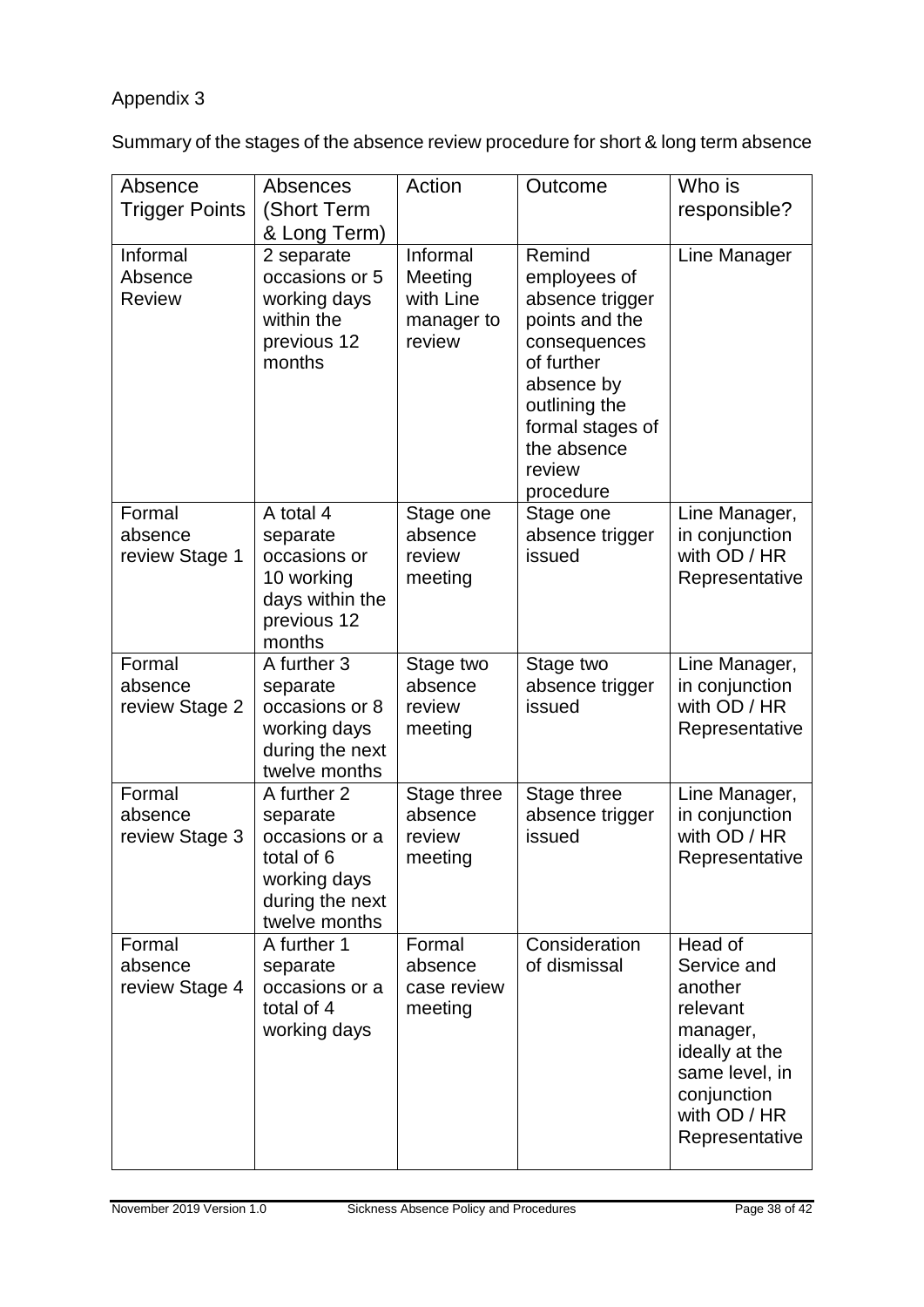## **PHASED RETURN TO WORK FORM**

Where a phased return to work has been recommended by either the Council's Occupational Health Specialist or the employee's General Practitioner the details of the phased return must be agreed prior to the employee's return to work. The HR Business Partner or HR Business Officer will support you to co-ordinate the employee's phased return to work and may be present at this meeting.

Phased return to work is being offered to help the employee "acclimatise" back to the work routine and work tasks, after a period of long term sickness absence. The phased return is usually offered over a period of four weeks to enable the employee to build up their working hours.

Please note that during the phased return to work, the employee will receive their normal pay for the time they are at work and use either occupational sick pay (full pay/half pay/no pay) or annual leave for the time they are not at work.

At this meeting you should advise the employee that if they wish to cover their period of phased return with sick leave they require to submit a medical certificate up to the date when their phased return finishes to the OD/HR Department. If they chose to cover their period of phased return with annual leave when they are not at work they require to submit a medical certificate up to the date that they return to work. For payroll purposes, please indicate below which option the employee wishes to use for their phased return, by ticking the appropriate box below.

Occupational Sick Pay | Annual Leave



If an employee uses annual leave during their 4-week Phased Return and they have another period of sickness during this time, it will be counted as a new period of sickness absence for trigger purposes.

### **LINE MANAGER** to complete details below.

| <b>Employee Name:</b>   |  |
|-------------------------|--|
| Directorate:            |  |
| Department:             |  |
| Date of Return to Work: |  |

Please detail below the agreed days and times which the employee will be working over the following weeks. Where possible, phased returns will be based on full days unless half days have been suggested by either the Council's Occupational Health Specialist or the employee's General Practitioner. An example has been completed for you.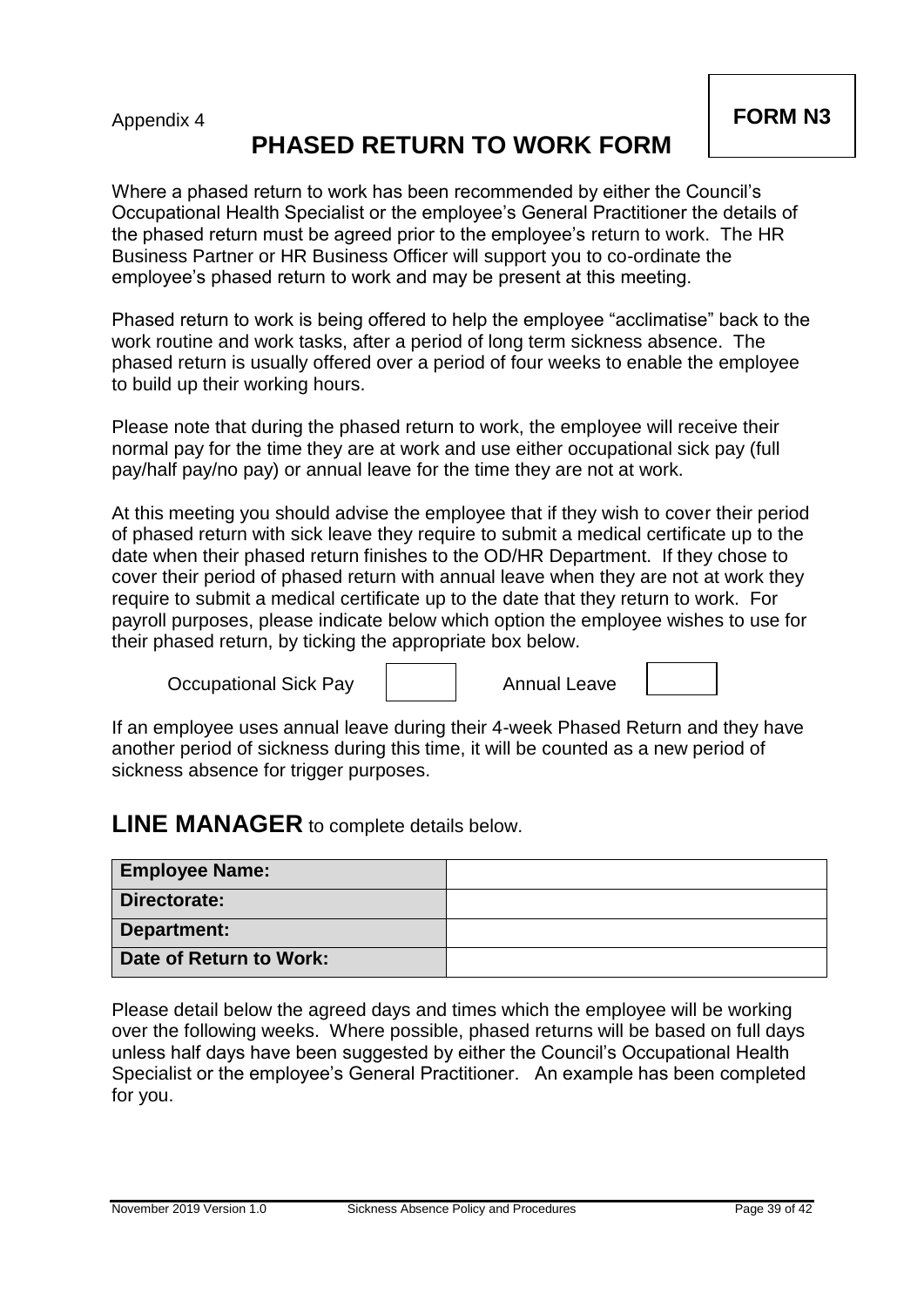### **EXAMPLE (For full time employee) Week One – week commencing 2 November**

| Day       | <b>Time at Work</b>  | <b>Time Not at Work</b>               |
|-----------|----------------------|---------------------------------------|
| Monday    | $9.00$ am $-5.00$ pm | Nil                                   |
| Tuesday   | Nil                  | Occupational Sick Pay or Annual Leave |
| Wednesday | $9.00$ am $-5.00$ pm | Nil                                   |
| Thursday  | Nil                  | Occupational Sick Pay or Annual Leave |
| Friday    | Nil                  | Occupational Sick Pay or Annual Leave |
| Saturday  | Off Day              |                                       |
| Sunday    | Off Day              |                                       |

Week One – Week Commencing

| Day       | <b>Time at Work</b> | <b>Time Not at Work</b> |
|-----------|---------------------|-------------------------|
| Monday    |                     |                         |
| Tuesday   |                     |                         |
| Wednesday |                     |                         |
| Thursday  |                     |                         |
| Friday    |                     |                         |
| Saturday  |                     |                         |
| Sunday    |                     |                         |

Week Two – Week Commencing

| Day       | <b>Time at Work</b> | <b>Time Not at Work</b> |
|-----------|---------------------|-------------------------|
| Monday    |                     |                         |
| Tuesday   |                     |                         |
| Wednesday |                     |                         |
| Thursday  |                     |                         |
| Friday    |                     |                         |
| Saturday  |                     |                         |
| Sunday    |                     |                         |

Week Three – Week Commencing

| Day       | <b>Time at Work</b> | <b>Time Not at Work</b> |
|-----------|---------------------|-------------------------|
| Monday    |                     |                         |
| Tuesday   |                     |                         |
| Wednesday |                     |                         |
| Thursday  |                     |                         |
| Friday    |                     |                         |
| Saturday  |                     |                         |
| Sunday    |                     |                         |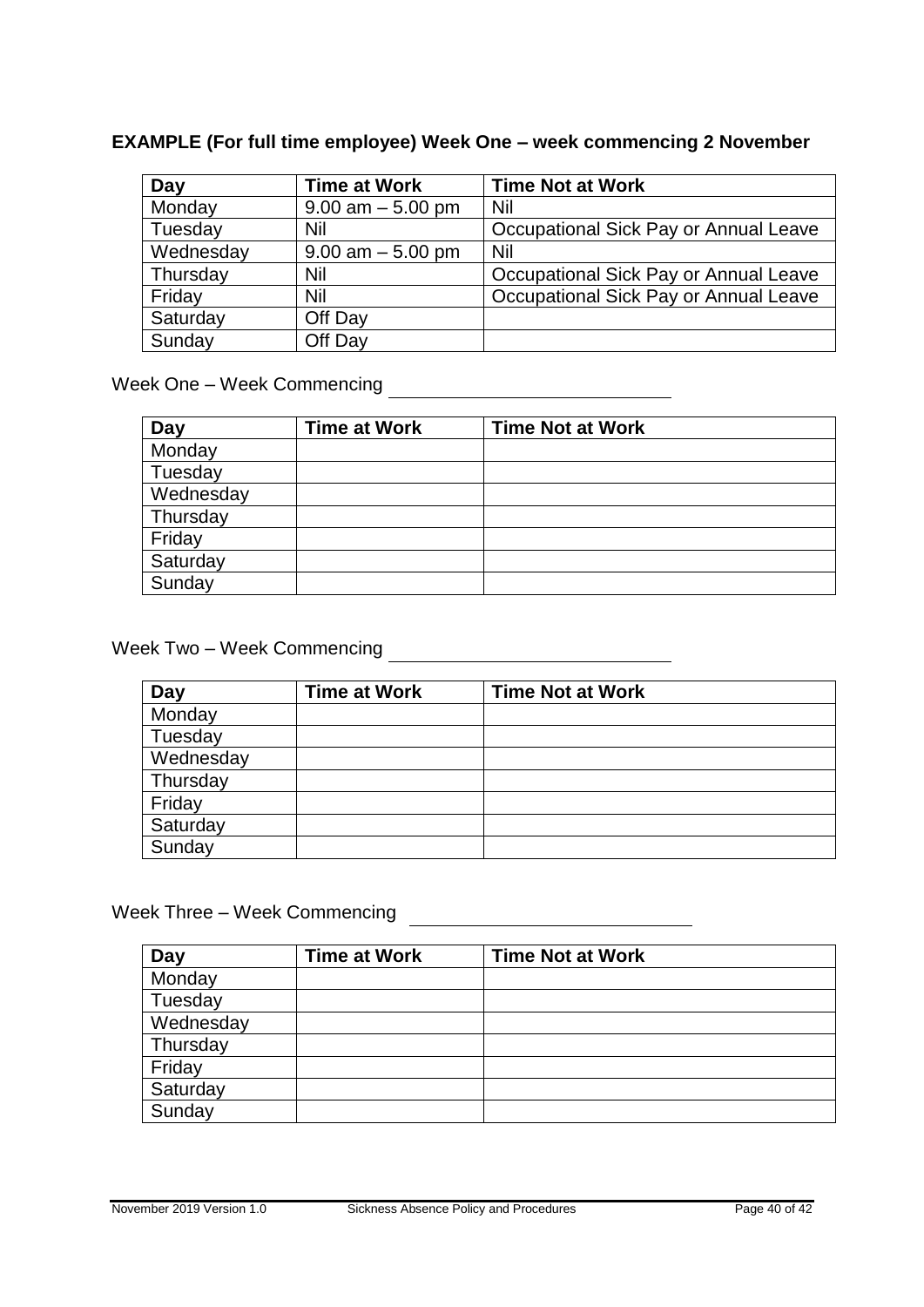#### Week Four – Week Commencing

| Day       | <b>Time at Work</b> | <b>Time Not at Work</b> |  |
|-----------|---------------------|-------------------------|--|
| Monday    |                     |                         |  |
| Tuesday   |                     |                         |  |
| Wednesday |                     |                         |  |
| Thursday  |                     |                         |  |
| Friday    |                     |                         |  |
| Saturday  |                     |                         |  |
| Sunday    |                     |                         |  |

| Please detail any other adjustments to duties during the phased return period, if |  |  |  |
|-----------------------------------------------------------------------------------|--|--|--|
| applicable:                                                                       |  |  |  |

| <b>Signed by Employee:</b>     |  |
|--------------------------------|--|
| Dated:                         |  |
| <b>Signed by Line Manager:</b> |  |
| Dated:                         |  |
| <b>Signed by HR:</b>           |  |
| Dated:                         |  |

*When this form is completed by Line Manager or his/her nominee, a copy should be given to the employee and the OD/HR representative will take the original form. If no OD/HR representative is present at this meeting the Line Manager or his/her nominee will immediately email this form to [absence@causewaycoastandglens.gov.uk.](mailto:absence@causewaycoastandglens.gov.uk)* 

*The OD/HR Department will liaise with Payroll.*

*Please ensure when holding and processing individual's personal data that you comply with the Council's Data Protection Policy and adhere to Data Protection legislation.*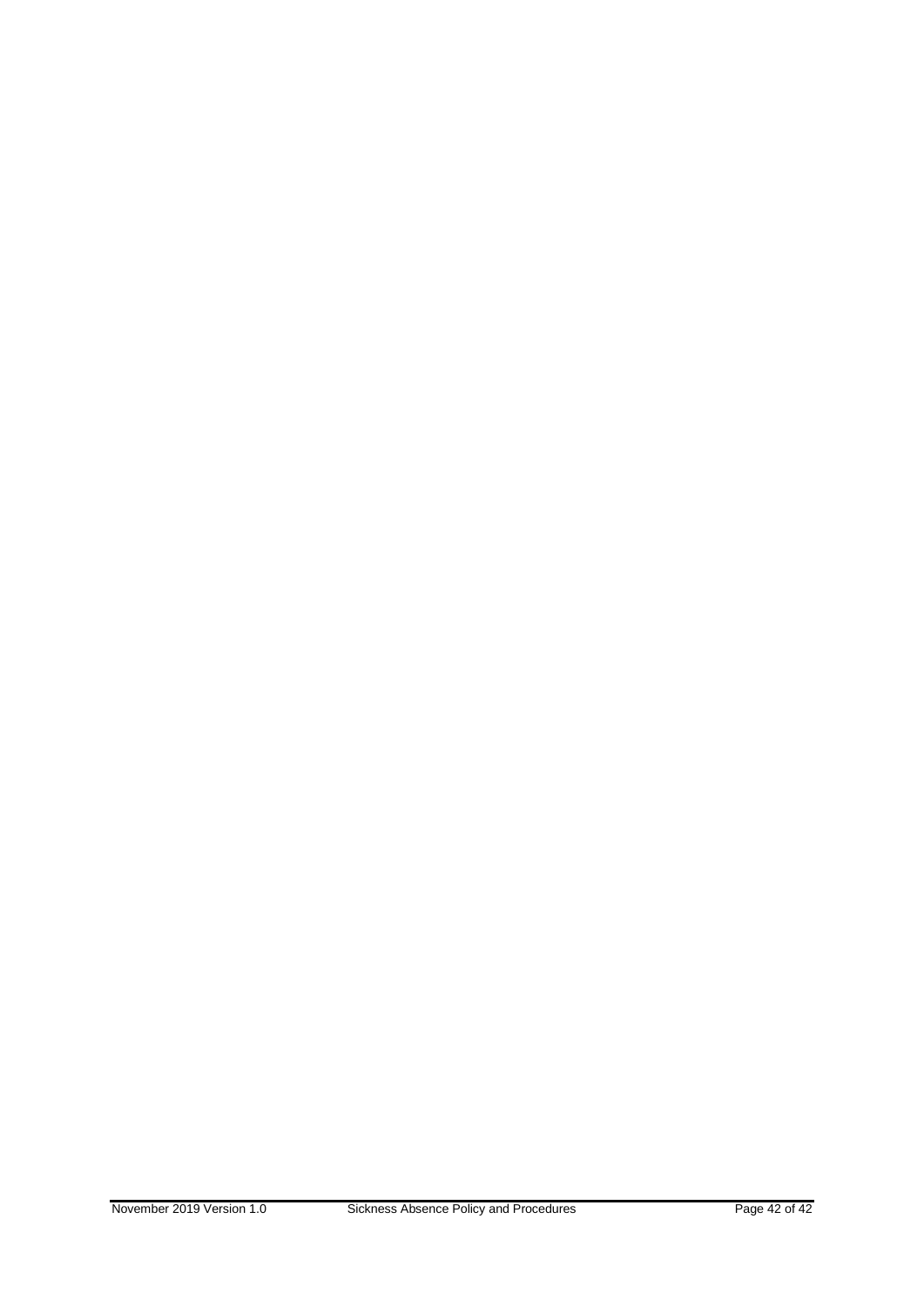

# **Causeway**<br> **Coast & Glens**<br> **RISK ASSESSMENT METHOD STATEMENT (RAMS OHS 020)**

| Title /TaXX/Activity/Equipment/Workplace |                                 | <b>Location / Premises/Site</b> |                    |                        |    |                            |                        |             | Revision             |    |
|------------------------------------------|---------------------------------|---------------------------------|--------------------|------------------------|----|----------------------------|------------------------|-------------|----------------------|----|
|                                          |                                 |                                 |                    |                        |    |                            |                        |             | 1.0                  |    |
| RA Ref. No                               | Date                            | <b>Review Date</b>              |                    |                        |    | <b>Assessed by</b>         | <b>Approved by HOS</b> |             |                      |    |
|                                          |                                 |                                 |                    |                        |    |                            |                        |             |                      |    |
| Who might be harmed?                     | Employees<br><b>Contractors</b> | <b>Public</b><br>Maintenance    |                    | <b>Othis (specify)</b> |    |                            |                        |             |                      |    |
| <b>General Controls:</b>                 |                                 |                                 |                    |                        |    |                            |                        |             |                      |    |
|                                          |                                 | <b>Initial RiXX</b>             |                    |                        |    |                            | <b>Residual RiXX</b>   |             |                      |    |
| Hazards / RiXX                           | <b>Existing Controls</b>        |                                 | $\sf S$<br>$(1-5)$ | <b>L</b><br>$(1-5)$    | RL | <b>Additional Controls</b> |                        | $\mathsf S$ | L<br>$(1-5)$ $(1-5)$ | RL |
|                                          |                                 |                                 |                    |                        |    |                            |                        |             |                      |    |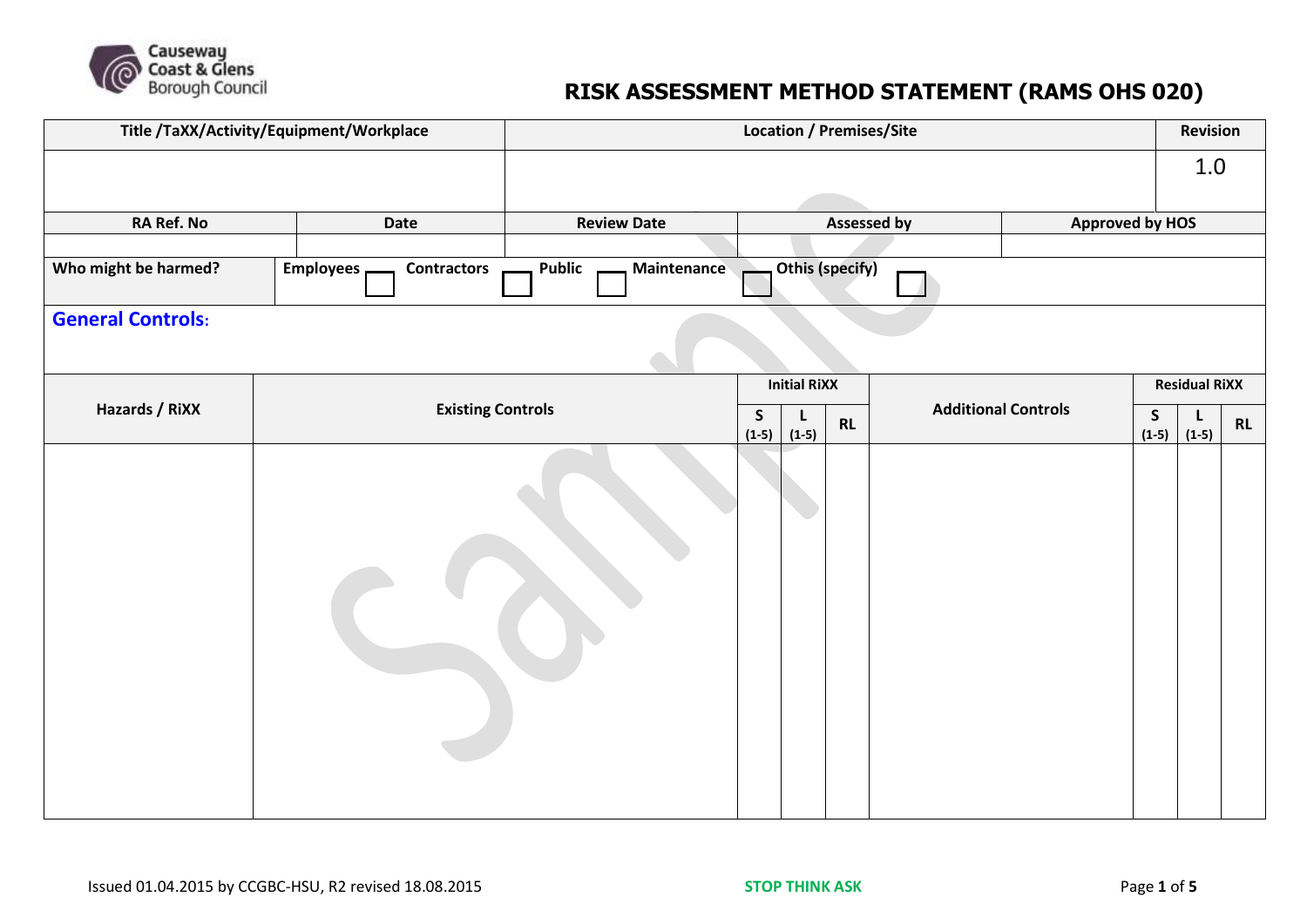

# **Causeway**<br> **RISK ASSESSMENT METHOD STATEMENT (RAMS OHS 020)**<br> **RISK ASSESSMENT METHOD STATEMENT (RAMS OHS 020)**

| <b>Working Arrangements</b> |  |  |
|-----------------------------|--|--|

| Hazards / RiXX | <b>Existing Controls</b> | <b>Initial RiXX</b> |         |           |                            | <b>Residual RiXX</b> |         |           |
|----------------|--------------------------|---------------------|---------|-----------|----------------------------|----------------------|---------|-----------|
|                |                          | <b>ت</b>            |         | <b>RL</b> | <b>Additional Controls</b> |                      |         | <b>RL</b> |
|                |                          | $(1-5)$             | $(1-5)$ |           |                            | $(1-5)$              | $(1-5)$ |           |
|                |                          |                     |         |           | Contact OH for review asap |                      |         |           |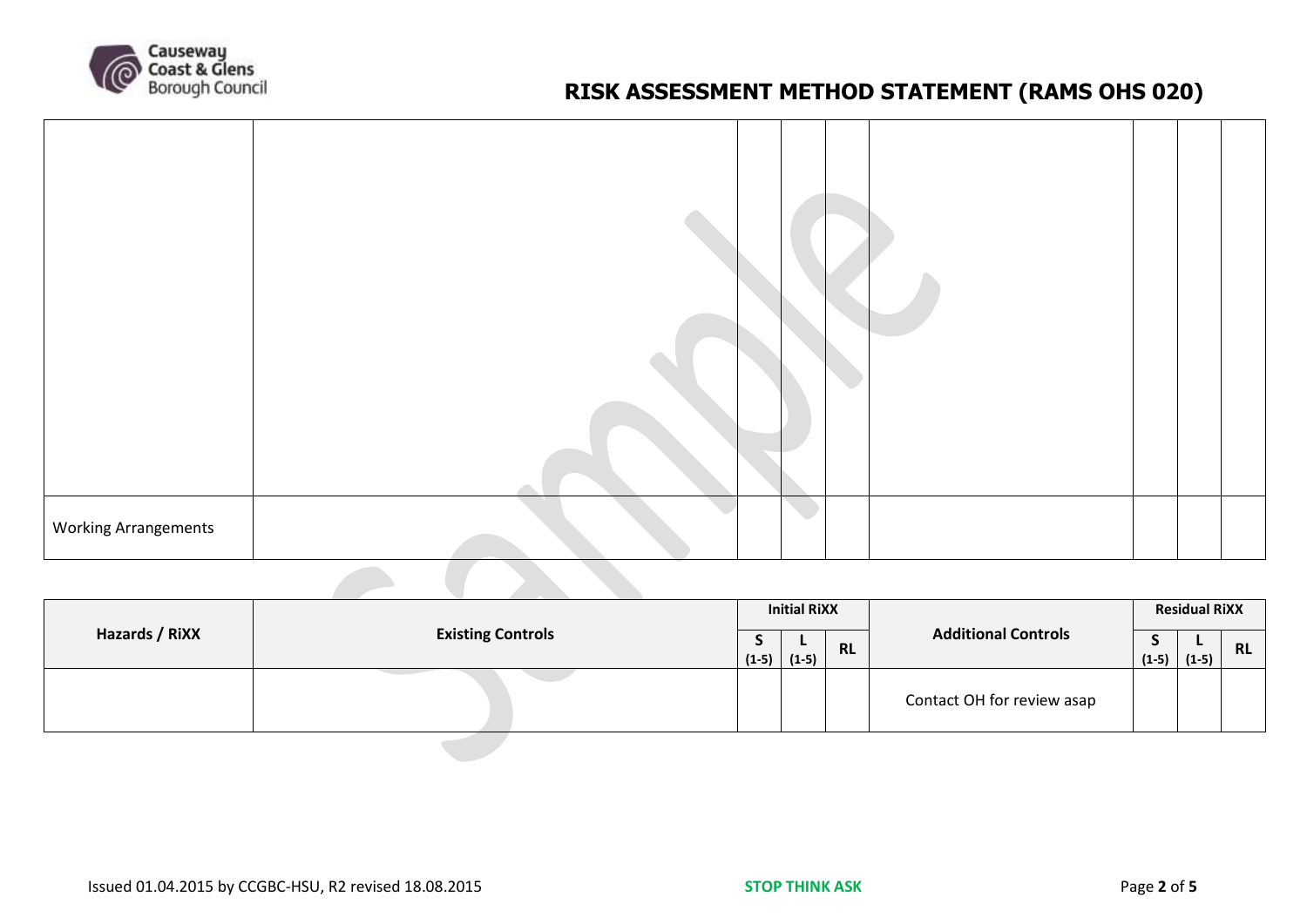

### **RISK ASSESSMENT METHOD STATEMENT (RAMS OHS 020)**

| <b>Method Statement:</b>                                        |                                            |    |                |                         |      |                 |        |  |                                                                                          |                                                                                                                                             |         |  |
|-----------------------------------------------------------------|--------------------------------------------|----|----------------|-------------------------|------|-----------------|--------|--|------------------------------------------------------------------------------------------|---------------------------------------------------------------------------------------------------------------------------------------------|---------|--|
|                                                                 |                                            |    |                |                         |      |                 |        |  |                                                                                          |                                                                                                                                             |         |  |
| Assessed by:                                                    | XX                                         |    | Date:          |                         |      |                 | 1.9.19 |  |                                                                                          | Next review due:                                                                                                                            | 1.10.19 |  |
| Assessed by:                                                    |                                            |    | Date:          |                         |      |                 |        |  |                                                                                          | Next review due:                                                                                                                            |         |  |
| Assessed by:                                                    |                                            |    |                | Date:                   |      |                 |        |  |                                                                                          | Next review due:                                                                                                                            |         |  |
|                                                                 |                                            |    | S <sub>1</sub> | S <sub>2</sub>          | S3   | <b>S4</b>       | S5     |  |                                                                                          |                                                                                                                                             |         |  |
| <b>RiXX Level (RL)</b><br>Likelihood [L]<br>Severity [S]        |                                            |    |                | 2 <sup>1</sup>          | 3.   | 4 <sup>1</sup>  | 5.     |  | <b>RIXX LEVEL</b><br>1-6 Acceptable no furthis action but ensure controls are maintained |                                                                                                                                             |         |  |
| 1. Very unlikely<br>1. Insignificant<br>2. Unlikely<br>2. Minor |                                            | L2 | $\overline{2}$ | $\mathbf{A}$            | 6    | 8               | 10     |  | 7 – 9 <b>Adequate</b> – monitor, look to improve within specified timescale              |                                                                                                                                             |         |  |
| 3. Fairly unlikely<br>4. Likely                                 | 3. Moderate<br>4. Major<br>5. Catastrophic | L3 | R              | 6.                      | 9    | 12 <sup>7</sup> | 15     |  |                                                                                          | 10 - 14 Tolerable - look to improve within specified timescale<br>15 - 25 <b>Unacceptable</b> - stop activity & make immediate improvements |         |  |
| 5. Very likely                                                  |                                            | L4 |                | $\overline{\mathbf{8}}$ | $12$ | 16              | 20     |  |                                                                                          |                                                                                                                                             |         |  |
|                                                                 |                                            | L5 |                | 10                      | 15   | 20              | 25     |  |                                                                                          |                                                                                                                                             |         |  |

A **Risk Assessment** is a careful examination of anything in your workplace that could cause people injury or ill health. A **hazard** is anything that has the potential to cause harm. **Risk** is the likelihood of a hazardous event occurring and the severity of the event. **Likelihood** (1-5) is a measure of the chance that the hazardous event will occur. S**everity** (1-5) is the outcome of the hazardous event. The **Risk Level** is determined by multiplying the numerical value for likelihood and severity.

**Personnel to sign off they have read, understand and will implement the RAMS:**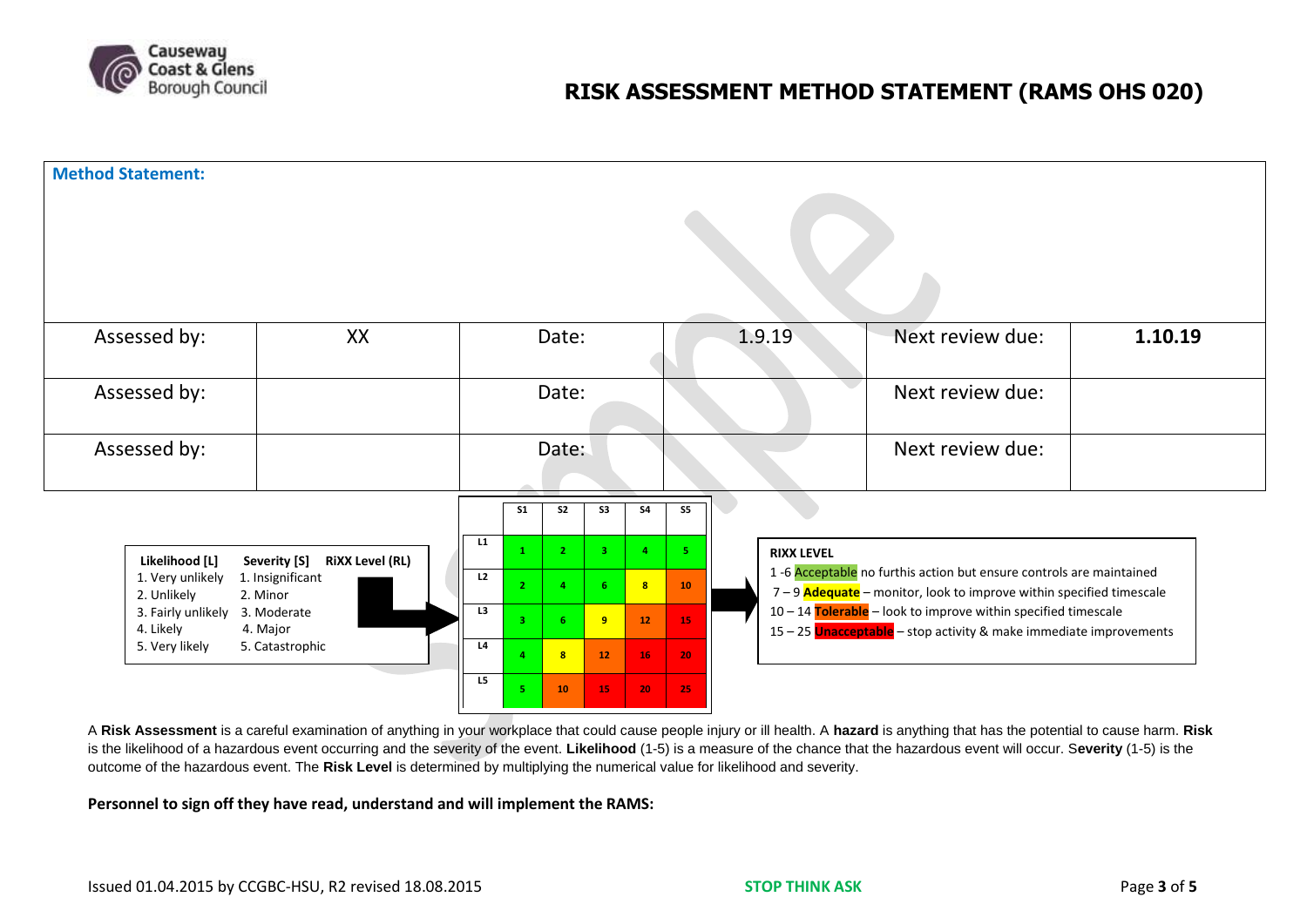

# **Causeway**<br> **Coast & Glens**<br>
Borough Council **Borough Council**

| <b>No</b> | Signature | Date | No | Signature | <b>Date</b> |
|-----------|-----------|------|----|-----------|-------------|
|           |           |      |    |           |             |
|           |           |      |    |           |             |
|           |           |      |    |           |             |
|           |           |      |    |           |             |